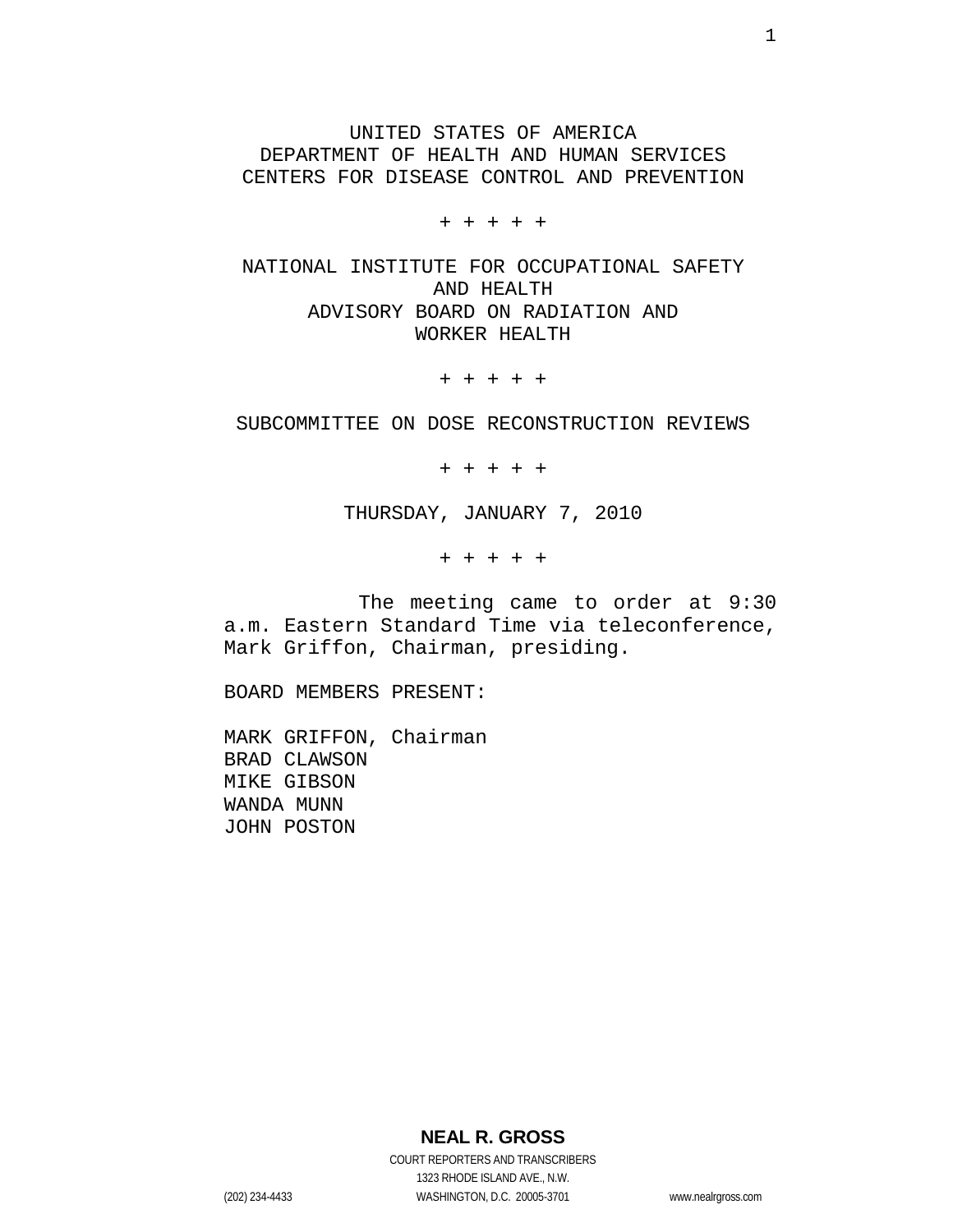ALSO PRESENT:

THEODORE KATZ, Acting Designated Federal Official

IDENTIFIED PARTICIPANTS PRESENT:

ISAF AL-NABULSI, DOE KATHY BEHLING, SC&A DOUG FARVER, SC&A STU HINNEFELD, OCAS EMILY HOWELL, HHS SCOTT SIEBERT, ORAU BRANT ULSH, OCAS CHRISTINA GOUCK (phonetic)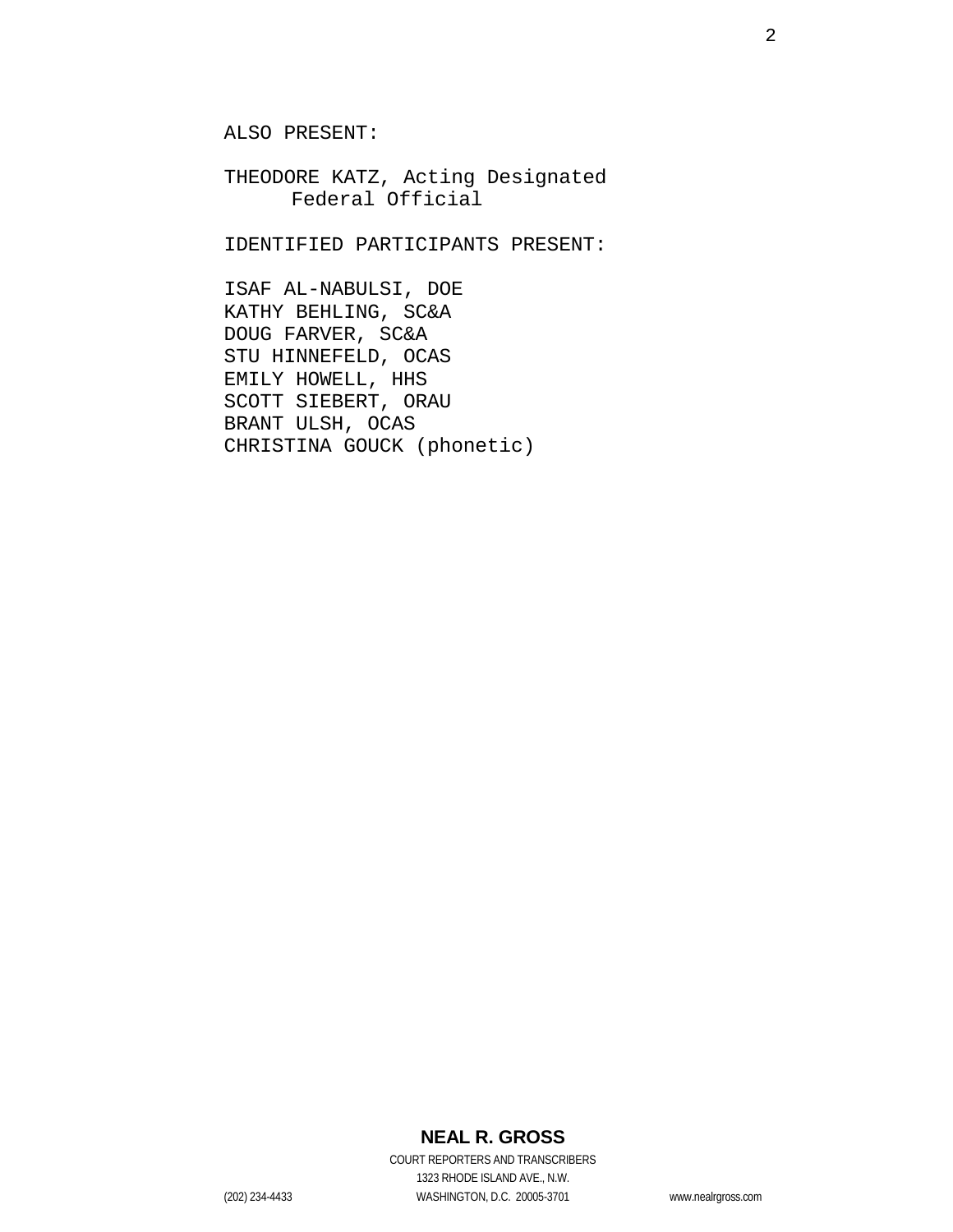| 1  | $P-R-O-C-E-E-D-I-N-G-S$                        |
|----|------------------------------------------------|
| 2  | (9:32 a.m.)                                    |
| 3  | MR. KATZ: This is the Advisory                 |
| 4  | Board on Radiation and Worker Health, the Dose |
| 5  | Reconstructions Review Subcommittee.           |
| 6  | This is Ted Katz. I'm the DFO for              |
| 7  | the Advisory Board. We're going to begin with  |
| 8  | roll call, beginning with Board members.       |
| 9  | CHAIRMAN GRIFFON:<br>Mark Griffon,             |
| 10 | Chair of the Subcommittee.                     |
| 11 | MEMBER CLAWSON: Brad Clawson,                  |
| 12 | Work Group member.                             |
| 13 | MEMBER POSTON: John Poston, Work               |
| 14 | Group member.                                  |
| 15 | Wanda<br>MEMBER MUNN:<br>Munn, Work            |
| 16 | Group member.                                  |
| 17 | Mike Gibson,<br>MEMBER GIBSON:                 |
| 18 | Subcommittee member.                           |
| 19 | MR. KATZ: Any other Board members              |
| 20 | on? No?                                        |
| 21 | Okay, then members of the<br>OCAS              |
| 22 | ORAU team?                                     |

**NEAL R. GROSS**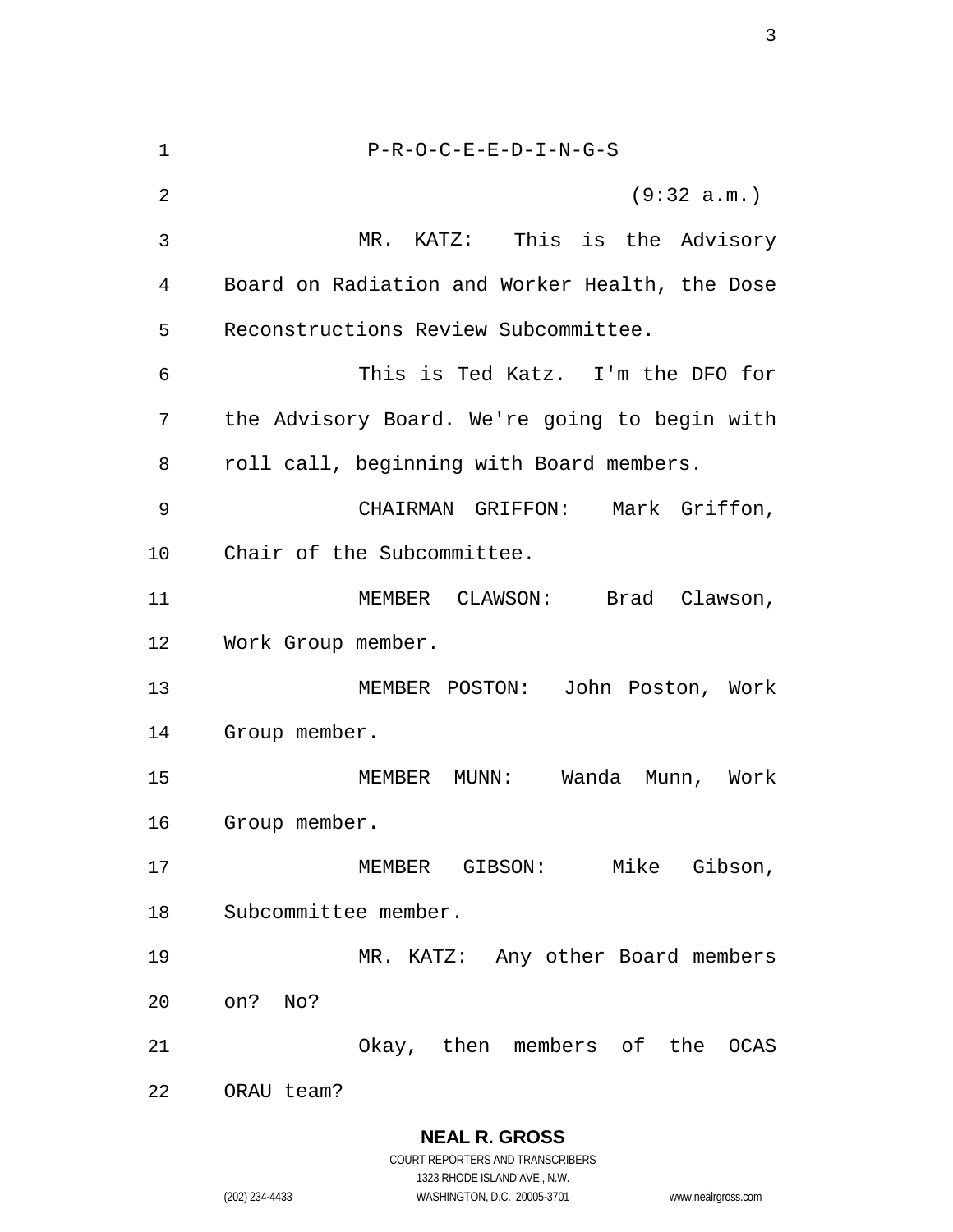1 MR. HINNEFELD: Stu Hinnefeld and 2 3 4 5 6 7 8 9 10 11 12 13 14 15 16 17 18 19 20 21 22 Brant Ulsh from OCAS. MR. SIEBERT: Scott Siebert from the ORAU team. MR. KATZ: Okay, and then the SC&A team. MS. BEHLING: Kathy Behling from SC&A. MR. FARVER: Doug Farver, SC&A. MR. KATZ: Kathy, is that all we should expect today for SC&A? MS. BEHLING: I thought John Mauro was going to join us also. MR. KATZ: Okay, well maybe he will shortly. That takes care of SC&A. Okay then, HHS employees or contractors or other government employees or contractors? MS. HOWELL: Emily Howell, HHS. MS. AL-NABULSI: Isaf Al-Nabulsi, DOE. MR. KATZ: Okay then, and any

> **NEAL R. GROSS** COURT REPORTERS AND TRANSCRIBERS

> > 1323 RHODE ISLAND AVE., N.W.

(202) 234-4433 WASHINGTON, D.C. 20005-3701 www.nealrgross.com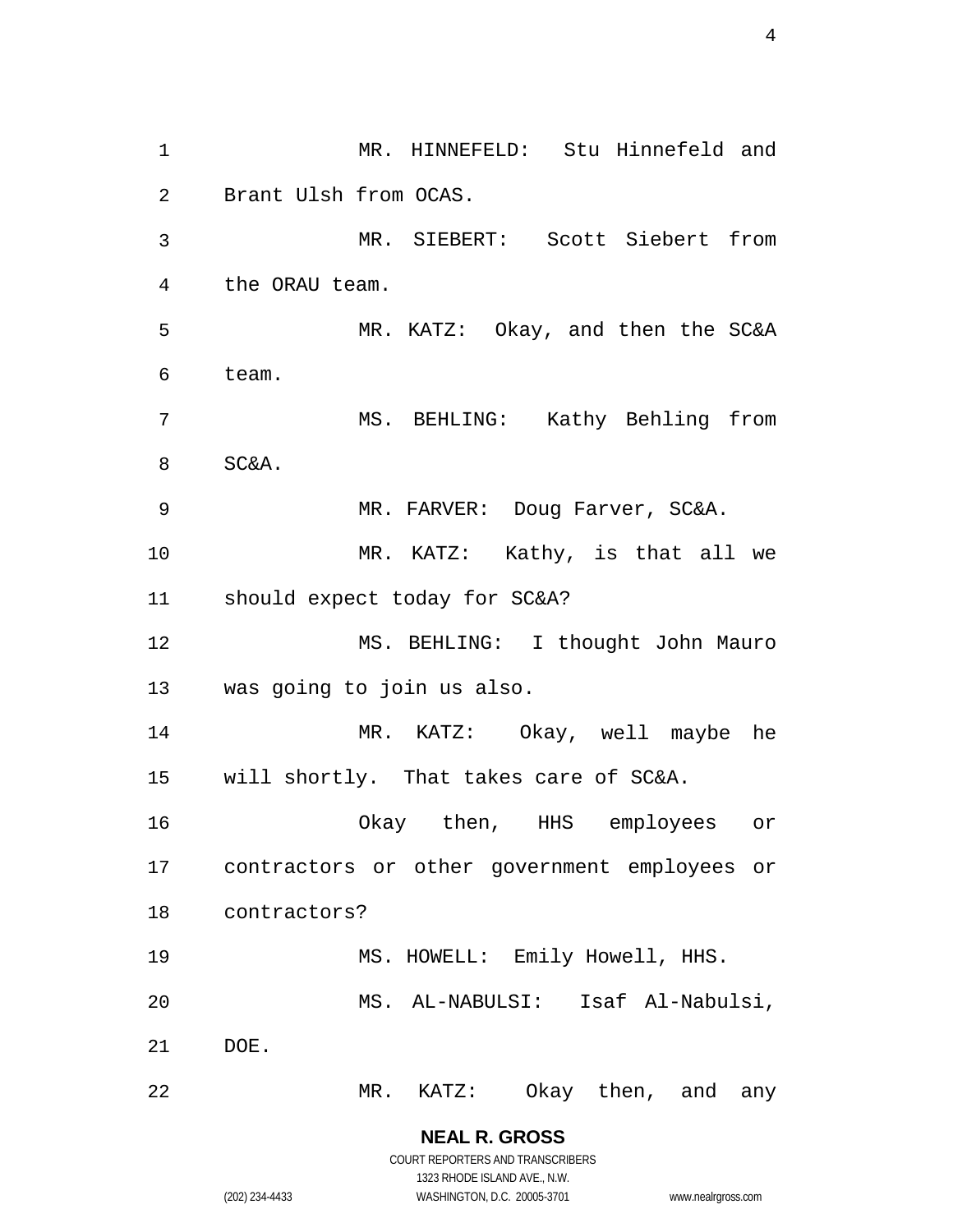1 members of the public who would like to 2 3 4 5 6 7 8 9 10 11 12 13 14 15 16 17 18 19 20 21 22 identify themselves? MS. GOUCK: Christina Gouck. I work for the Post Office. I'm just a member of the public, though. MR. KATZ: Yes, welcome. MS. GOUCK: Thank you. MR. KATZ: Very good. Just let me ask everyone on the phone except for -- when you're speaking, keep your phone muted. If you don't have any mute button, please use \*6 on your phone. It will work just like mute. And then if you need to come off of mute, you use \*6 again. If you need to leave the call at any time, just put -- hang up and dial back in. Don't use your hold, which will disrupt the call. And it's all yours, Mark. CHAIRMAN GRIFFON: Thanks, Ted. This was -- I don't know if -- there was a little confusion with the emails, so we were

#### **NEAL R. GROSS** COURT REPORTERS AND TRANSCRIBERS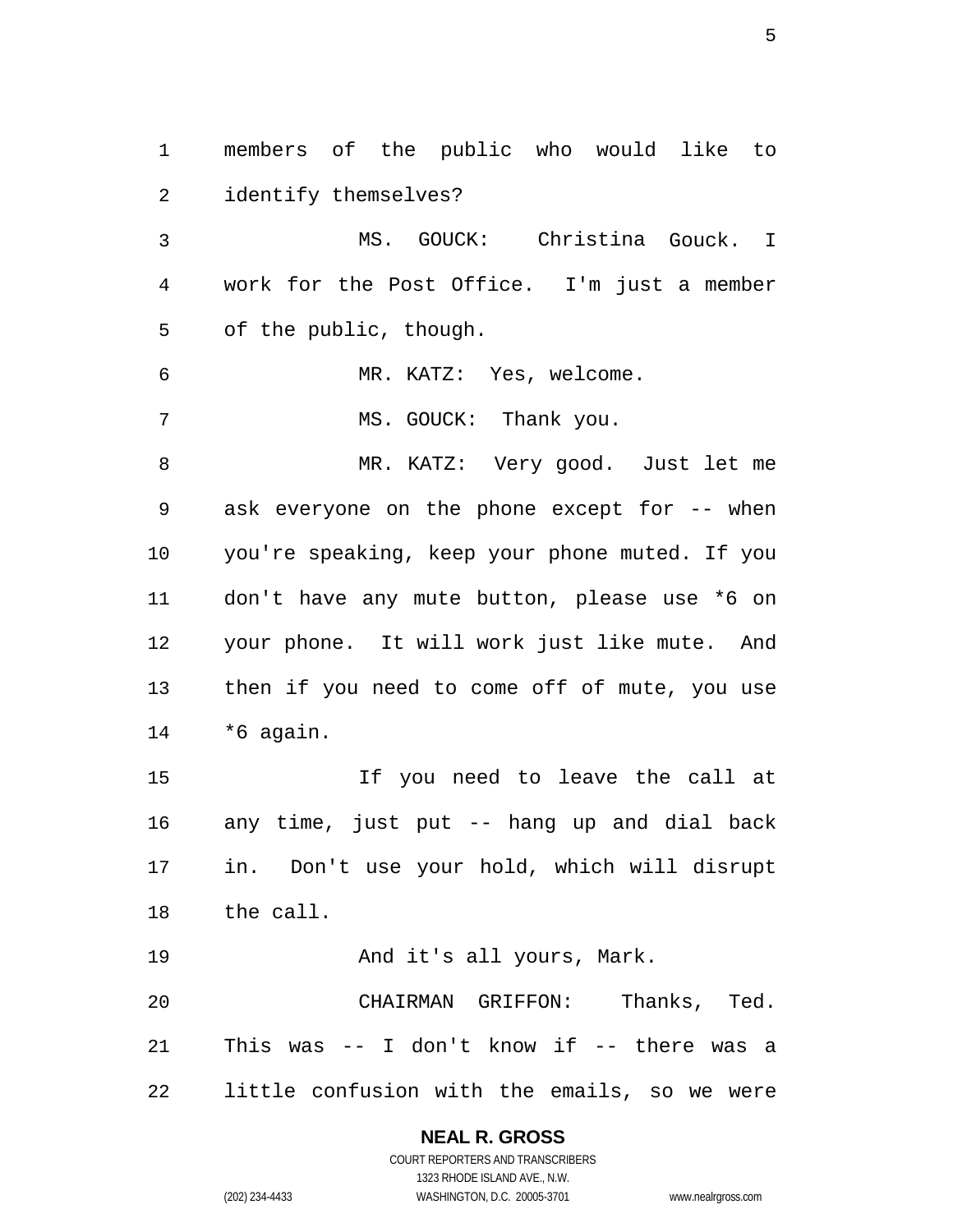1 actually considering cancelling this 2 3 4 5 6 Subcommittee meeting because of NIOSH, ORAU - just with all the burden with other pressing issues on SEC issues, I believe, they asked that we might put this off because there wasn't much progress on the case work.

7 8 9 10 11 12 13 But I wanted to at least have this phone call just on the follow-up report on the first 100 cases. I expect this to be a quick meeting -- hopefully, an hour or maybe a little more than that, but just to go over this letter report. I hope everyone received the latest draft.

14 15 16 17 I left it in red lines so people could see the changes I made from the first draft that we had put out at the last Subcommittee meeting.

18 19 20 21 I actually went through the draft transcripts. I'm almost finished reviewing the entire transcript, by the way. That's another item that I have to return to NIOSH.

22 But I did go through the

> **NEAL R. GROSS** COURT REPORTERS AND TRANSCRIBERS

> > 1323 RHODE ISLAND AVE., N.W.

(202) 234-4433 WASHINGTON, D.C. 20005-3701 www.nealrgross.com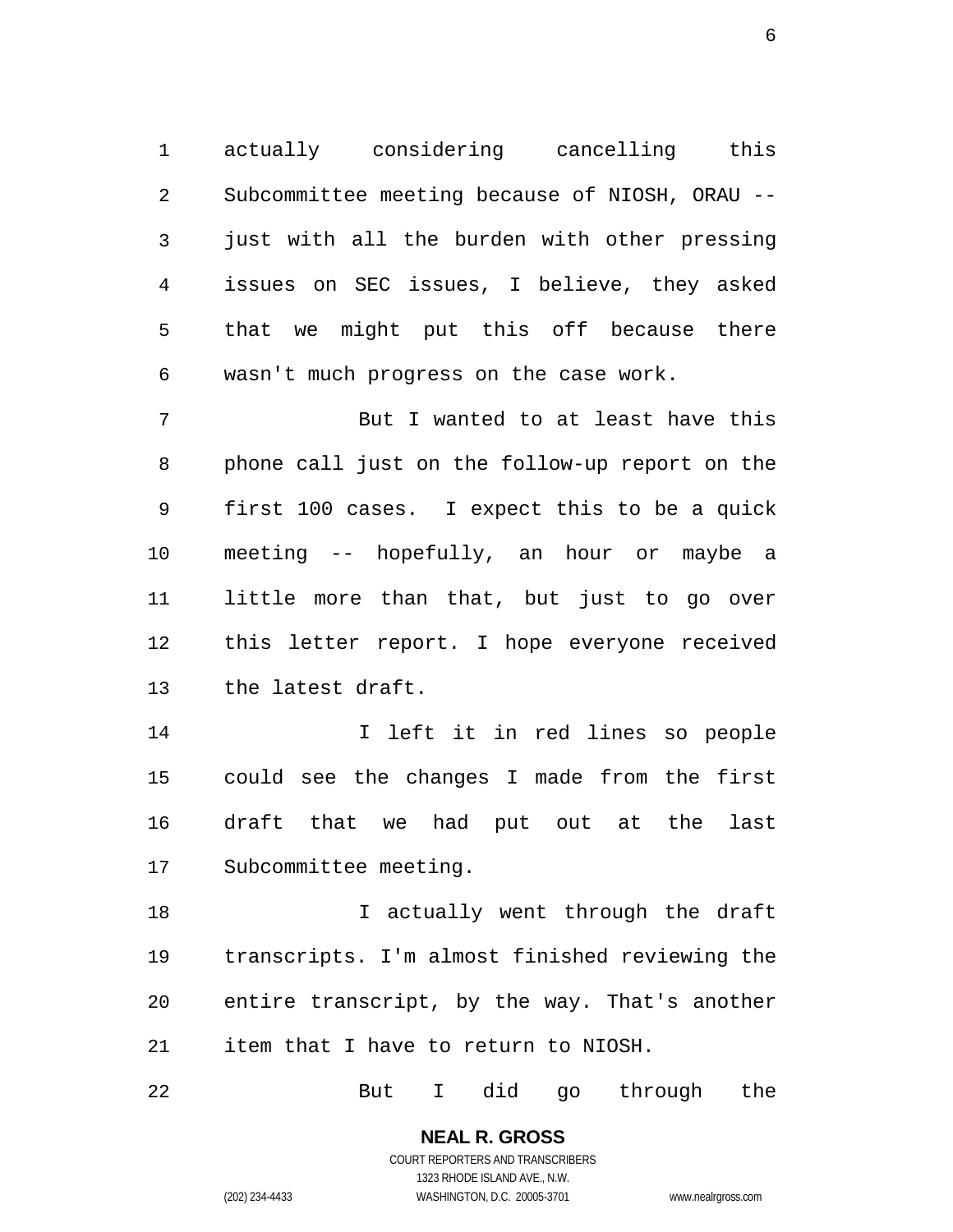1 discussion that we had at the last meeting to 2 3 4 5 6 refresh my memory on this, and then I redrafted this letter report a little bit. I guess I should say up front that my intentions would be at this upcoming Board meeting to give a status report on this.

7 8 9 10 11 12 The reason is that -- at least, especially in the first section, the Quality Control section -- I think, at the Subcommittee, at the last meeting, we asked SC&A to look into some possible cases to do sort of drill-down investigations on.

13 14 15 16 17 18 19 20 21 22 Doug Farver did get back to me yesterday or the day before. They've actually at least done some preliminary selections on some cases that they think would be appropriate. I feel like that might be something after we look into that, we might have a clear report for the full Board in terms of recommendations from the first 100 cases. Until we do that, we're really sort of -- this is sort of interim report status.

#### **NEAL R. GROSS**

COURT REPORTERS AND TRANSCRIBERS 1323 RHODE ISLAND AVE., N.W. (202) 234-4433 WASHINGTON, D.C. 20005-3701 www.nealrgross.com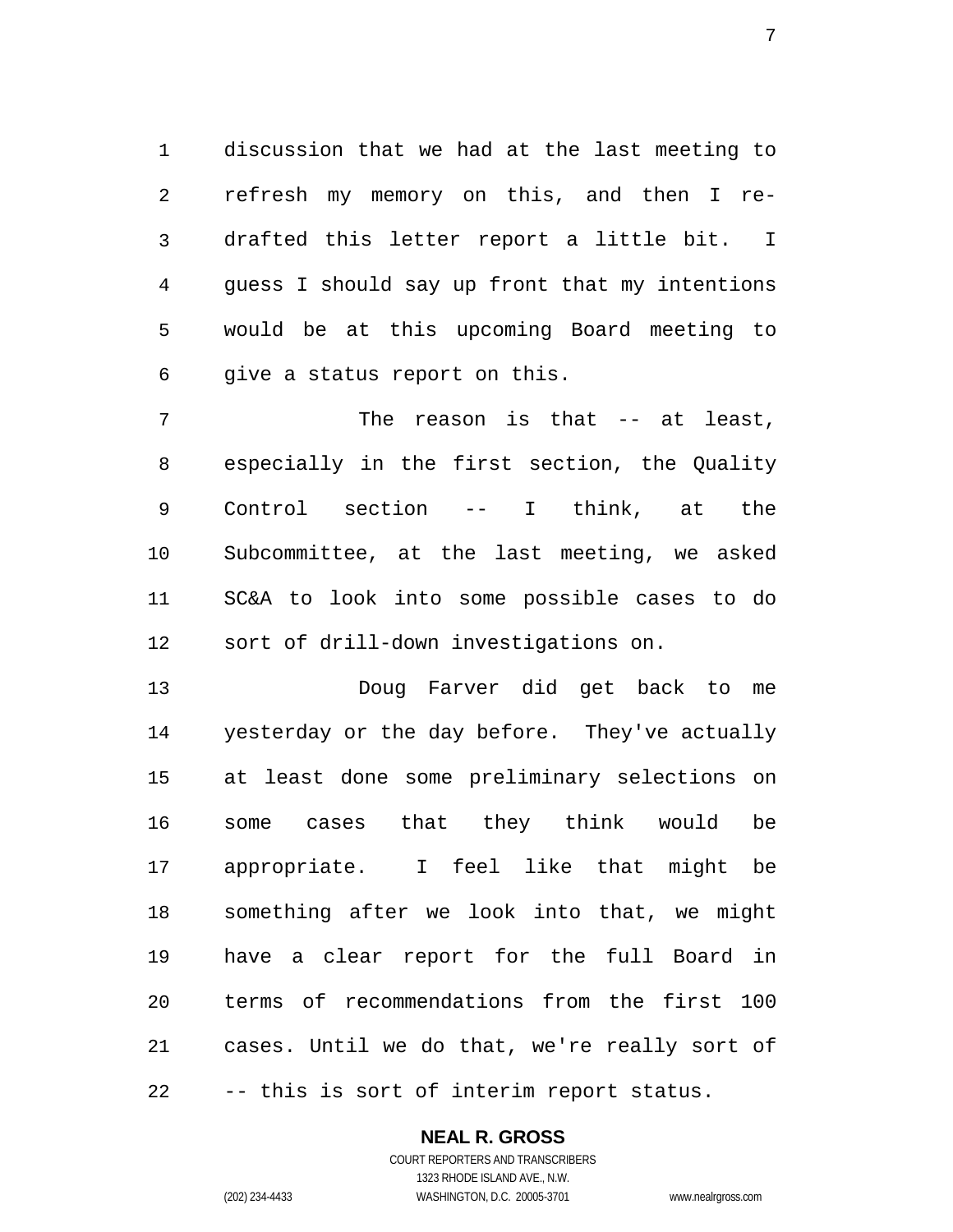1 So I was just going to give this 2 3 4 5 6 as an oral sort of status report. I don't know that we should get hung up on the exact language in this draft report at this point until SC&A goes to the next step and does some of that additional work. That's one item.

7 8 9 10 11 12 In the last section, there's the section where we said what has come out of the -- as a result of the findings, for instance, there's the one item, dose reconstruction reports were modified. The report format was modified, it should probably say.

13 14 15 16 17 18 19 20 In addition, there's, I think, three -- no, I think we've got three PERs that SC&A -- I think Kathy Behling looked into this and we ran this by Stu and I think we can say that three PERs were -- and I think I'll - we'll have to work on the wording on this, but I think three PERs were at least in part related to the first 100 case findings.

21 22 Stu, I think that wording - something like that would probably be okay

#### **NEAL R. GROSS**

COURT REPORTERS AND TRANSCRIBERS 1323 RHODE ISLAND AVE., N.W. (202) 234-4433 WASHINGTON, D.C. 20005-3701 www.nealrgross.com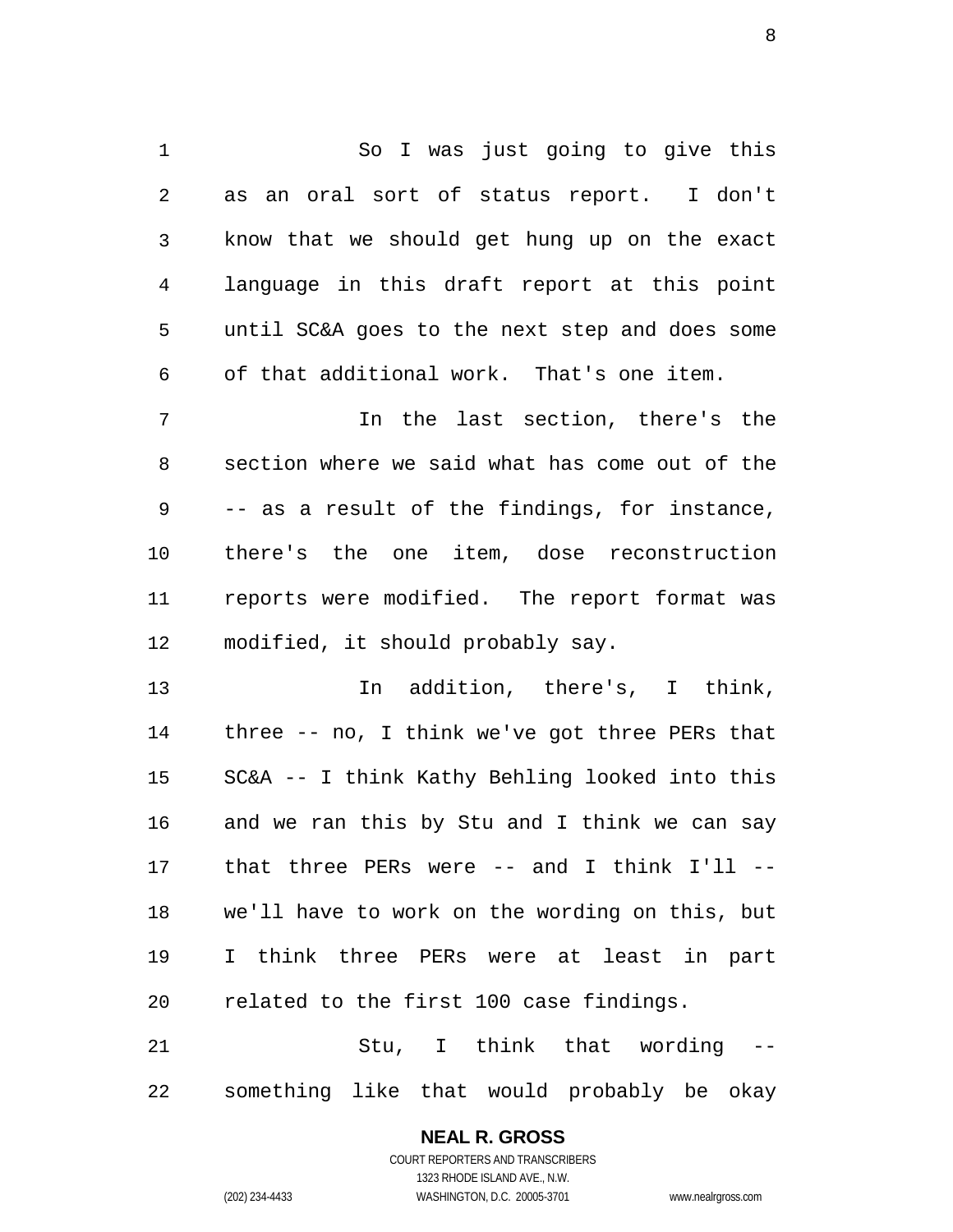1 with you. It's unclear, I think, some -- one 2 3 4 5 6 7 of the PERs, at least, was sort of -- it might have been underway while the findings were being considered so it's not clear whether NIOSH was already beginning to re-evaluate those cases or whether it was a result of the finding.

8 9 10 11 12 But I think if we said something like at least in part related to -- that sort of shows what things were changed in the program as a result of these first 100 case reviews.

13 14 15 16 17 18 MR. HINNEFELD: Yes, I think -- Mark, this is Stu -- the language you sent in your email -- at least, in the part of the email that related to the three PERs or whatever language you used, I thought was pretty good.

19 CHAIRMAN GRIFFON: Okay.

20 21 22 MR. HINNEFELD: I mean, it's pretty clear to us -- we know the date when the lymphoma target organs issue came up, and

# **NEAL R. GROSS**

COURT REPORTERS AND TRANSCRIBERS 1323 RHODE ISLAND AVE., N.W. (202) 234-4433 WASHINGTON, D.C. 20005-3701 www.nealrgross.com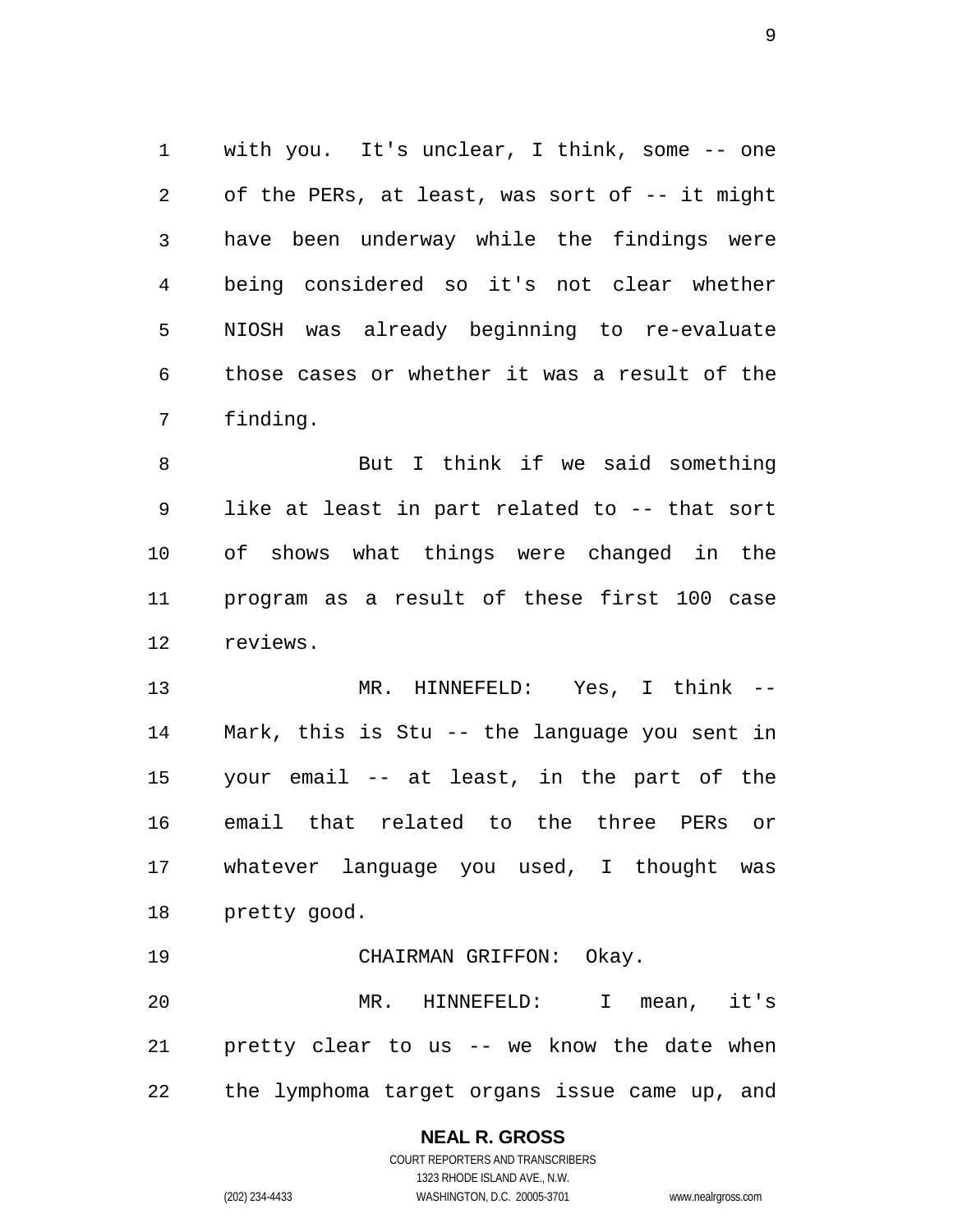1 it was at the CLL conference, the NIOSH Health 2 Evaluation Research Branch.

3 4 CHAIRMAN GRIFFON: Right, right, and I was actually at that meeting.

5 6 7 8 MR. HINNEFELD: Yes, and I think it was actually like a sidebar conversation during that meeting was where the subject first came up.

9 CHAIRMAN GRIFFON: Yes.

10 11 12 13 14 MR. HINNEFELD: So we had started down this and we have really not gone very far and we hadn't really announced publicly we were going down this path when the finding came up in Dose Reconstruction.

15 16 17 18 19 20 It's kind of like it reinforces -- I think we would have been there anyway with the PER. I think we're pretty confident we would have been there. But you can say, certainly, it's in part related to the findings, I think.

21 22 CHAIRMAN GRIFFON: I think that would be the safe way to word it. That

### **NEAL R. GROSS**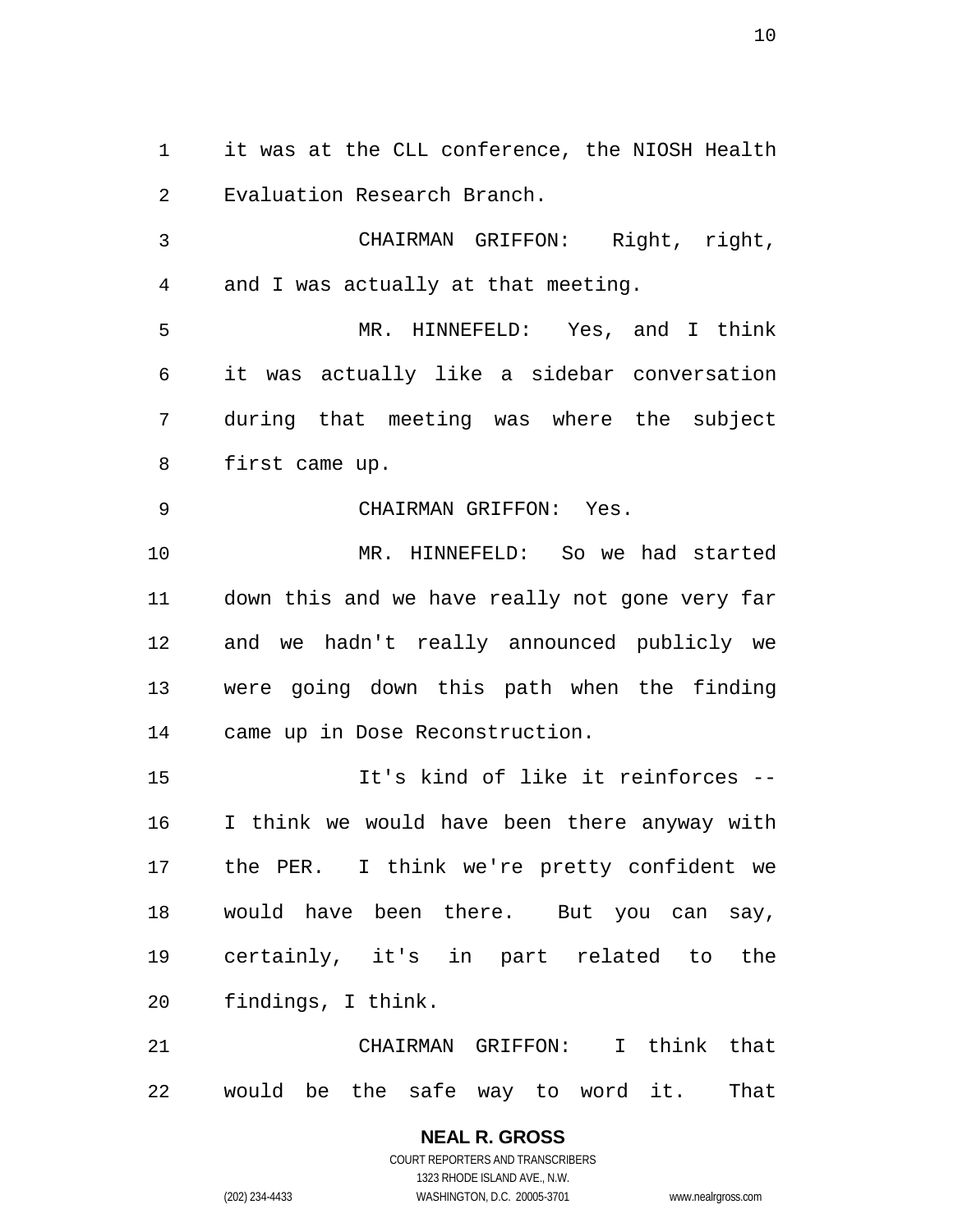1 wording is not in this draft because I've got 2 3 4 5 comments back from Doug and Stu in the last couple days. I didn't get a chance to re-edit this draft. I didn't think it was really necessary for the phone call meeting.

6 7 8 9 10 11 12 13 So just to step back for a second. I got a little ahead of myself, probably, but the letter or this report is actually -- it's designed to come from our Subcommittee to the full Board for consideration. I guess it would be what the full Board wants to then do is an open issue for us to consider at the full Board meeting.

14 15 16 17 18 19 20 21 Like I said, for this next meeting, I think I'm still at status reports stage and we can at least say that we're - what I want to do also is  $-$  so there's three major items, I guess, and then the fourth item would be the changes that have resulted as a result of the case reviews, which is the last item.

22 The one, the first item, that's

### **NEAL R. GROSS** COURT REPORTERS AND TRANSCRIBERS

1323 RHODE ISLAND AVE., N.W. (202) 234-4433 WASHINGTON, D.C. 20005-3701 www.nealrgross.com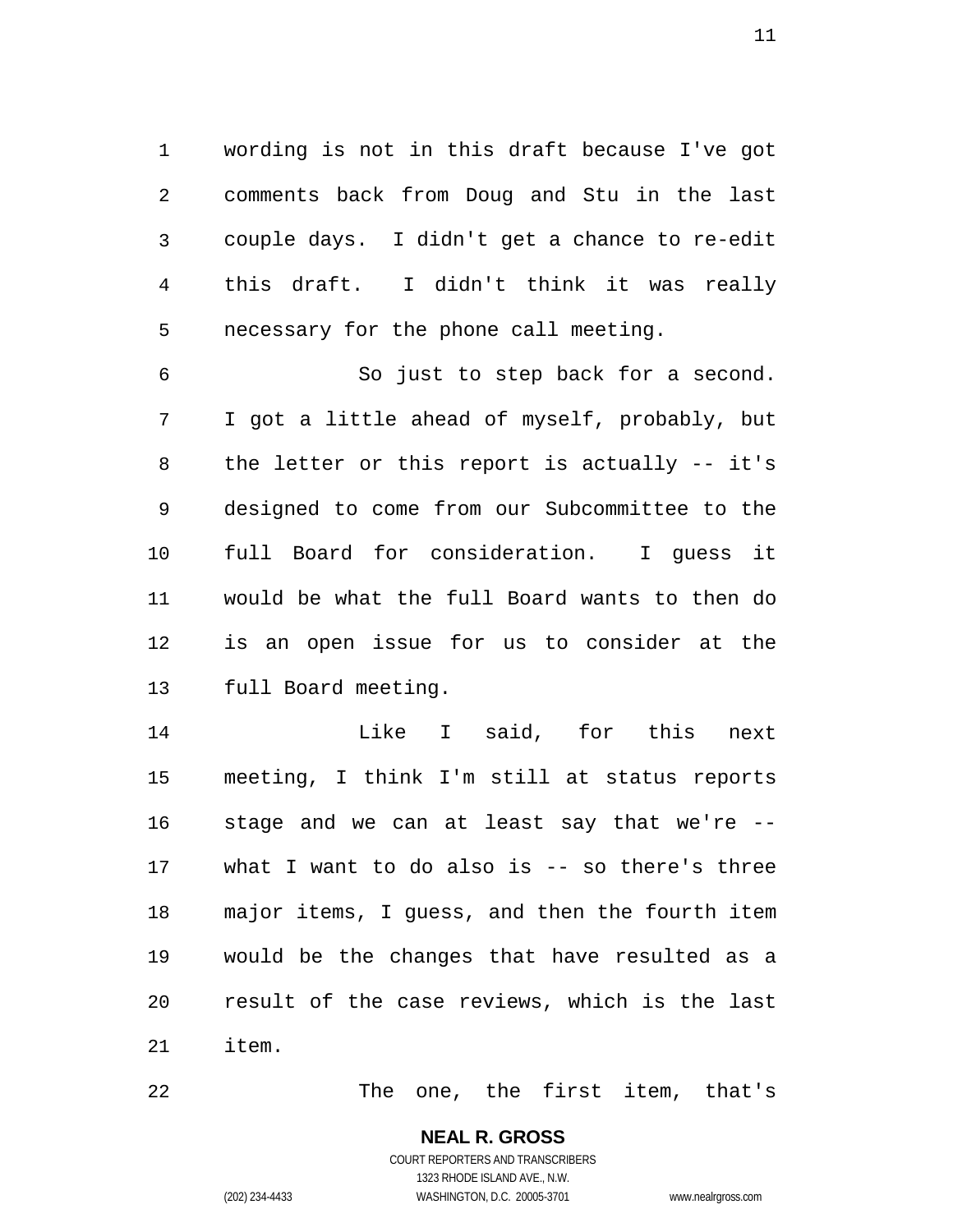1 the Quality Control/Quality Assurance section, 2 3 4 5 6 7 which we discussed fairly at length at the last meeting -- the second item is the appropriate use and consideration of information provided by the claimant workers and the public. The last item is the case documentation and reporting.

8 9 10 11 12 13 As you look through these, I also note -- and I think we had this in the last meeting -- transcripts reflect this -- but these topics can sort of overlap each other sometimes, so there might be a little overlap in these.

14 15 16 17 18 But in item one from our last meeting; we had discussed the idea of looking at five or ten cases which had Quality Control findings and further investigating to see sort of why these occurred.

19 20 21 22 In the last -- actually, I think I emailed Doug back yesterday with some questions on -- but Doug Farver, from SC&A went through and found a number of cases

#### **NEAL R. GROSS** COURT REPORTERS AND TRANSCRIBERS 1323 RHODE ISLAND AVE., N.W.

(202) 234-4433 WASHINGTON, D.C. 20005-3701 www.nealrgross.com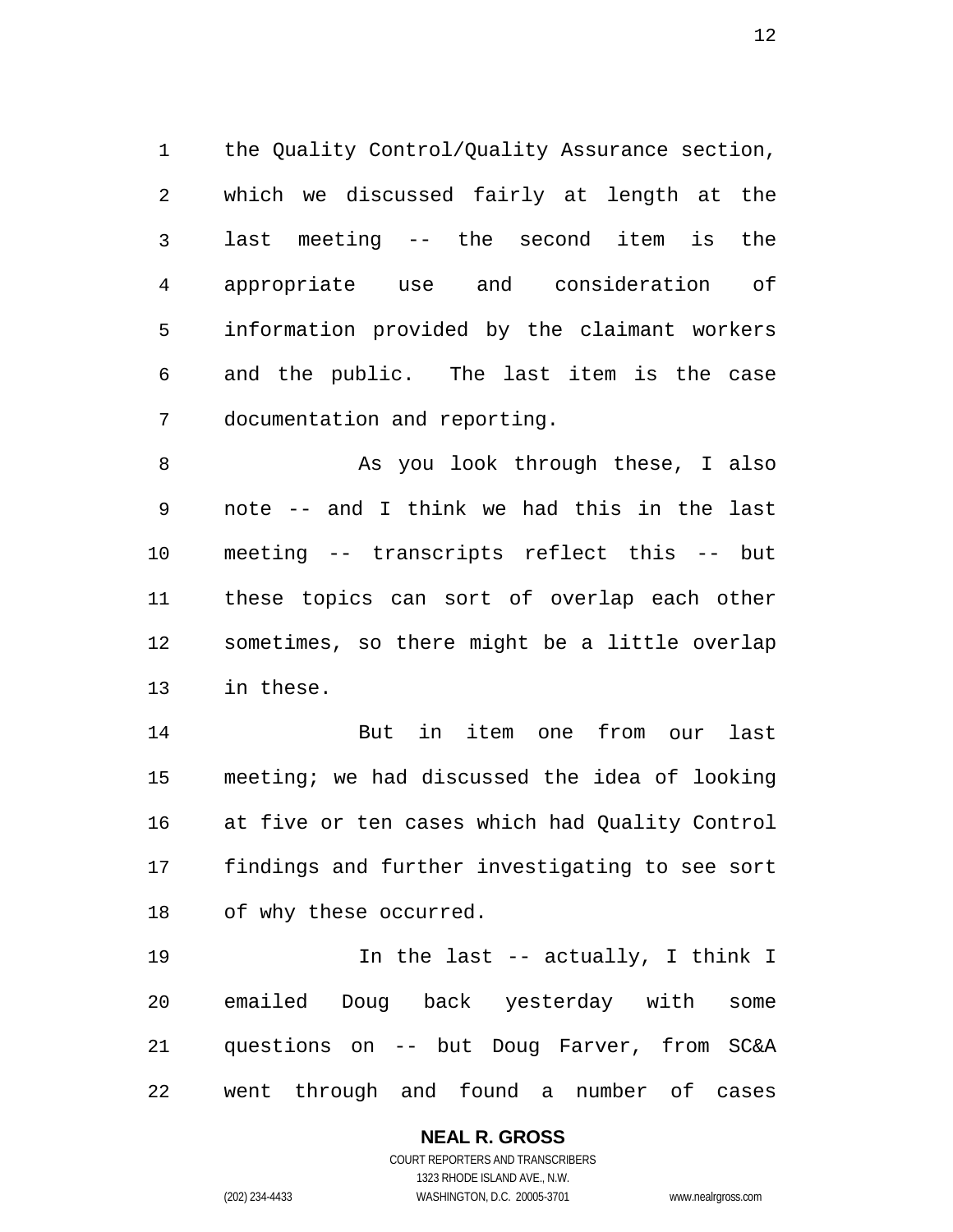1 proposed. I think he came down with ten 2 selected cases.

3 4 5 But I had a little bit of some follow-up questions for him. I don't know - is Doug on the line?

6 7 8 9 MR. FARVER: Yes, I'm here, Mark. CHAIRMAN GRIFFON: Okay, yes. I mean, you could probably just -- I'll give an overview and you can probably add into this.

10 11 12 13 14 15 16 17 18 19 But the ten cases that SC&A selected, and we obviously will consider these as a full Subcommittee at our next meeting - if the Board doesn't want to further pursue this -- but the ten cases pretty much overlap the representative of all the Quality Control findings within the first -- I think we said to look at the first eight sets of case reviews, so that would bring us up to where we're kind of working now.

20 21 22 They pretty much run the gamut of the different types of findings. The followup questions I have for Doug is do we know

#### **NEAL R. GROSS** COURT REPORTERS AND TRANSCRIBERS

1323 RHODE ISLAND AVE., N.W. (202) 234-4433 WASHINGTON, D.C. 20005-3701 www.nealrgross.com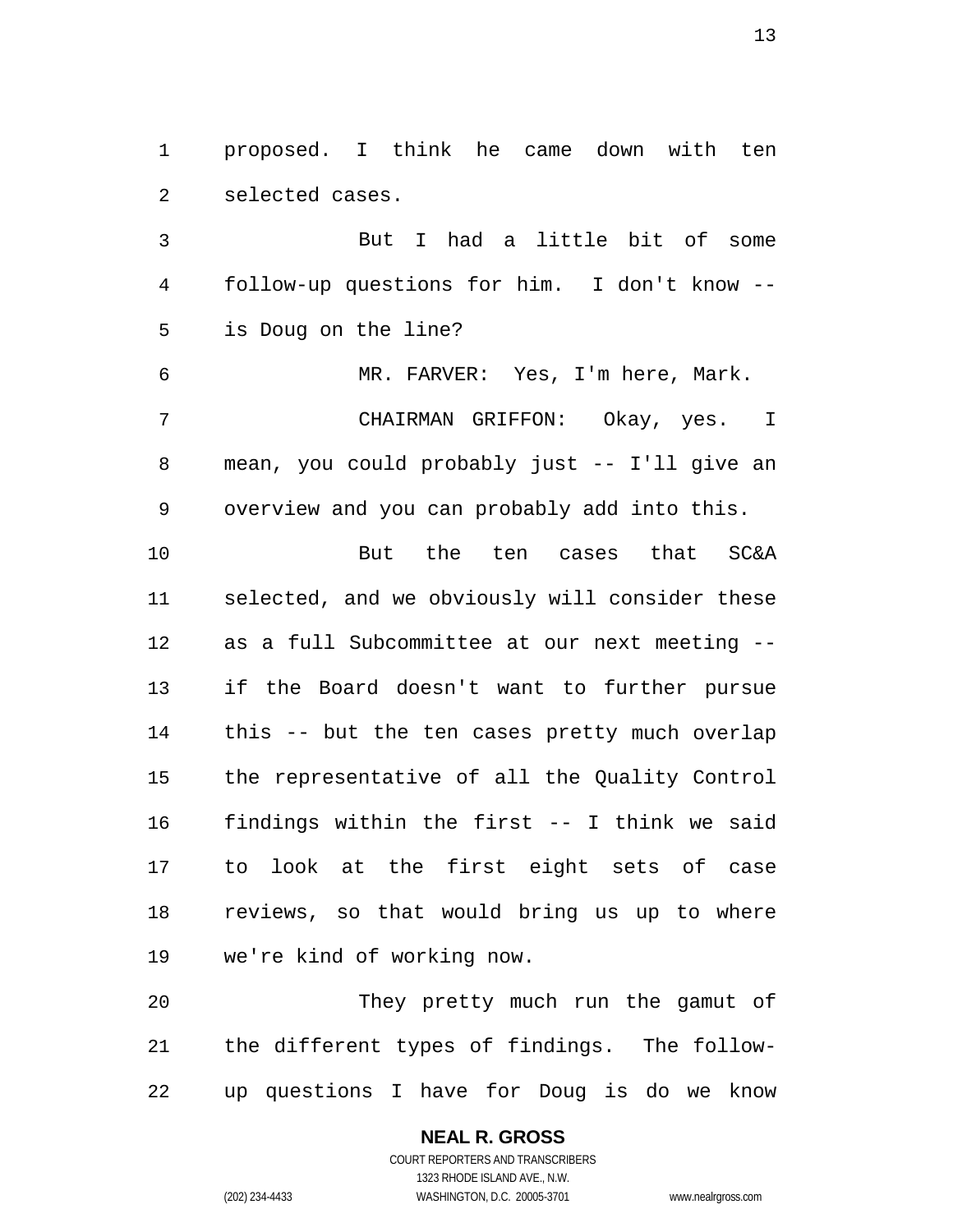1 which, from the ten that he pre-selected, do 2 3 4 5 6 7 8 we know the sites? Because on his Excel spreadsheet, I asked if he could list the site and the type of dose reconstruction -- whether it was over, under, or best estimate - overestimate, underestimate, or best estimate. I think those are sort of important factors for us to consider.

9 10 MEMBER MUNN: Mark, this is Wanda. CHAIRMAN GRIFFON: Yes.

11 12 13 MEMBER MUNN: Are you proposing to postpone the submission of this first 100 case report until that work is done?

14 15 16 17 18 19 20 21 22 CHAIRMAN GRIFFON: That's what I'm proposing, yes, Wanda, because I thought that if we submit this to the Board, we don't really have a recommendation with regard to quality -- we're noting that Quality Control; there were several findings, but we still sort of haven't gotten to the bottom of -- if there is a bottom to get to. Is there an issue? Is there a recommendation that the Board can make

#### **NEAL R. GROSS**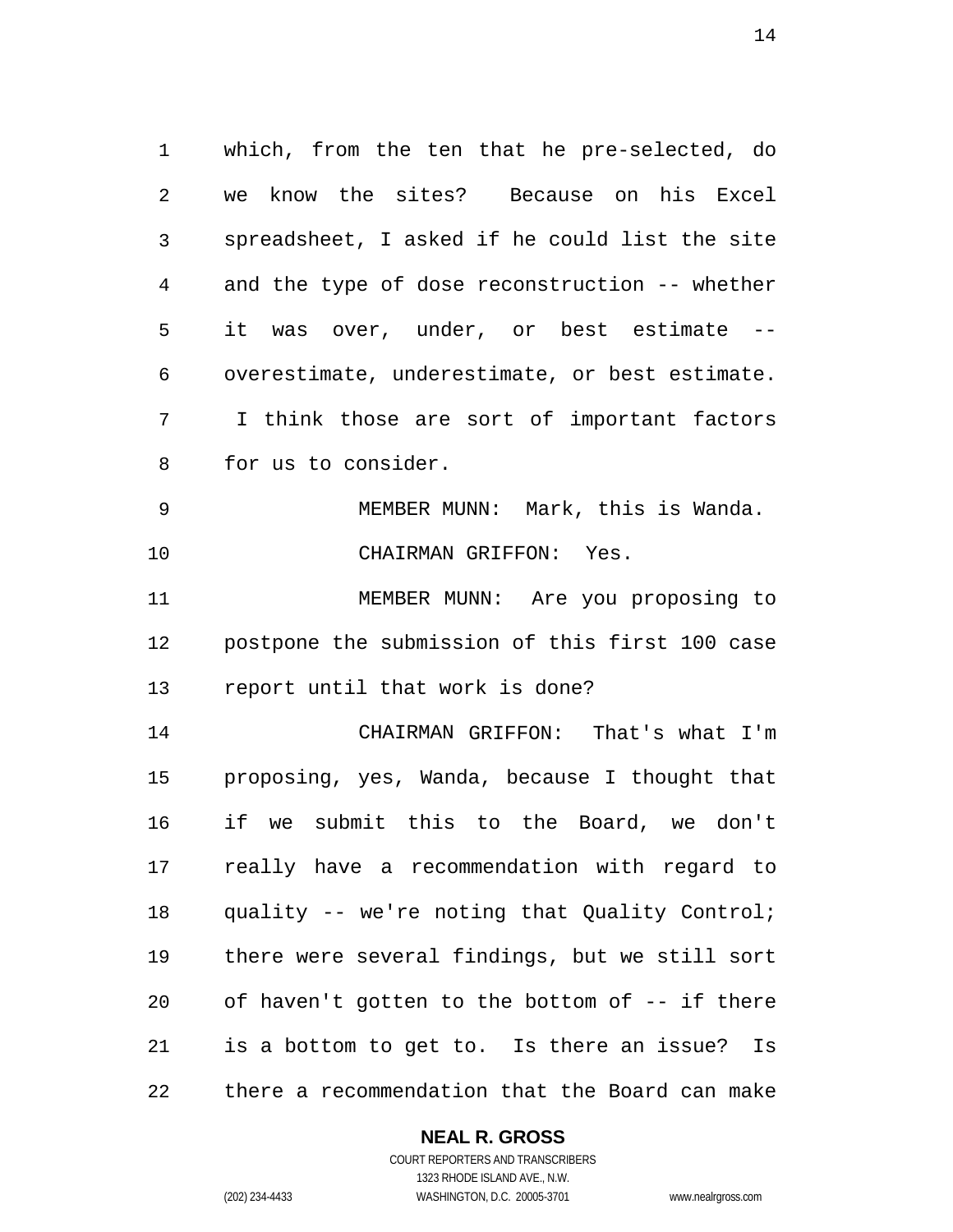1 with regard to improving Quality Control or 2 3 4 when we do these drill-downs -- it might be that there's not really -- that the system is actually working.

5 6 So I thought it might be premature to submit our report until we find that out.

7 8 9 MEMBER MUNN: Well, my apologies for not having sent my comment and submissions.

10 11 12 13 14 COURT REPORTER: Pardon the interruption. This is the Court Reporter. Ms. Munn, if you could turn your volume up just a little bit or sit closer to your phone. Something --

15 16 MEMBER MUNN: I will try to snuggle up to my phone a little bit.

17 COURT REPORTER: Thank you.

18 MEMBER MUNN: Is this better?

19 COURT REPORTER: A little bit,

20 thank you.

21 22 MEMBER MUNN: Alright, thanks. I have this morning sent to all of the people

### **NEAL R. GROSS**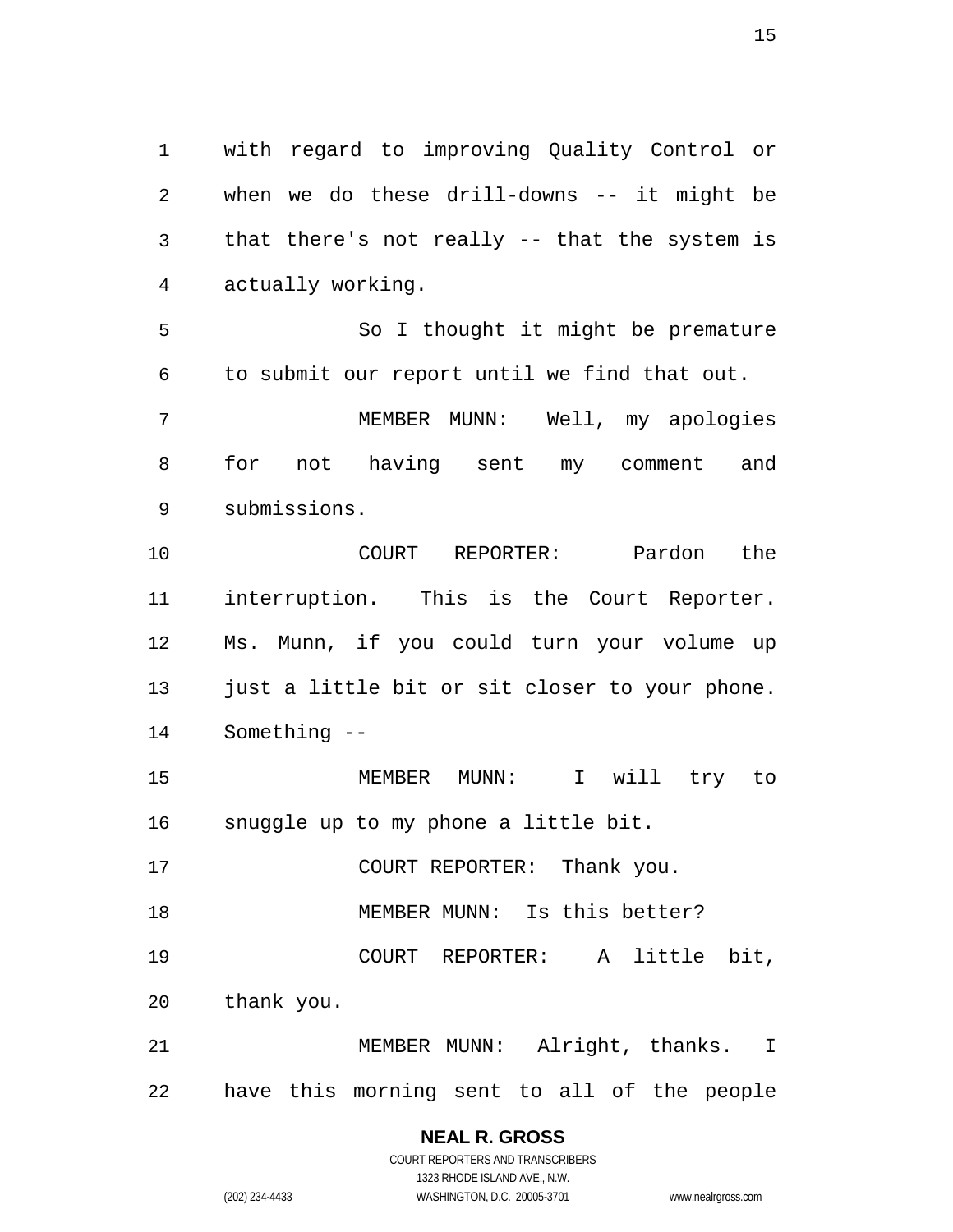1 who were listed as recipients in your original 2 3 4 draft some mark-ups to -- a significant number of mark-ups -- I don't know where it actually is, but  $--$ 

5 6 7 COURT REPORTER: I'm sorry, Ms. Munn. I'm having a terribly hard time hearing you.

8 9 10 11 MEMBER MUNN: Let me see if I can call in from another -- from, perhaps, my cell phone and see if I can get a better volume for you.

12 13 14 MR. KATZ: Charles, do you have a -- this is Ted Katz -- do you have a volume on yours because I can hear her very clearly?

15 16 17 18 COURT REPORTER: Yes, I'm afraid that I don't have it on this phone. I can control the ringer volume, but that is really it.

19 20 MEMBER MUNN: Let me dial through on my cell phone.

21 22 CHAIRMAN GRIFFON: Wanda, before you hang up and dial in again, did you send me

### **NEAL R. GROSS**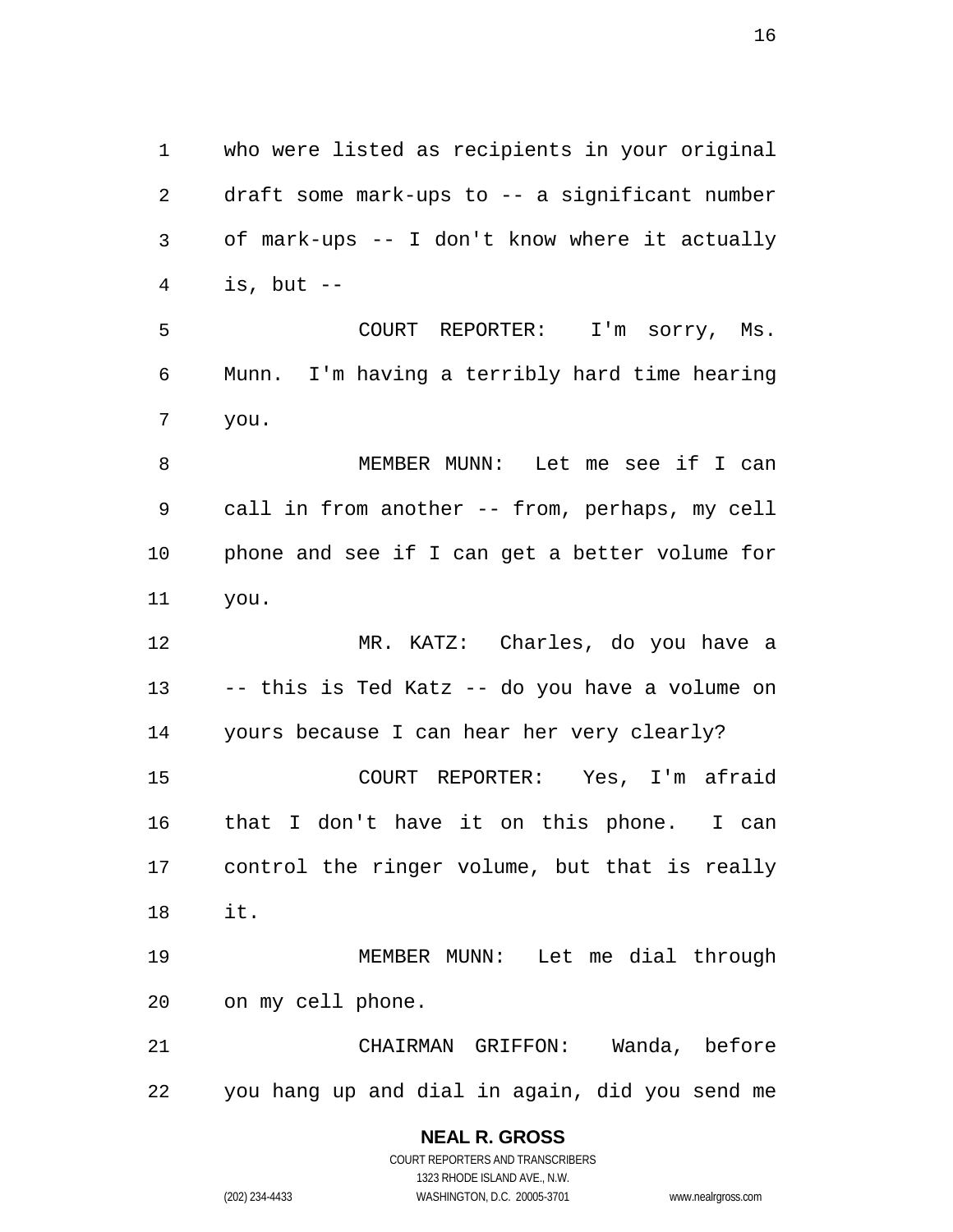1 those mark-ups?

2 3 4 5 6 7 8 9 10 11 12 13 14 15 16 17 18 19 20 21 22 MEMBER MUNN: Yes. I only sent them this morning, Mark. My apologies. CHAIRMAN GRIFFON: Okay. MEMBER MUNN: I'm really sorry. It should be on your -- I just sent it CDC mail. Perhaps it -- I don't know whether it will be in that official form or if the members of the Subcommittee will keep the original. CHAIRMAN GRIFFON: Yes, I don't have the email. Did other people get this, Wanda's email? MR. KATZ: Yes, I got it. Mark, I'll forward it to you. CHAIRMAN GRIFFON: Alright, thanks. MEMBER MUNN: I sent it right after we started. I guess the real -- the real issue here is whether this is, in fact, going to continue to be the draft from which we work or if we're going to simply have

**NEAL R. GROSS**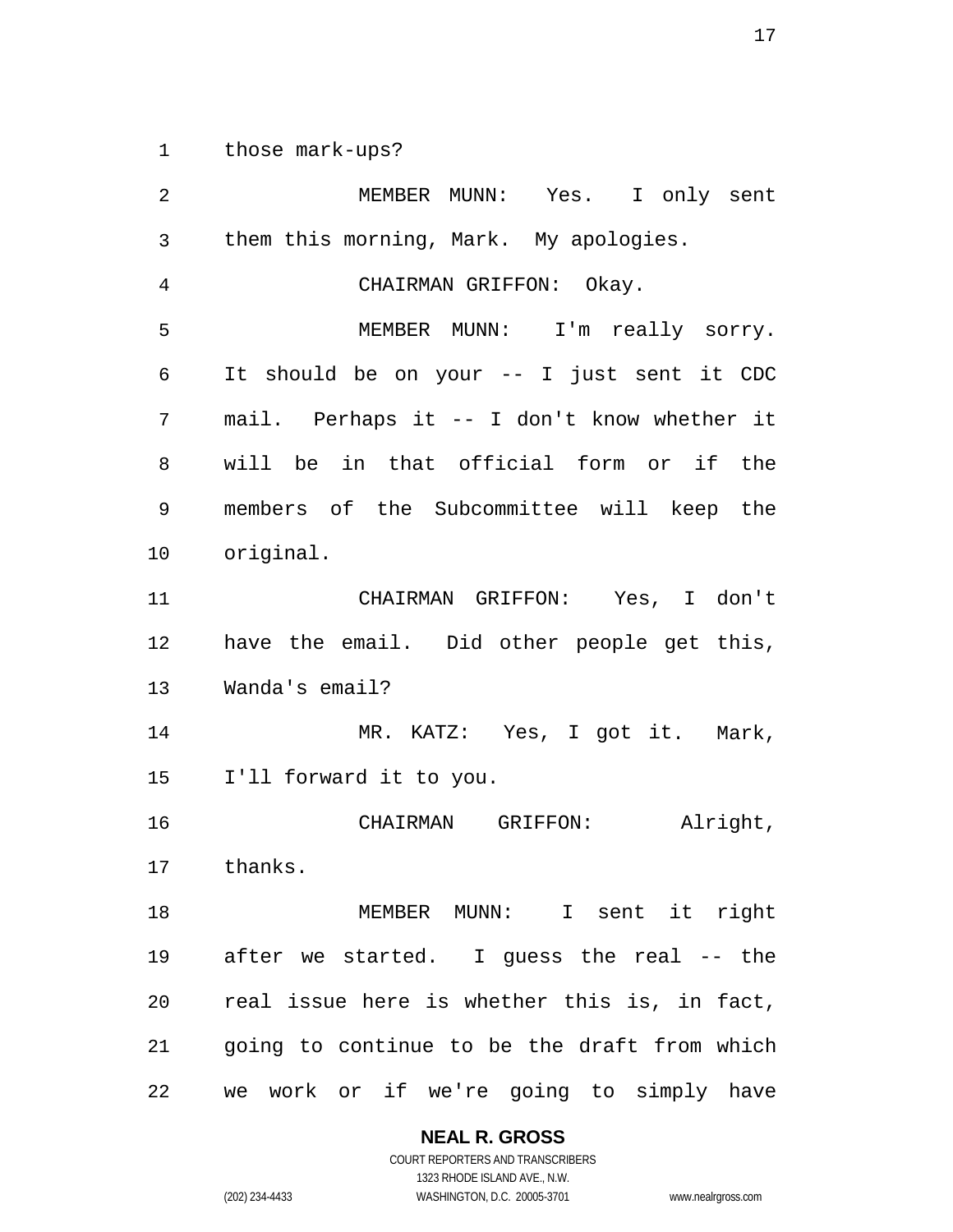1 different sides --

2 3 4 5 6 7 8 9 10 11 12 13 14 15 16 17 18 19 20 21 22 COURT REPORTER: My apologies. This is Charles again. I can hear everybody pretty much okay except for you, Ms. Munn. I don't know if it's just a quirk of the conference call or what, but I'm really not able to record you. MEMBER MUNN: Okay. Hold on just a moment and let me see if I can get in on the other line. COURT REPORTER: I just want to make sure your comments get recorded. MEMBER MUNN: I do, too. I'd hate for you to miss my comments. MR. KATZ: Mark, you should have it. I don't know if you've looked. CHAIRMAN GRIFFON: I actually have it. It wasn't coming through on my BlackBerry, but I just logged onto the computer. I have, from Wanda, I have it. MEMBER MUNN: Okay, that's good. I'm on my cell phone now. Is that any better?

#### **NEAL R. GROSS**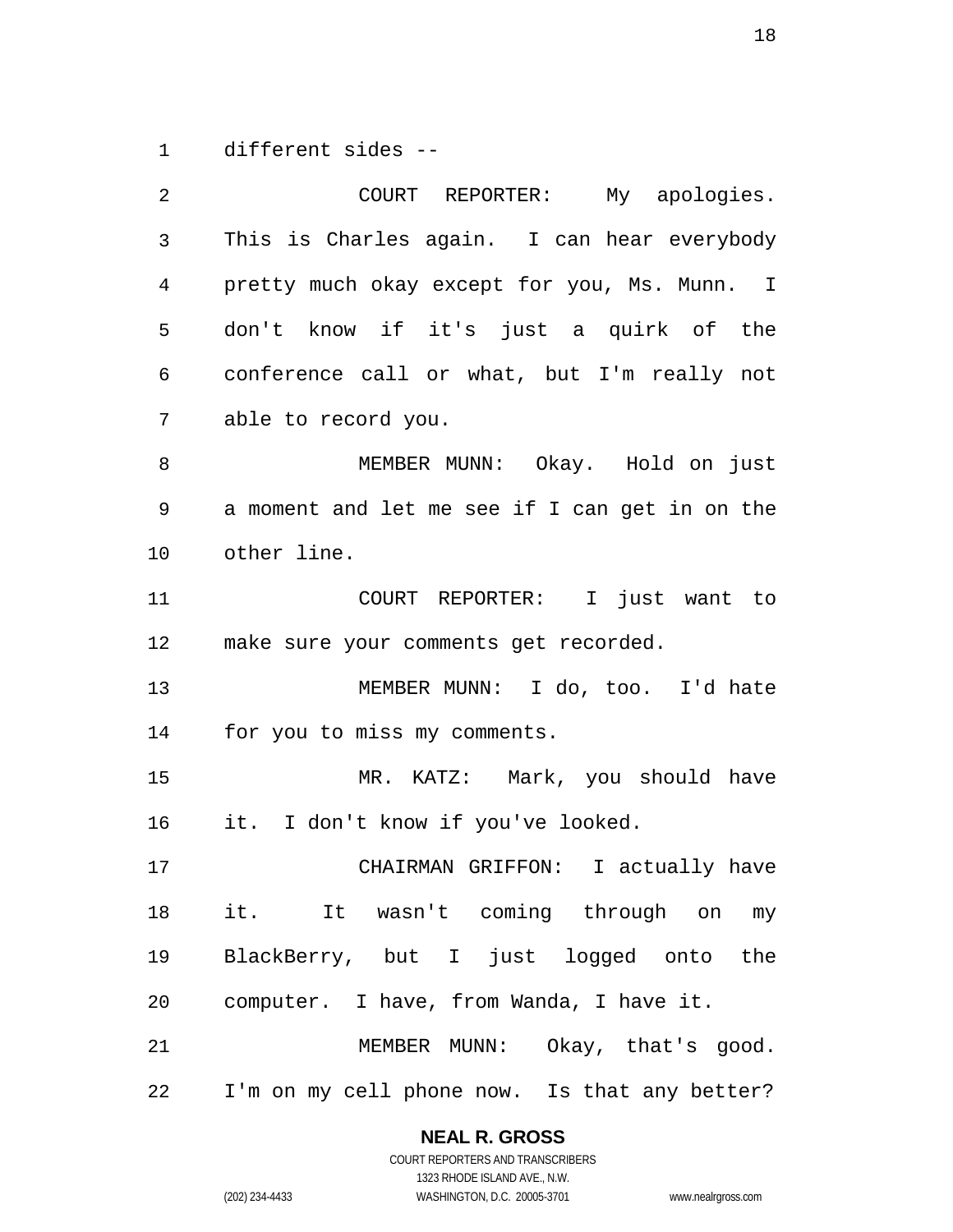1 COURT REPORTER: That's wonderful. 2 Thank you.

3 4 MEMBER MUNN: I'll try to use the cell when I'm speaking.

5 6 7 8 My concern was whether or not we were actually going to use this draft that we have or whether we are intending to postpone it for a significant period of time.

9 10 11 12 13 14 15 16 17 18 19 CHAIRMAN GRIFFON: Yes, my feeling, and I guess I wasn't sure at the time when I emailed it to people, but I think, after thinking about it more and getting a response from SC&A that I realize that it's probably -- we really are -- we can't really make any recommendations, especially about that first topic without going that one step further of looking back at some of those QC findings and seeing what, if anything, broke with the system, so to speak.

20 21 22 MEMBER MUNN: Well, we could, in fact, simply make the statement that we have requested this additional work from SC&A and

#### **NEAL R. GROSS**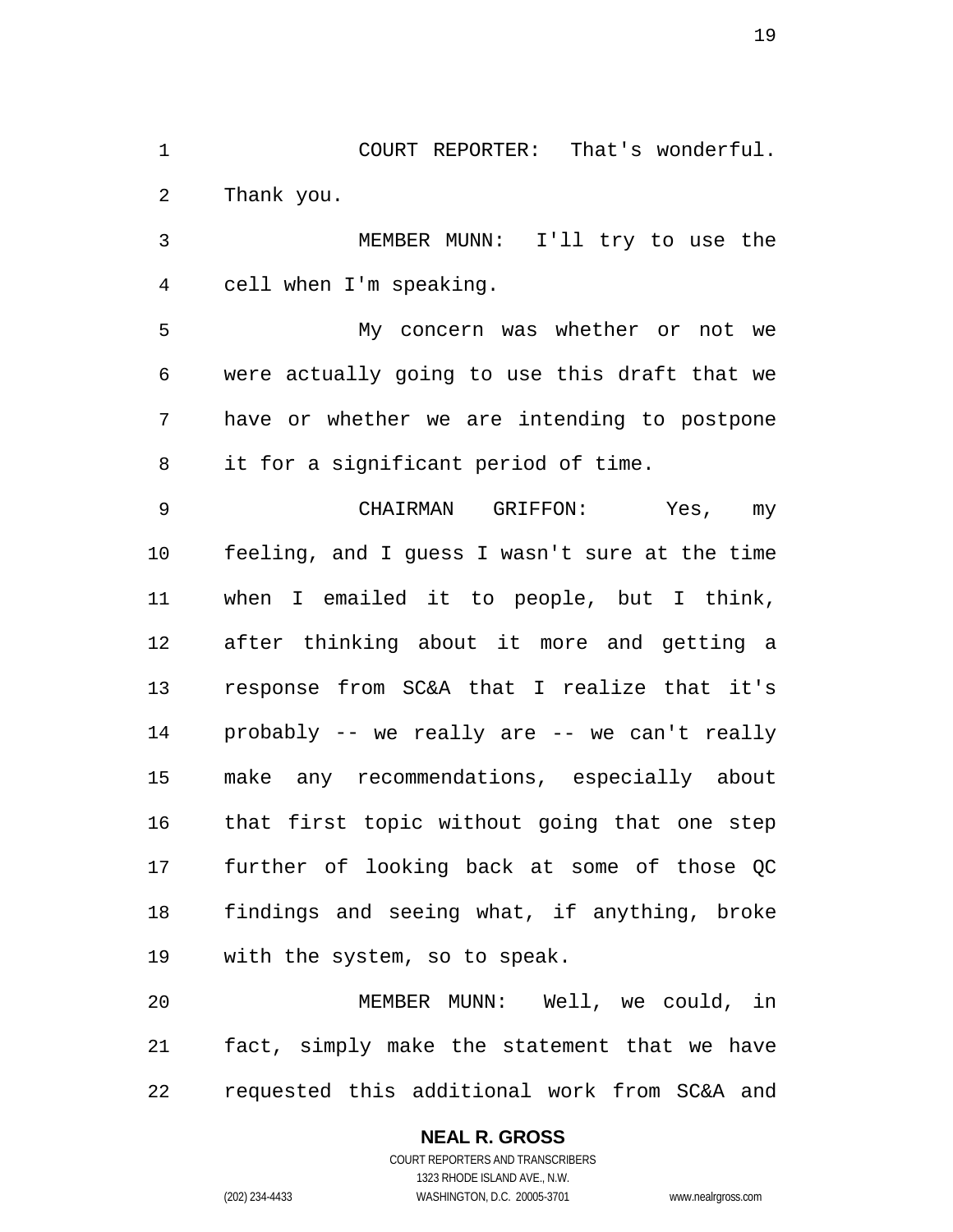1 would anticipate that any recommendations 2 3 would evolve out of that and the topic of future reports.

4 5 6 7 8 CHAIRMAN GRIFFON: That's true. I guess I was seeing that as a status report and then I was thinking then I could just give a verbal report instead of worrying about the language in this write-up.

10 11 MEMBER MUNN: Well, okay. CHAIRMAN GRIFFON: I don't know. That was my sense of this.

12 13 14 15 16 17 18 19 20 The reason I wanted to at least circulate the draft was to at least get, and I appreciate your comments now, Wanda -- it will take me a few minutes to digest them -- but to give Subcommittee members the chance to at least reflect on the general ideas and then -- I didn't want to have to submit the exact language of a report until we had more work done by SC&A. That was all.

21 22 MEMBER MUNN: Alright. You'll find most of what I have there is editorial in

> COURT REPORTERS AND TRANSCRIBERS 1323 RHODE ISLAND AVE., N.W. (202) 234-4433 WASHINGTON, D.C. 20005-3701 www.nealrgross.com

**NEAL R. GROSS**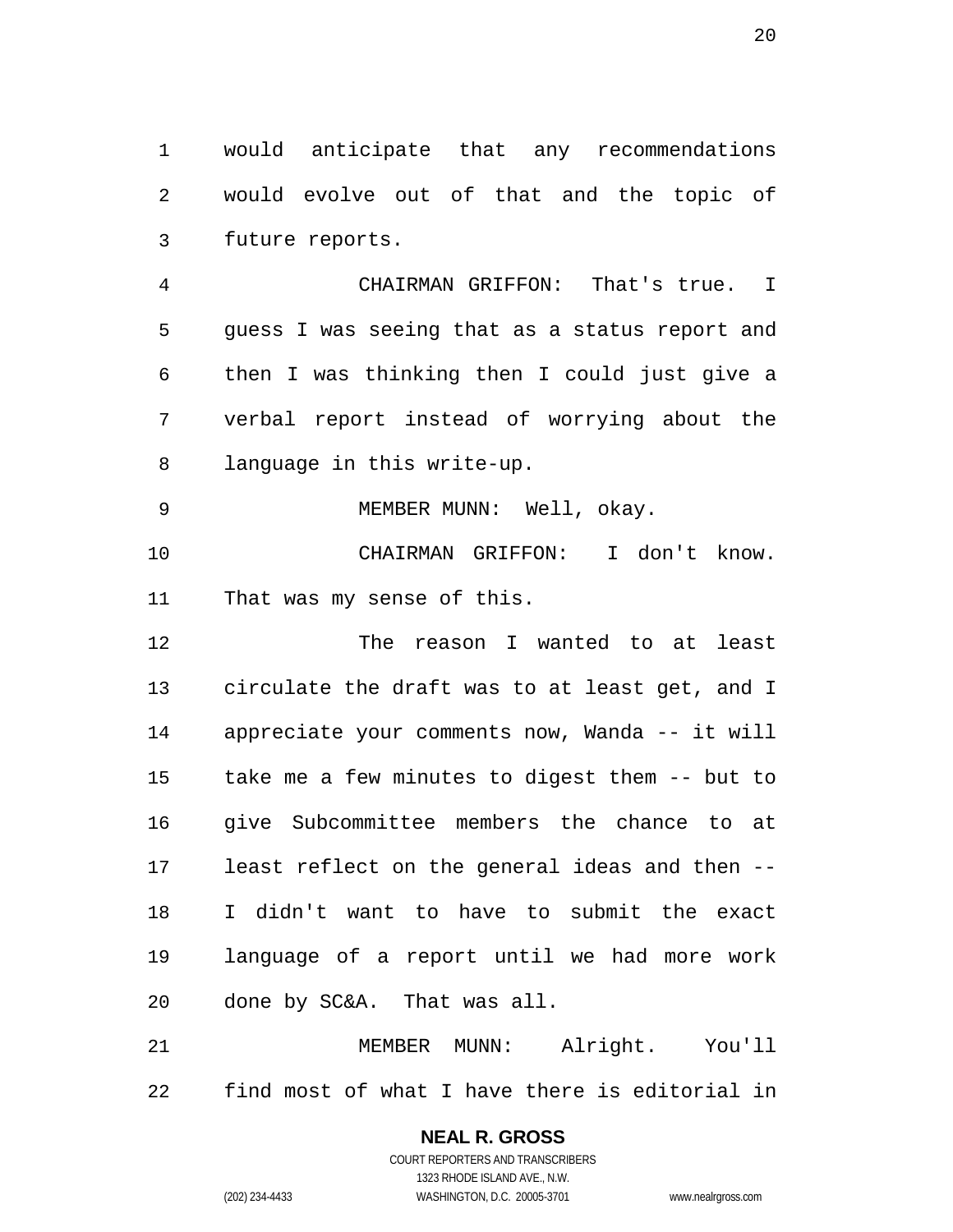1 nature. It hasn't really and truly changed 2 the thrust of what you've written.

3 4 5 6 CHAIRMAN GRIFFON: Yes, and I think we would -- yes. For the final version, we would have to do that work, and I'll certainly have your comments.

7 8 9 10 11 Also, part of the -- it was a little difficult to write the first section until we've had more conclusive statements about just exactly what we find from the QC review.

12 13 14 15 16 17 That was my hesitation to actually submit it, but I understand. I was thinking of the same thing you are, Wanda, before, that we would submit this report and then say we'll send another report after we get additional work done by SC&A.

18 19 20 21 But I was thinking maybe it's better as just a status report at this point, so that's what I'm proposing, just to give a status update verbally.

22 MEMBER MUNN: My only caution

> **NEAL R. GROSS** COURT REPORTERS AND TRANSCRIBERS 1323 RHODE ISLAND AVE., N.W. (202) 234-4433 WASHINGTON, D.C. 20005-3701 www.nealrgross.com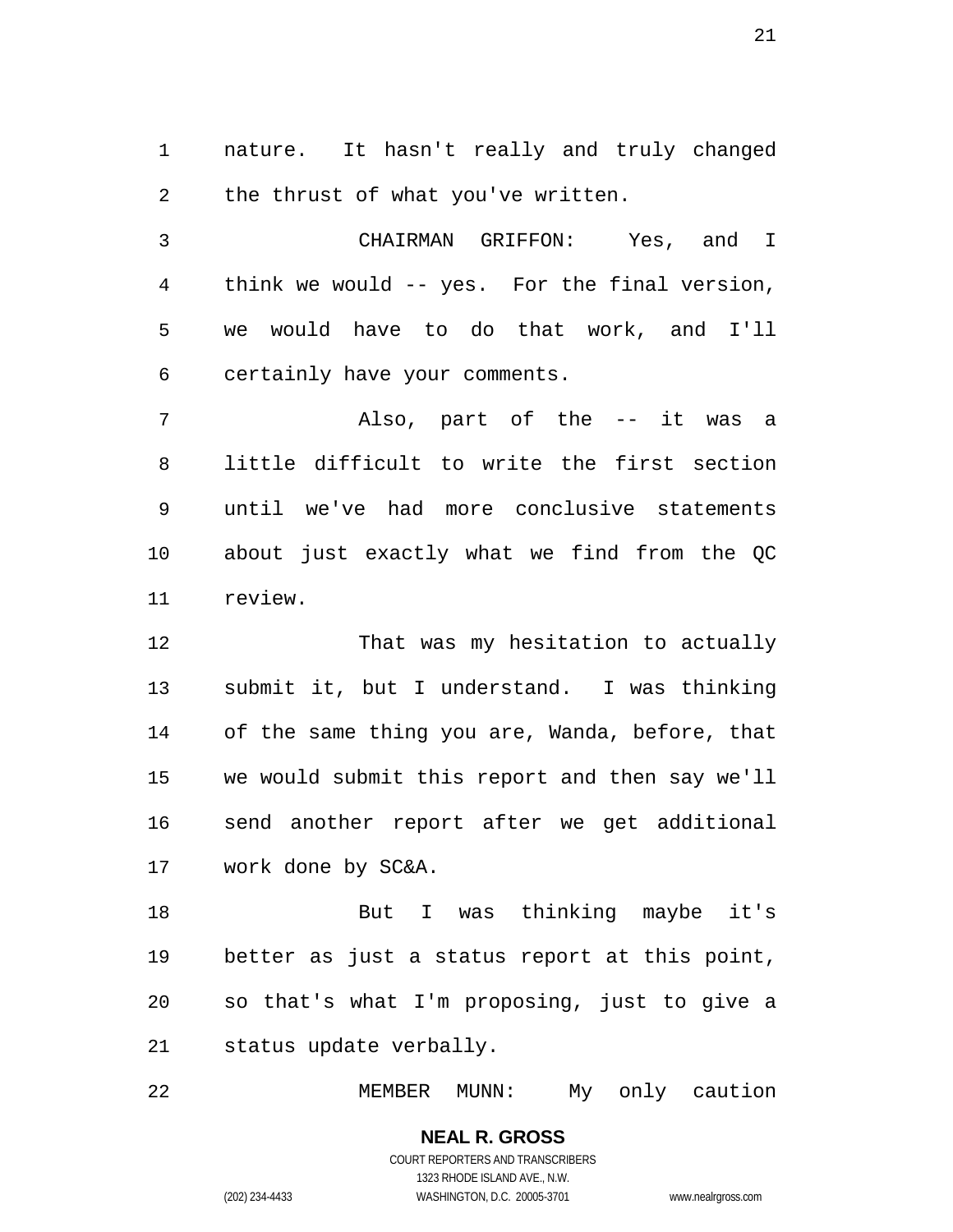1 would be that I cannot foresee a time when the 2 3 Subcommittee will be operable and we will not have some sort of activity in abeyance.

4 5 6 I'm not urging you to go ahead and do this. I'm just commenting on the straightforward realization of that.

7 8 9 10 11 12 13 14 CHAIRMAN GRIFFON: No, but I think in this case, it is a fine -- if we indicate to the Board that we're proposing to have SC&A do this additional work -- and that's the only thing really outstanding in this report is the follow-up on the Quality Control, as far as I can see anyway unless other people have other items.

15 16 17 But that's a review of ten and that is at least defined in nature. It's not open-ended.

18 19 20 MEMBER MUNN: Essentially, you just want to have recommendations available for the QA/QC section before we submit it.

21 22 CHAIRMAN GRIFFON: Right. Right, that's my feeling, yes.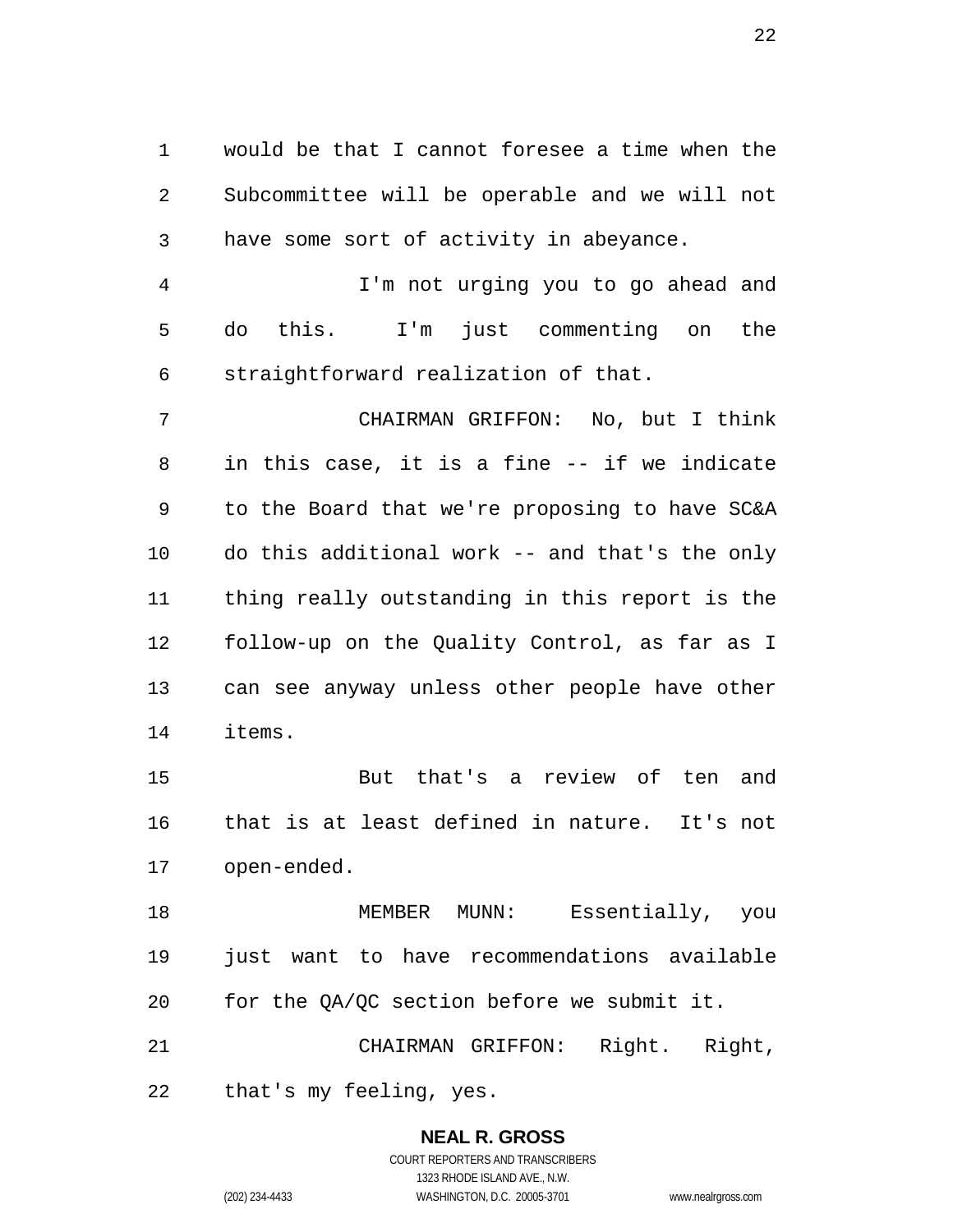1 MEMBER MUNN: Alright. 2 3 4 5 6 7 8 9 10 11 12 13 14 MEMBER GIBSON: Wanda, this Mike. Maybe I'm jumping ahead, but not only is there this issue number one, but number two, there are also some open issues that I think NIOSH owes you and owes some of the other work groups answers on that I don't know that we're final on, either. CHAIRMAN GRIFFON: Yes. I guess you are right, Mike. There's -- if people look at number two for a second, especially the second item, I do sort of defer that this work is also being looked at in the Worker Outreach Group, so that is true.

15 16 17 18 19 20 21 MEMBER MUNN: And if you look at the comments that I added to number three there, we didn't mention the fact that we did a lot of work on the CATI during Procedures. Several things changed as a result of what the Procedures Subcommittee found with CATI interviews.

22 CHAIRMAN GRIFFON: Yes, and that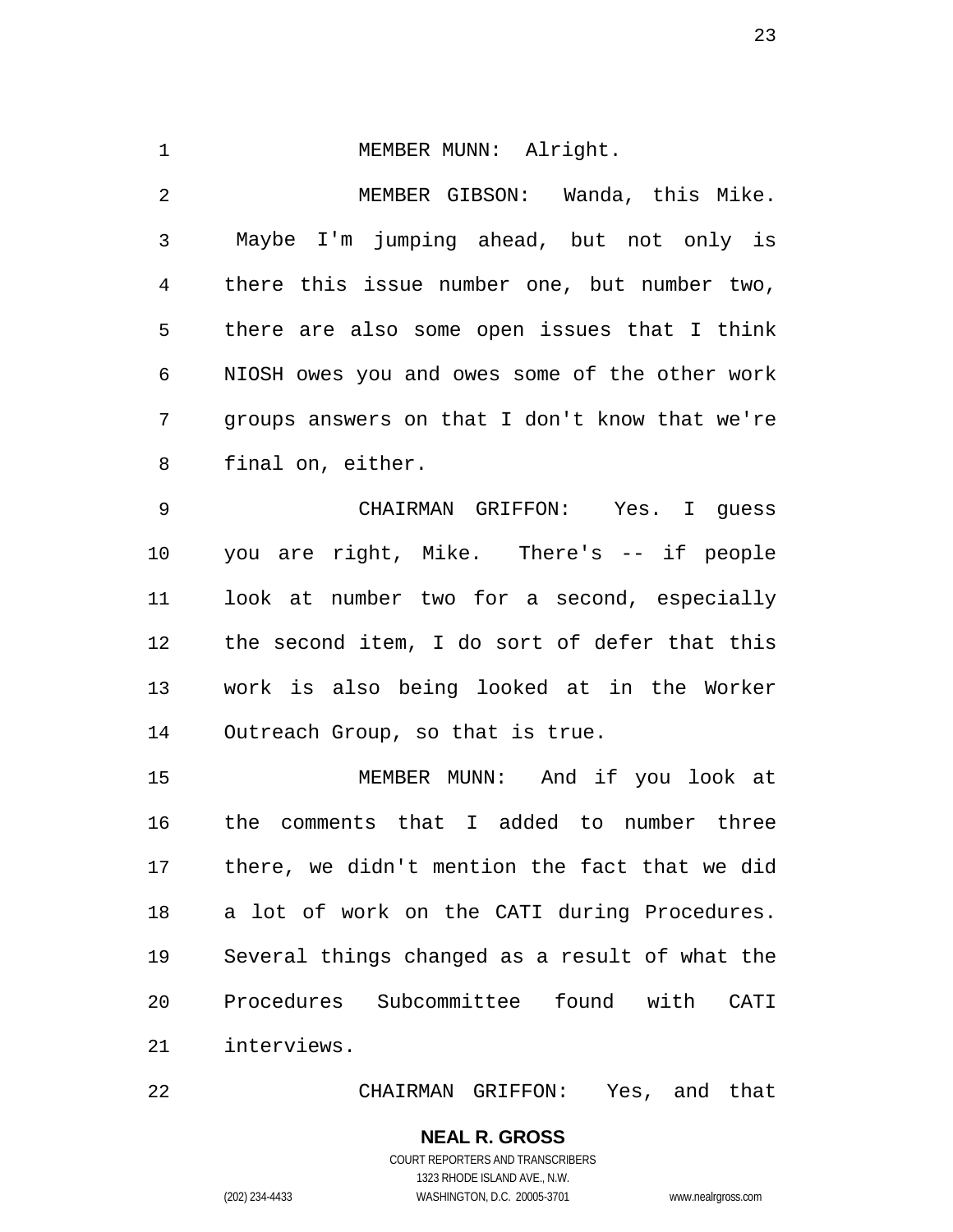1 is correct, and that should be added in, 2 3 Wanda, the CATI and then the PER stuff that I just received.

4 5 6 MEMBER MUNN: Yes. I had assumed that today we were going to work on the PER word-smithing.

7 8 9 10 11 12 CHAIRMAN GRIFFON: Yes, and I have. I mean, we can at least get an update. I think the one thing that I -- my understanding from the PERs was -- and Kathy can probably -- Kathy Behling can probably give me a quick update on that.

13 14 15 But there were three identified, and Stu seems in agreement with those. I was just going to add those in.

16 17 18 19 Kathy, can you tell me the three. I'm quickly thumbing through emails, but you can probably have it at the tip of your fingers better than I do.

20 21 22 MS. BEHLING: Yes. The first PER that I identified was the target organ for lymphoma. It's PER 9.

#### **NEAL R. GROSS** COURT REPORTERS AND TRANSCRIBERS 1323 RHODE ISLAND AVE., N.W. (202) 234-4433 WASHINGTON, D.C. 20005-3701 www.nealrgross.com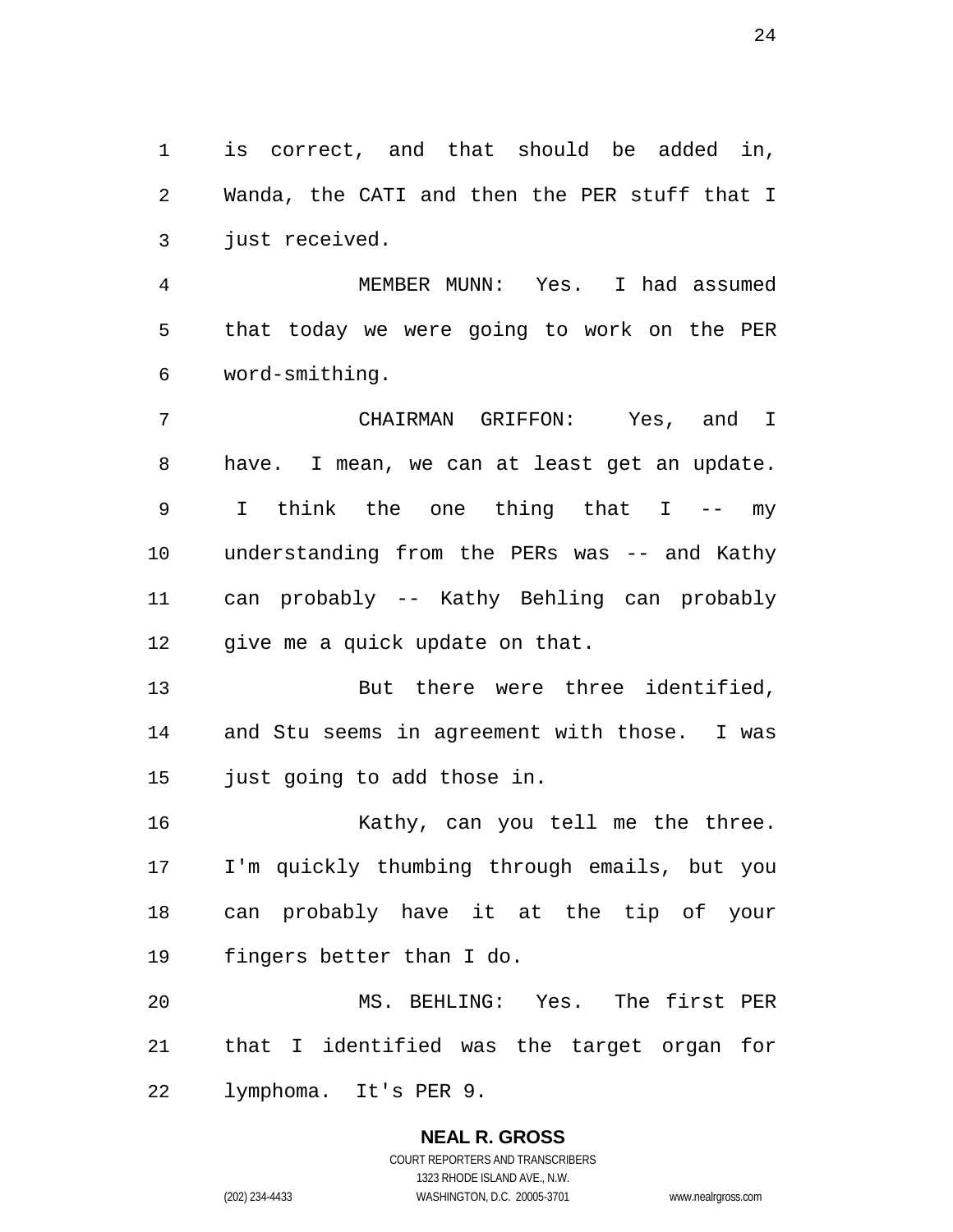1 As you indicated, I did want to 2 3 4 5 6 7 8 pass this by Stu Hinnefeld first because we -- I was using the first set of cases. Obviously, I looked at the first 100 cases - but I was looking at the first set, and the lymphoma issue did come up in our very first set, and that's our report which was issued in February of, I think, 2005.

9 10 11 12 13 I hadn't seen any other information regarding that lymphoma issue, so that's why I wanted to be sure that, like we said, Stu could confirm that that was accurate or not.

14 15 16 17 18 19 The only other thing that I remember from that lymphoma issue was that, I believe during our issues-resolution session, we talked about that. I think initially I was under the impression that NIOSH was not in agreement with our findings.

20 21 22 So that's why I thought that maybe SC&A did play some role in that lymphoma issue. But I will say that I'm in agreement

### **NEAL R. GROSS**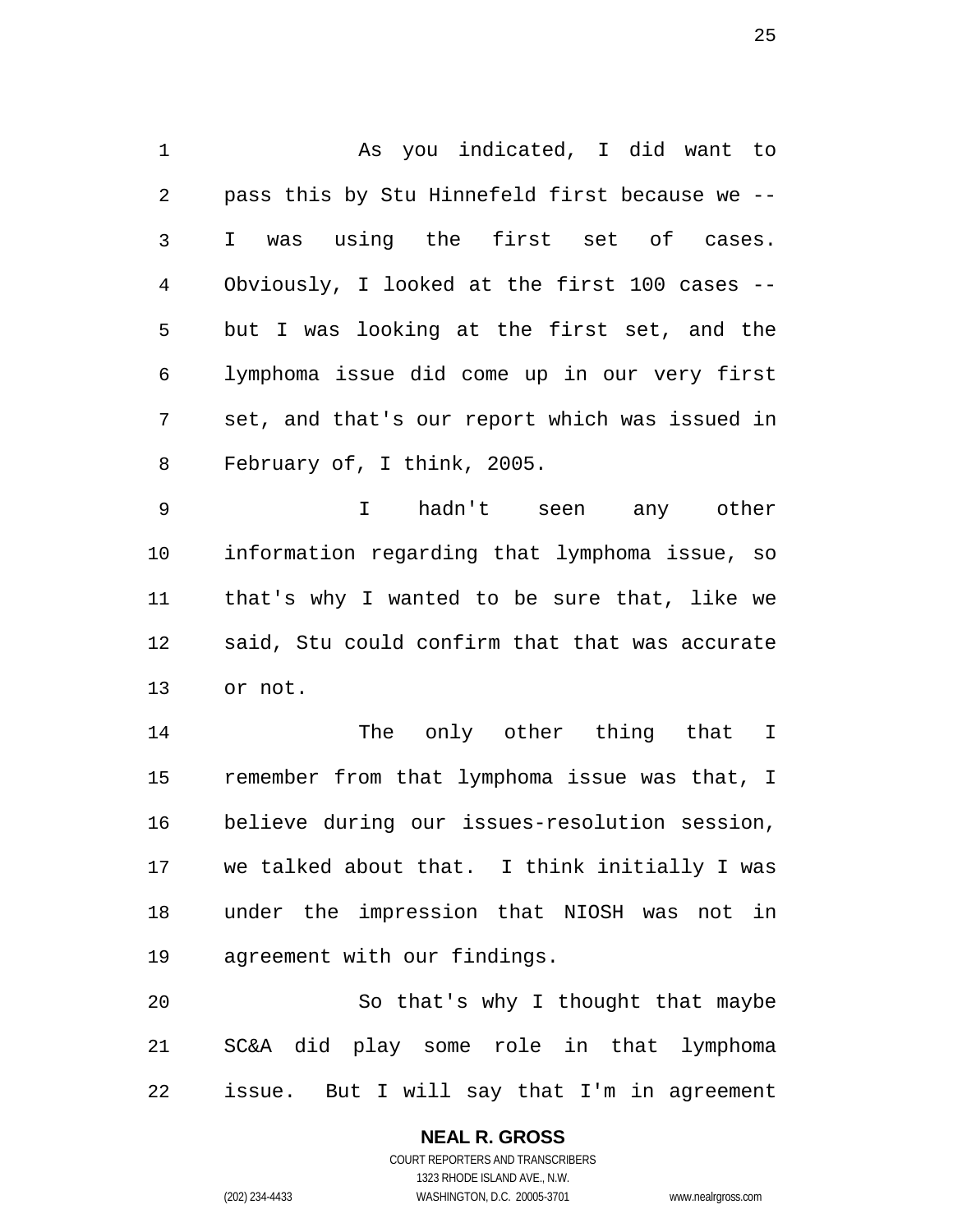1 with Stu. We didn't know the background or 2 the history for that particular case.

3 4 5 6 7 8 9 10 11 12 I'll also mention here that during our writing of our proposal and procedures for the PER reviews, the technical contracting committee had directed us not to even address the initial sub-task one, which is the support or the basis for the PERs. So this is just something that I was responding to his request for, but I will note that we're not even addressing that particular issue when we go and look at the PERs in detail.

13 14 15 16 17 18 The second PER that I mentioned was PER 20, which had to do with changes that were made to the Blockson Technical Basis Document. In that PER, Stu does agree that we were instrumental in the changes that were made to the Blockson TBD.

19 20 21 22 The third one -- in fact, I'm looking for this right now. The third one, I believe, was the Huntington Pilot Plant, which I'm searching for that PER number. I think

> **NEAL R. GROSS** COURT REPORTERS AND TRANSCRIBERS 1323 RHODE ISLAND AVE., N.W.

(202) 234-4433 WASHINGTON, D.C. 20005-3701 www.nealrgross.com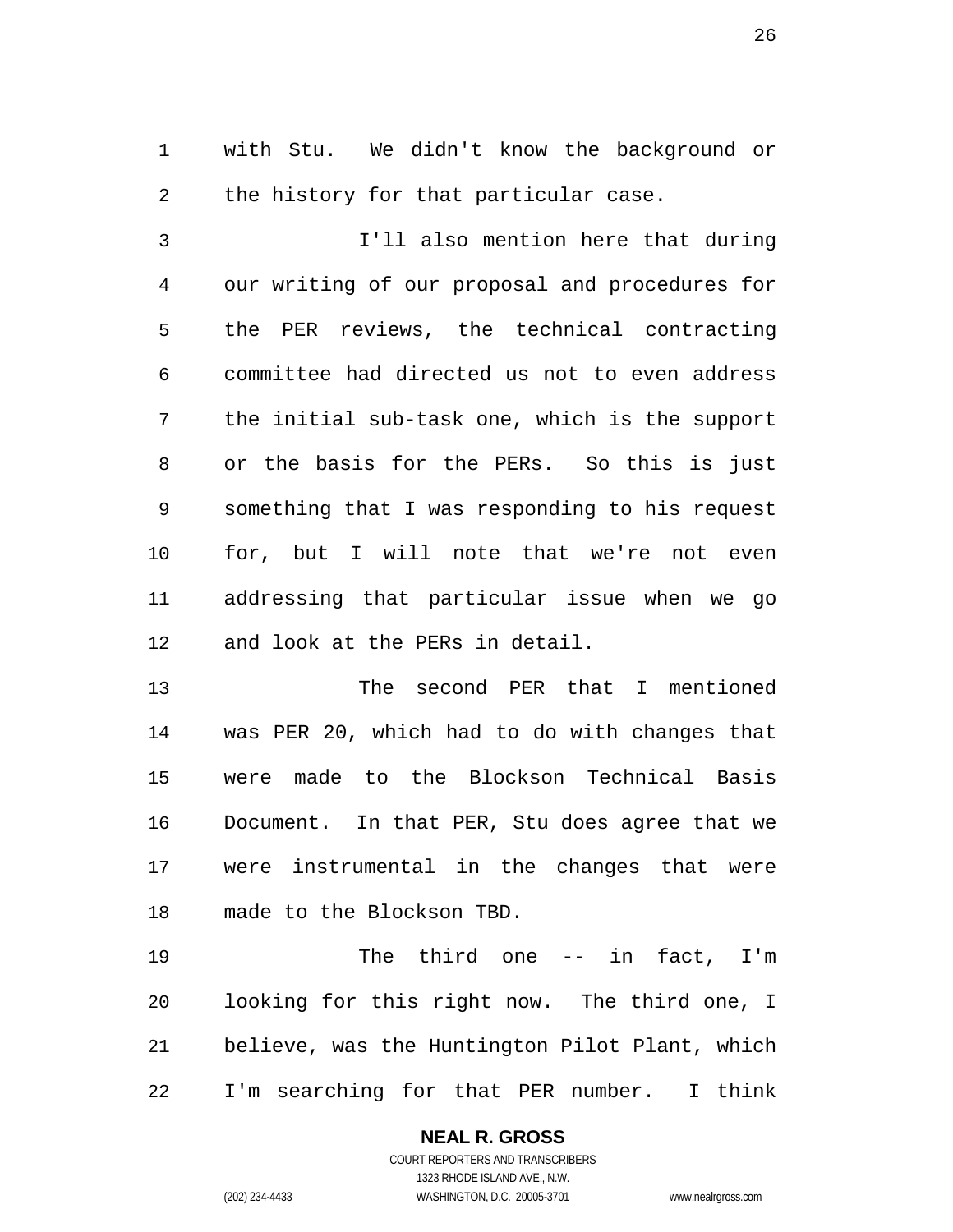1 it's PER --

| 2              | MR. HINNEFELD: Kathy, the third                |
|----------------|------------------------------------------------|
| $\mathsf{3}$   | one you listed, I think, was Bethlehem Steel,  |
| $\overline{4}$ | I thought.                                     |
| 5              | MS. BEHLING: It was Bethlehem                  |
| 6              | Steel. I'm sorry. Initially, I had looked at   |
| 7              | Huntington because I know we had some comments |
| 8              | there too, but those changes had already been  |
| 9              | incorporated. Yes, thank you, Stu. I'm         |
| 10             | looking through my email here, too.            |
| 11             | So yes, it was PER 7, which was                |
| 12             | the Rev 2 of the Bethlehem Steel site profile. |
| 13             | PER 9, the target organ for lymphoma, and PER  |
| 14             | 20, the Blockson TBD revision.                 |
| 15             | So those were the three that I                 |
| 16             | felt we at least were instrumental in having   |
| 17             | that PER issued.                               |
| 18             | CHAIRMAN GRIFFON: Right, and                   |
| 19             | those -- I sent this to give people the        |
| 20             | background. I also responded to that email to  |
| 21             | Stu and suggested that language, which I don't |
| 22             | have the exact wording, but something to the   |

**NEAL R. GROSS**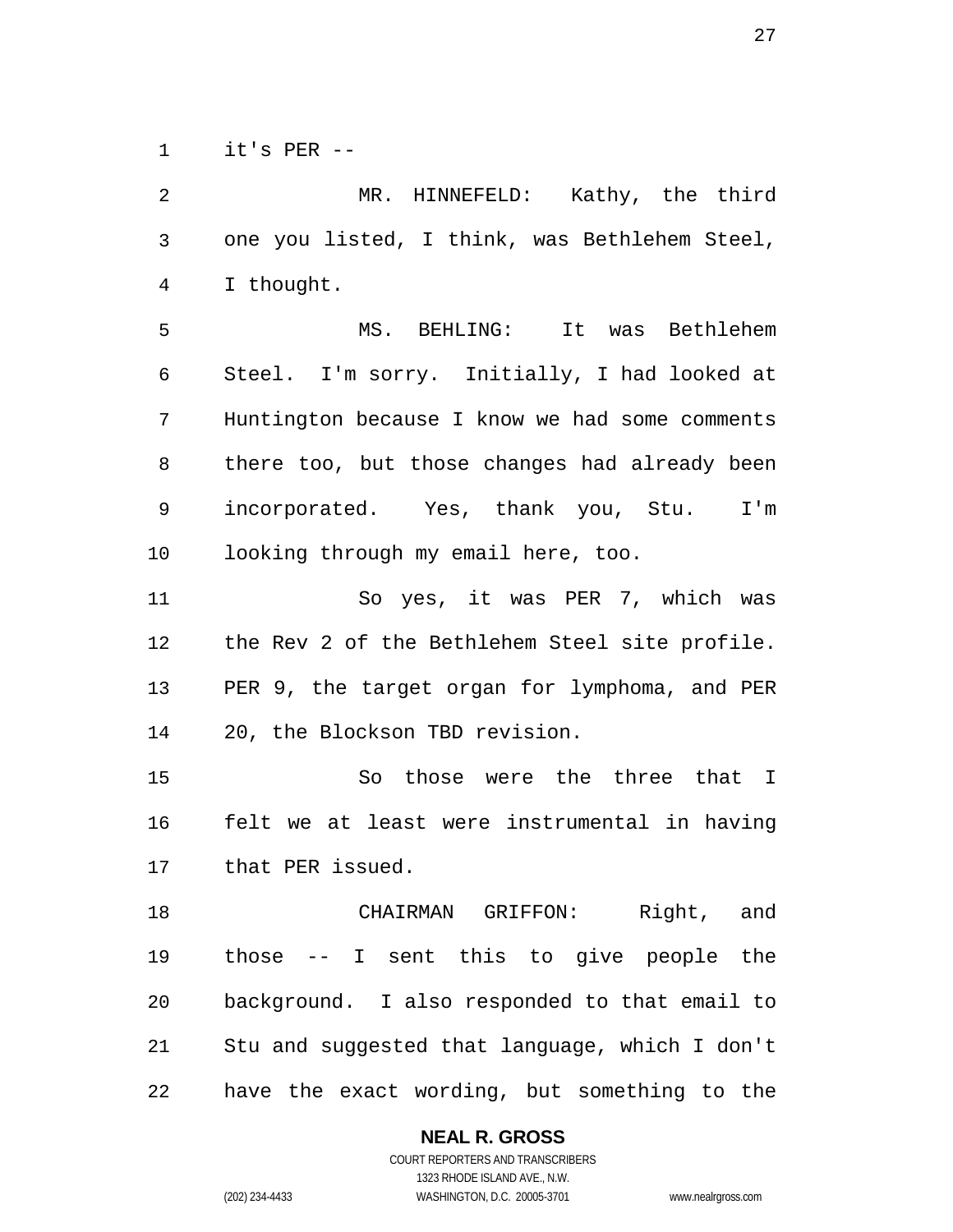1 effect that these PERs were initiated at least 2 3 4 5 6 in part due to findings from the first -- I don't think we need to split hairs about, was NIOSH already working on the target organ for lymphoma stuff or did that happen right after the -- you know.

7 8 9 10 11 12 13 I think if we say, at least in part related to, I think NIOSH and Stu seems comfortable with that kind of language. That's not in this draft yet, but that kind of thing, I think, will be included in that last section along with -- you're right, Wanda -the CATI.

14 15 16 I was thinking of the dose reconstruction report format modifications, but also the CATI was modified.

17 18 MEMBER GIBSON: Mark, this is Mike.

19 20 CHAIRMAN GRIFFON: Yes. Go ahead, Mike.

21 22 MEMBER GIBSON: Not only just the CATI modified, just, to me, the real intent to

#### **NEAL R. GROSS**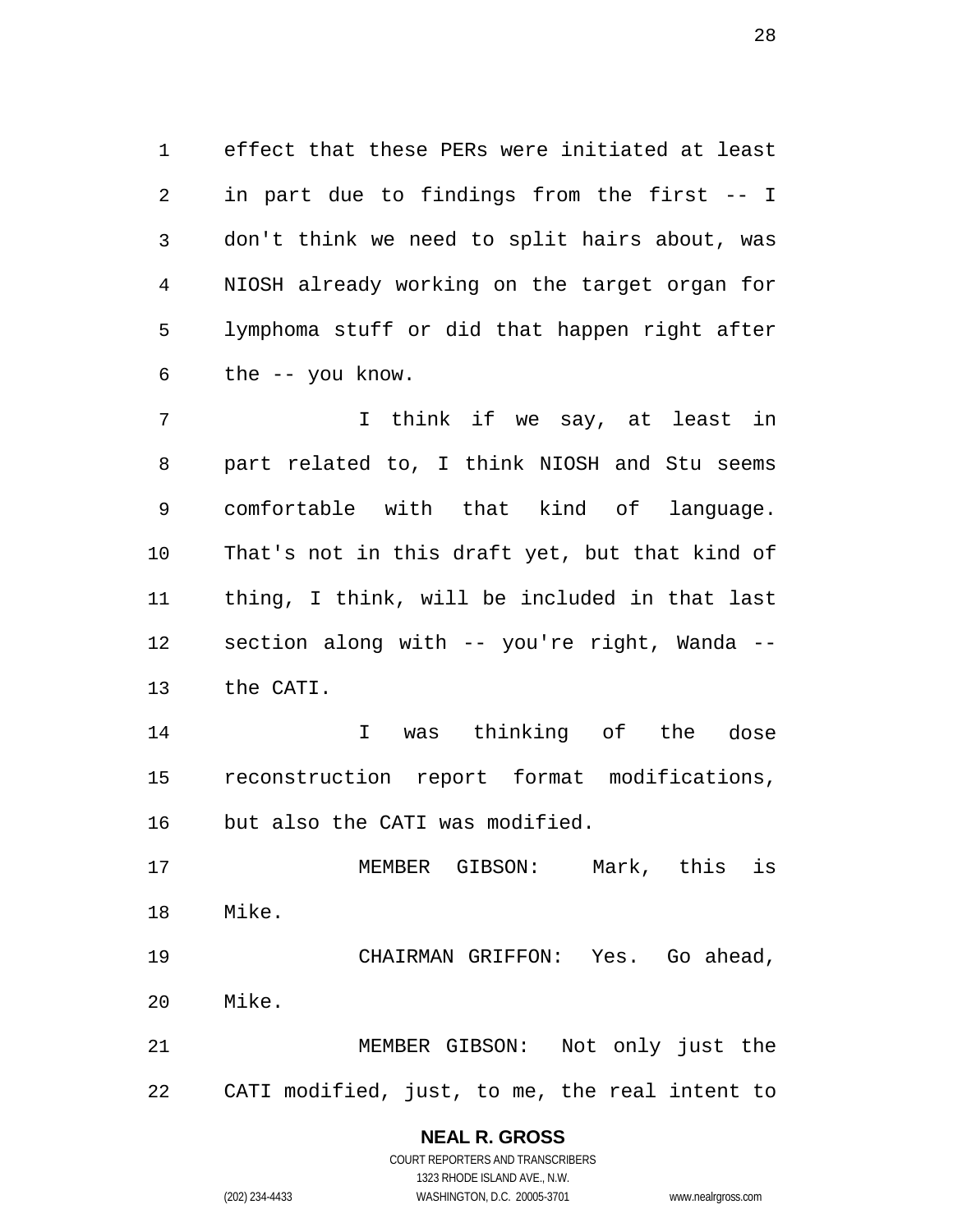1 point number two would be, was appropriate use 2 3 and consideration of information given from input workers gave.

4 5 6 7 8 CHAIRMAN GRIFFON: Yes. Now that's a separate issue. In number two, the CATI being modified we're sort of listing at the end as a positive result of the first 100 case reviews and these PERs being done.

9 10 11 These re-evaluations of cases are a result of the item number two on the second page of the draft report.

12 13 14 15 16 17 18 That discusses, I guess, outstanding concerns about how, and at the bottom of item number two, I list A, B, and C as sort of proposed recommendations. I think one of those, as you noted, Mike, one of those, I'm sort of relating back to the Worker Outreach Work Group.

19 20 21 22 This gets into the, how was the information -- or was it being used by NIOSH for the dose reconstruction program in its entirety. That comes up under that second

#### **NEAL R. GROSS** COURT REPORTERS AND TRANSCRIBERS

1323 RHODE ISLAND AVE., N.W. (202) 234-4433 WASHINGTON, D.C. 20005-3701 www.nealrgross.com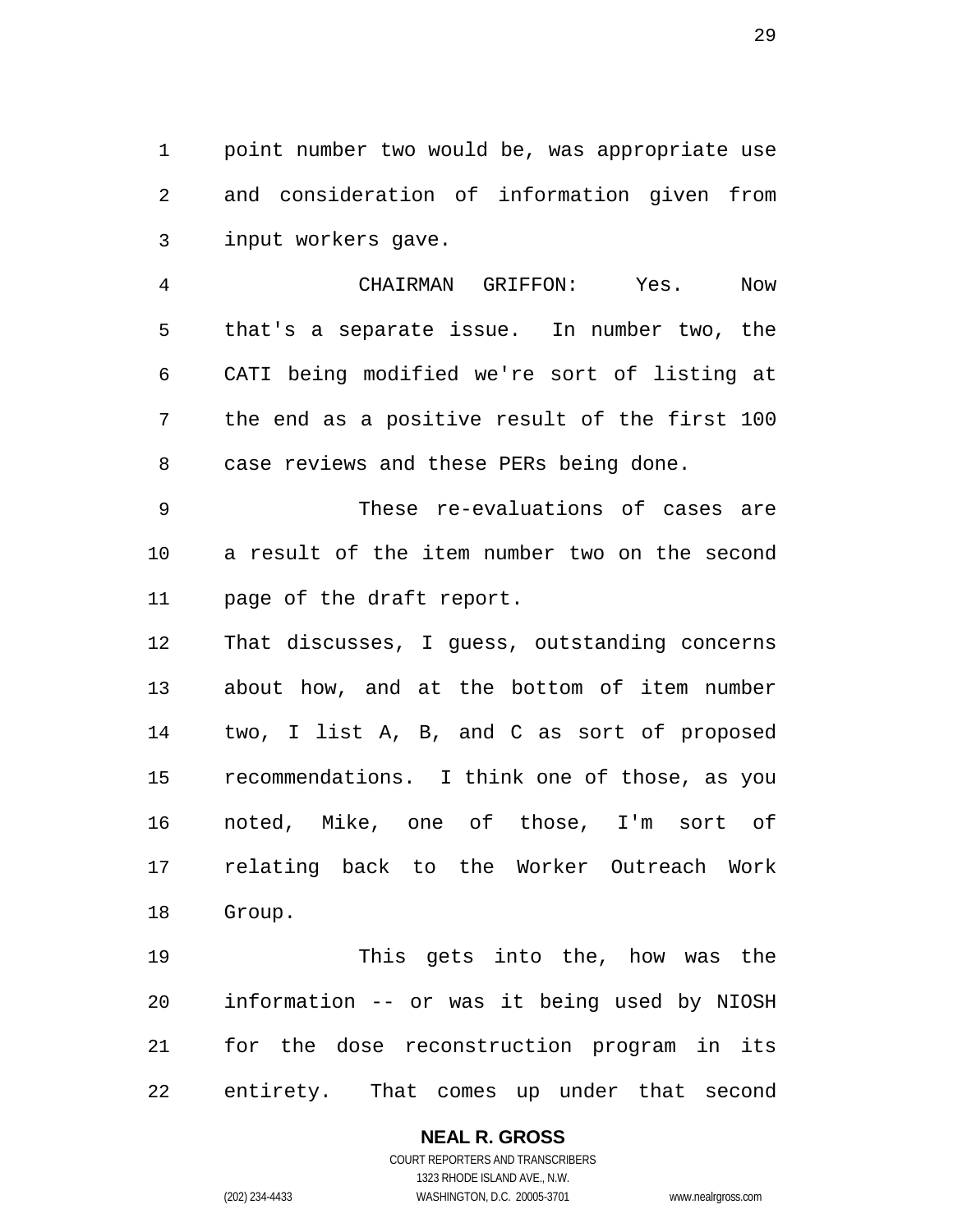1 sort of critical issue; I guess is what I 2 would call it, number two.

3 4 5 6 7 8 9 10 11 12 13 MEMBER GIBSON: Yes, I guess I feel the same way. I'm trying to steer this conversation a different direction because, truth be known, it's just a pet peeve of mine. I listened in on a meeting yesterday or a day or so ago with the Linde Work Group, and just some information had been given to OCAS a few weeks in advance, and nothing has been done with it. It seemed to be a very frustrating meeting for [identifying information redacted].

14 15 16 17 18 19 20 21 22 CHAIRMAN GRIFFON: Right, and this is one -- I guess we should look at these -- I haven't -- again, I haven't looked at your comments on this section, Wanda, but my recommendation -- and that's why I felt probably more comfortable in this upcoming Board meeting to do a status report rather than worry about the exact language of these because some of these should's and shall's and

#### **NEAL R. GROSS**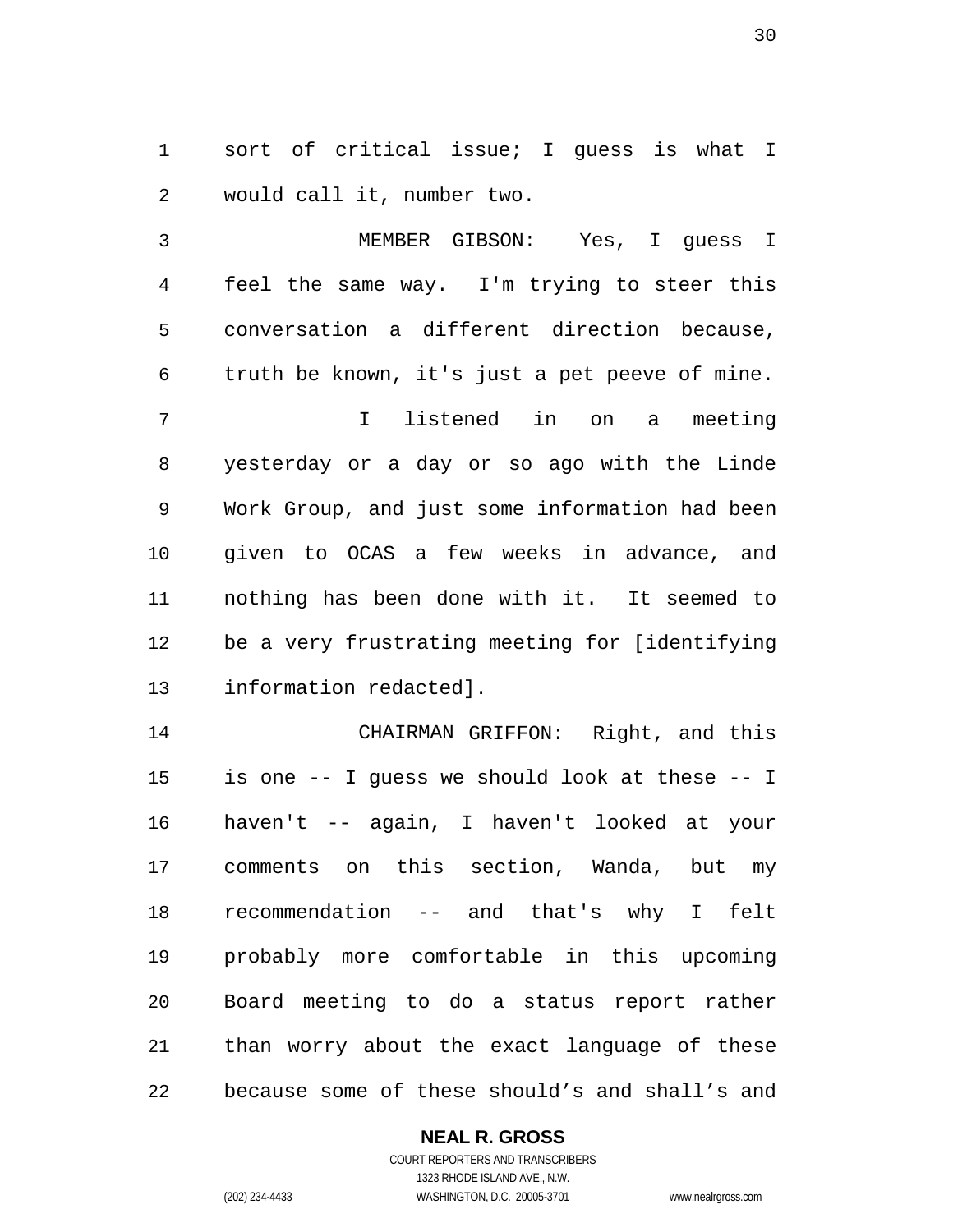1 may-consider's; we might have to work through 2 some of the language on this.

3 4 5 6 7 8 9 I looked back at the transcripts from our last discussion, and a couple things that came out were that NIOSH should consider the modification of procedures, policies to emphasize use the information provided by the claimants and to more specifically address comments made by the claimant.

10 11 12 13 14 15 16 17 18 19 20 21 This came out of the discussion of -- there's often boilerplate language in the DR report that says all incidents mentioned by the claimants would be bounded by the internal dose assigned or something like that. That sort of boilerplate language is included, but often specifics cited by the individual weren't characterized in the DR report at all, so it leaves the question of whether they were even really considered or just sort of dismissed. So that's just an initial point. The other question was this whole

22 idea of -- and this might be -- it probably is

#### **NEAL R. GROSS**

COURT REPORTERS AND TRANSCRIBERS 1323 RHODE ISLAND AVE., N.W. (202) 234-4433 WASHINGTON, D.C. 20005-3701 www.nealrgross.com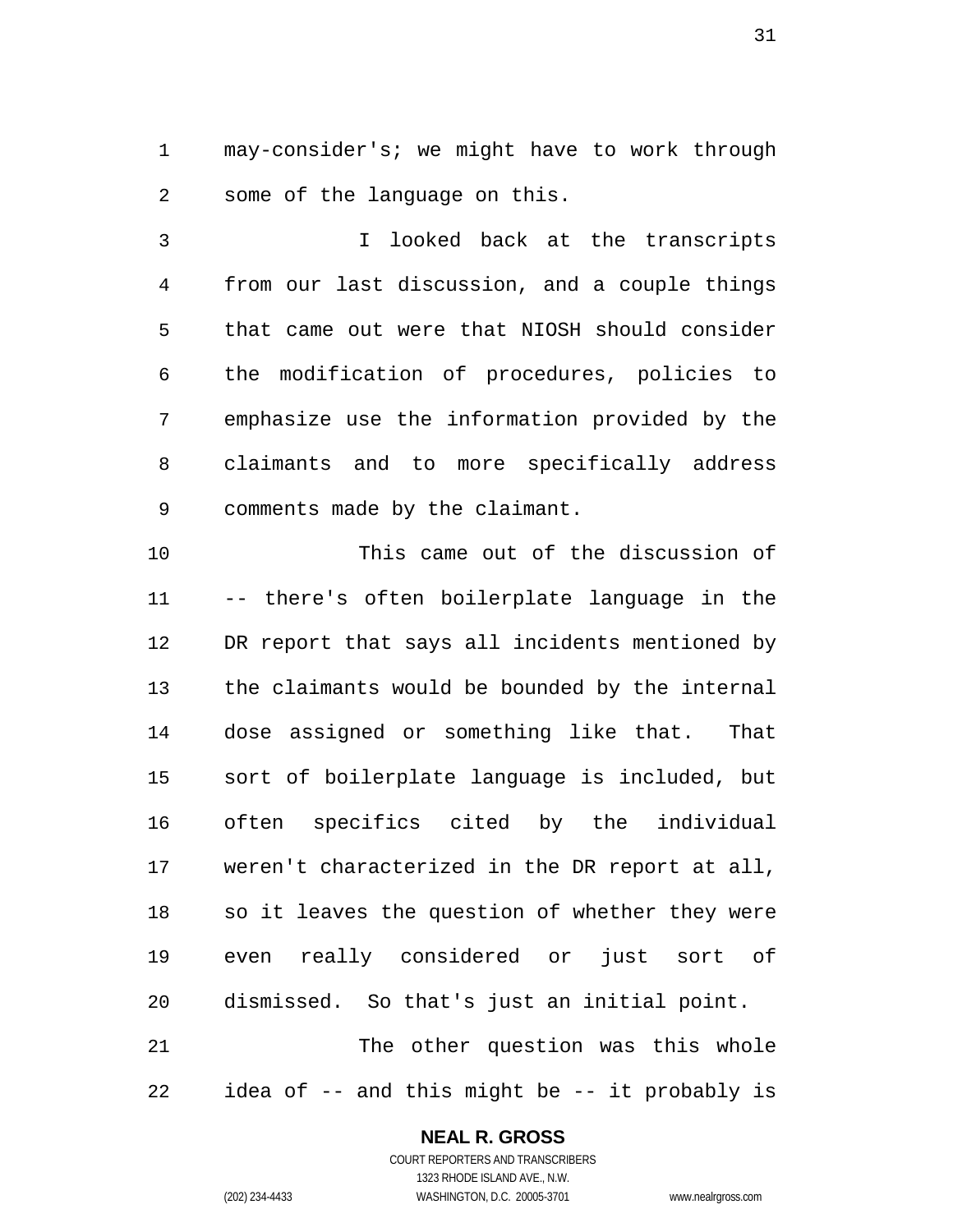1 being discussed in more detail in the Worker 2 3 Outreach, but the question of how the individuals are being interviewed.

4 5 6 7 8 9 10 11 12 13 14 This goes probably a little beyond the CATI report, but also when workers are being interviewed for information on the site profile or other instances or follow-up on their CATI, there doesn't seem to be any sort of -- I guess the question would be the consistency of approach. For example, would a health physics manager be -- you know, the information obtained from an interview with a health physics manager -- how is that treated compared to a maintenance foreman.

15 16 17 18 19 20 21 22 I would argue that they both have valuable information. They could be very different information, but they both could have valuable information as it pertains to assessing doses. So the one question was we're questioning how that information is being used and is there an approach, standardized sort of approach by NIOSH, to do

#### **NEAL R. GROSS**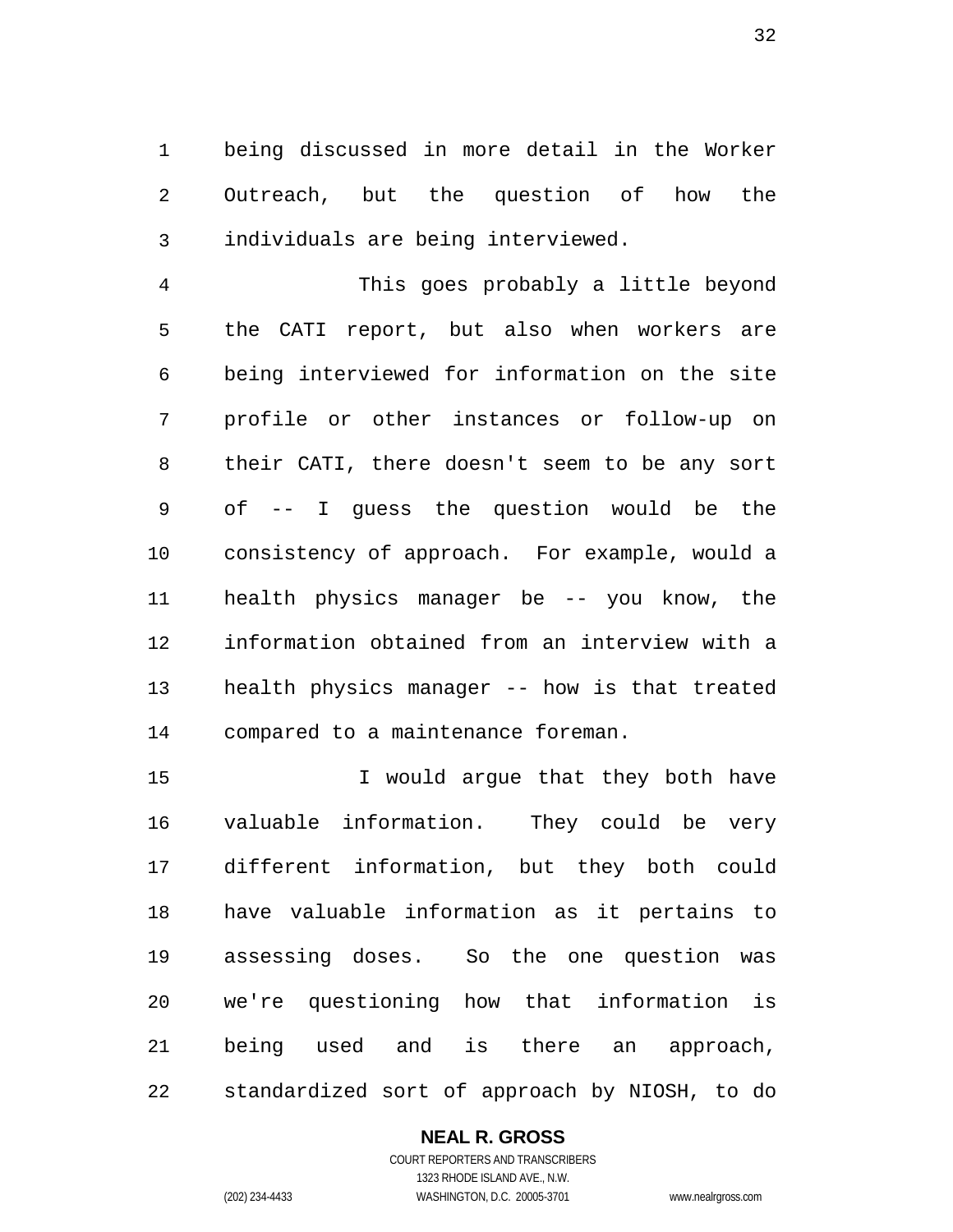1 that.

2 3 4 5 6 7 8 9 10 11 12 13 14 15 16 17 18 19 20 21 22 Then the last one is the follow up on contacts listed by the claimant in their report. There was a section and still is a section, although we modified wording to sort of say that it won't necessarily be contact data, which is good, because I wouldn't expect that all individuals be contacted that are mentioned in the CATI reports. It's just not necessary. I also -- it does seem that there should be sort of some kind of approach of when or when you wouldn't or when you would consider using those contacts or trying to get a hold of those people. MEMBER MUNN: Mark, I tried to capture all of that, the language that I just submitted to you. CHAIRMAN GRIFFON: Okay and I'll have to look at those. As I was talking, Wanda, my frustrating government computer just went off-line so I have to re-login to see

#### **NEAL R. GROSS**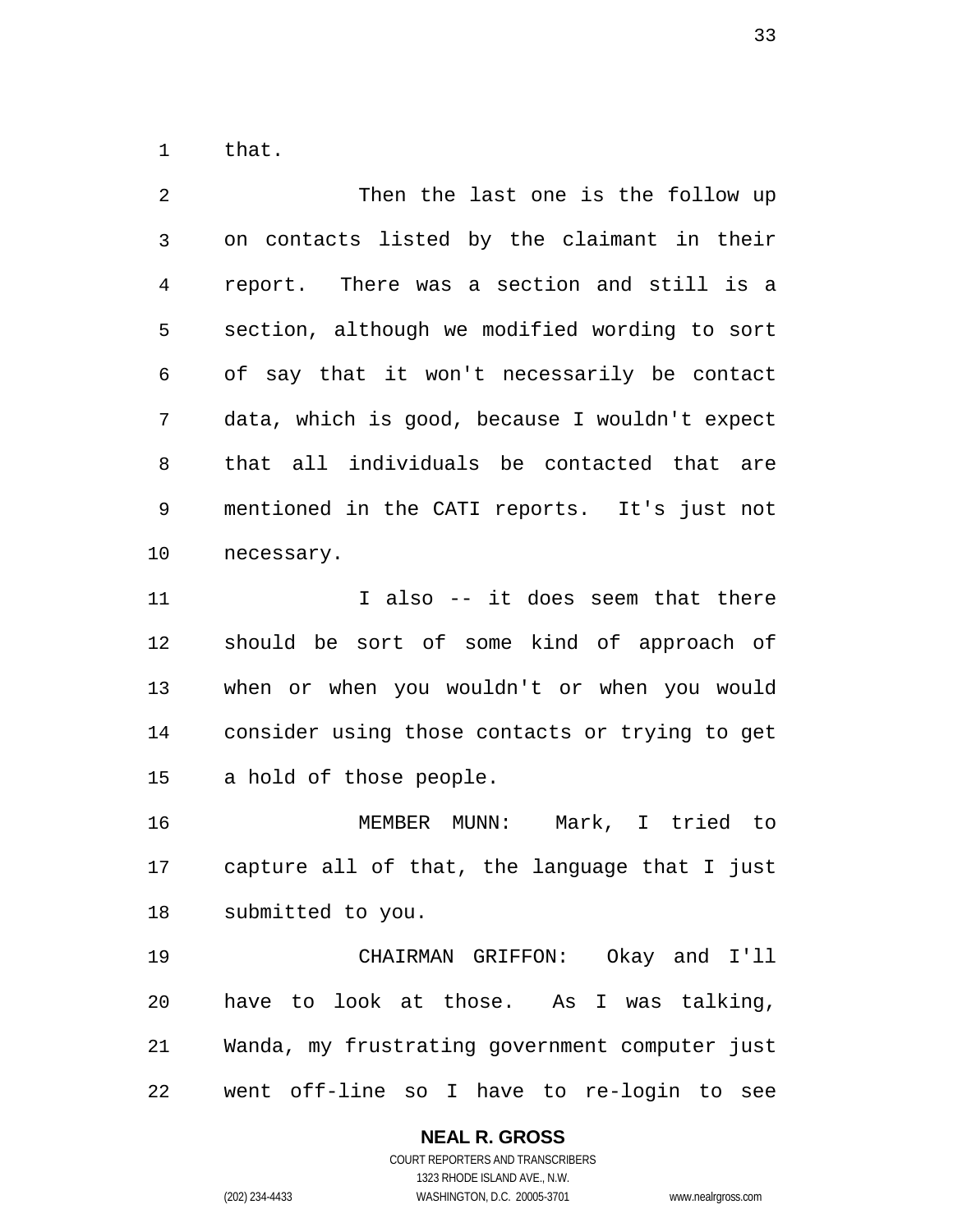1 your email again.

2 3 4 5 6 7 8 9 10 11 12 13 14 Anyway, I will. Anybody else who wants to send -- this is the time to send in further comments or wording. Today, I guess the -- what I was going to do is propose to sort of lay out what we've discussed at the last meeting mainly and what is sort of the general items in this report that we're working on and not get into the exact way we're going to word it or anything. But if there's anything that you believe we missed or that should or should not be in here, maybe that -- I'd love to hear that today if people have thoughts on that.

15 16 17 If you want to provide them in writing, that's fine, too. Like I said, I don't want to submit this to the Board at this point.

18 19 20 21 MEMBER MUNN: Just let me clarify something again. One thing I'd like to have clarified, I'm not sure I understood you correctly, Mark.

22 With respect to the PER reviews,

#### **NEAL R. GROSS** COURT REPORTERS AND TRANSCRIBERS 1323 RHODE ISLAND AVE., N.W.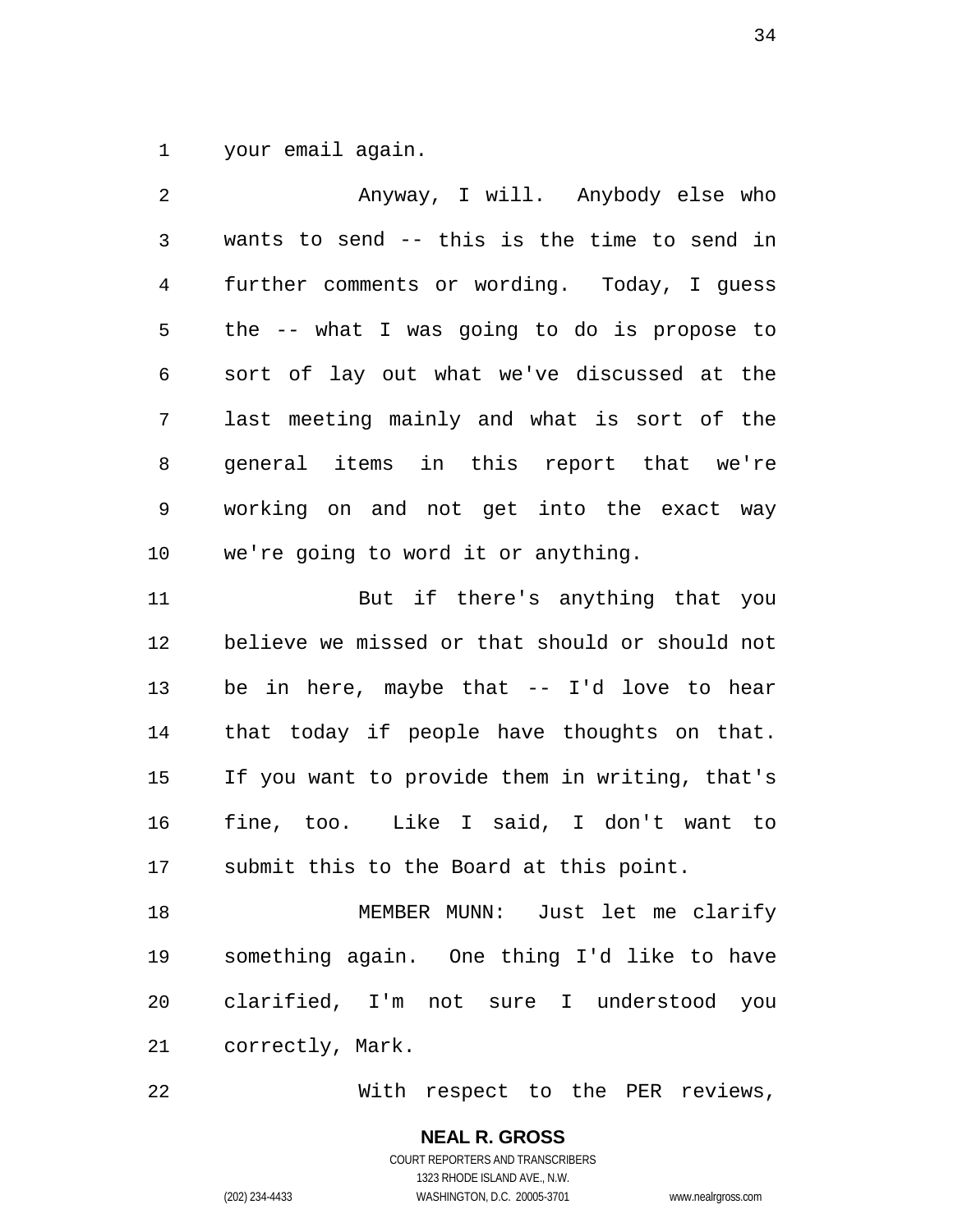1 we are going to await information on the 2 3 4 5 6 results from SC&A before we complete what you just simply indicated in the last sentence of your draft. That will be one of the additional items that will be covered; correct?

7 8 9 10 11 12 13 CHAIRMAN GRIFFON: I think for the PER reviews, we have those three items that -unless members of the Subcommittee object or have done their homework and think other items are related. I'm taking it from Kathy Behling, who researched this and found that PER 9, 20, and 7 were the three --

14 15 MEMBER MUNN: Yes, I got that part.

16 17 18 19 20 21 22 CHAIRMAN GRIFFON: Right, were the three, and then Stu, I don't think is objecting to those, with the understanding - and I'll include that kind of language in the final draft -- but with the understanding that we indicate that these results that are at least in part from the review of the first 100

#### **NEAL R. GROSS**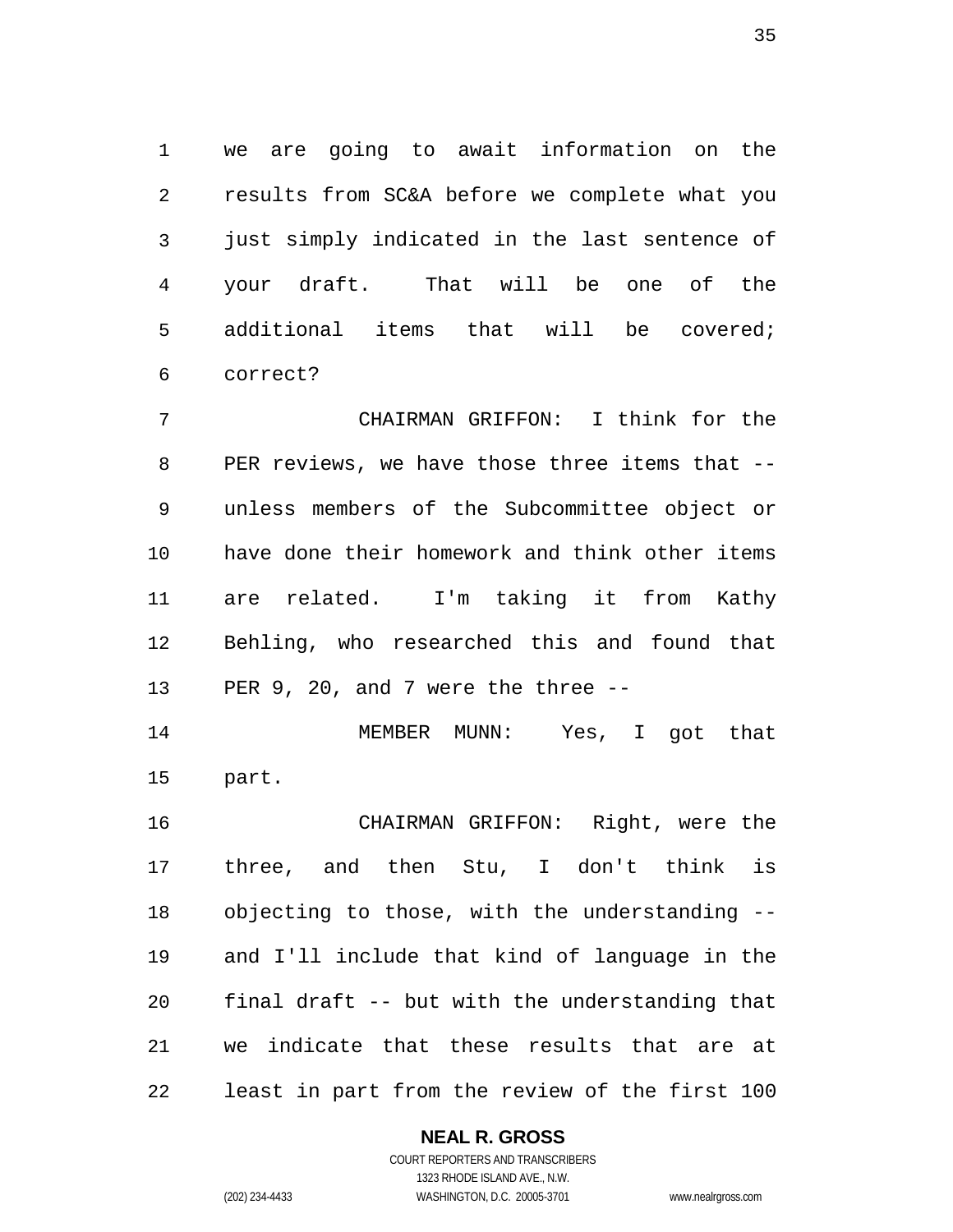1 cases.

2 3 4 5 6 7 8 9 10 11 12 13 14 15 16 17 18 19 20 21 22 So I think that -- I don't know that we're asking SC&A to do any further research on that item. It's mainly on the Quality Control section 1 is where we're asking for further work. MEMBER MUNN: Okay. CHAIRMAN GRIFFON: Go ahead, I'm sorry. MEMBER MUNN: No, that's Alright. CHAIRMAN GRIFFON: The last thing and maybe as long as Doug is on the phone -- Doug, you put quite a bit of effort into looking for these Quality Control findings. Maybe you can describe a little more than what I just went through in the process and where we stand right now. You didn't circulate those to everyone, did you, or did you? I didn't notice on the email. MEMBER MUNN: I didn't see them. CHAIRMAN GRIFFON: No. So Doug

> **NEAL R. GROSS** COURT REPORTERS AND TRANSCRIBERS

> > 1323 RHODE ISLAND AVE., N.W.

(202) 234-4433 WASHINGTON, D.C. 20005-3701 www.nealrgross.com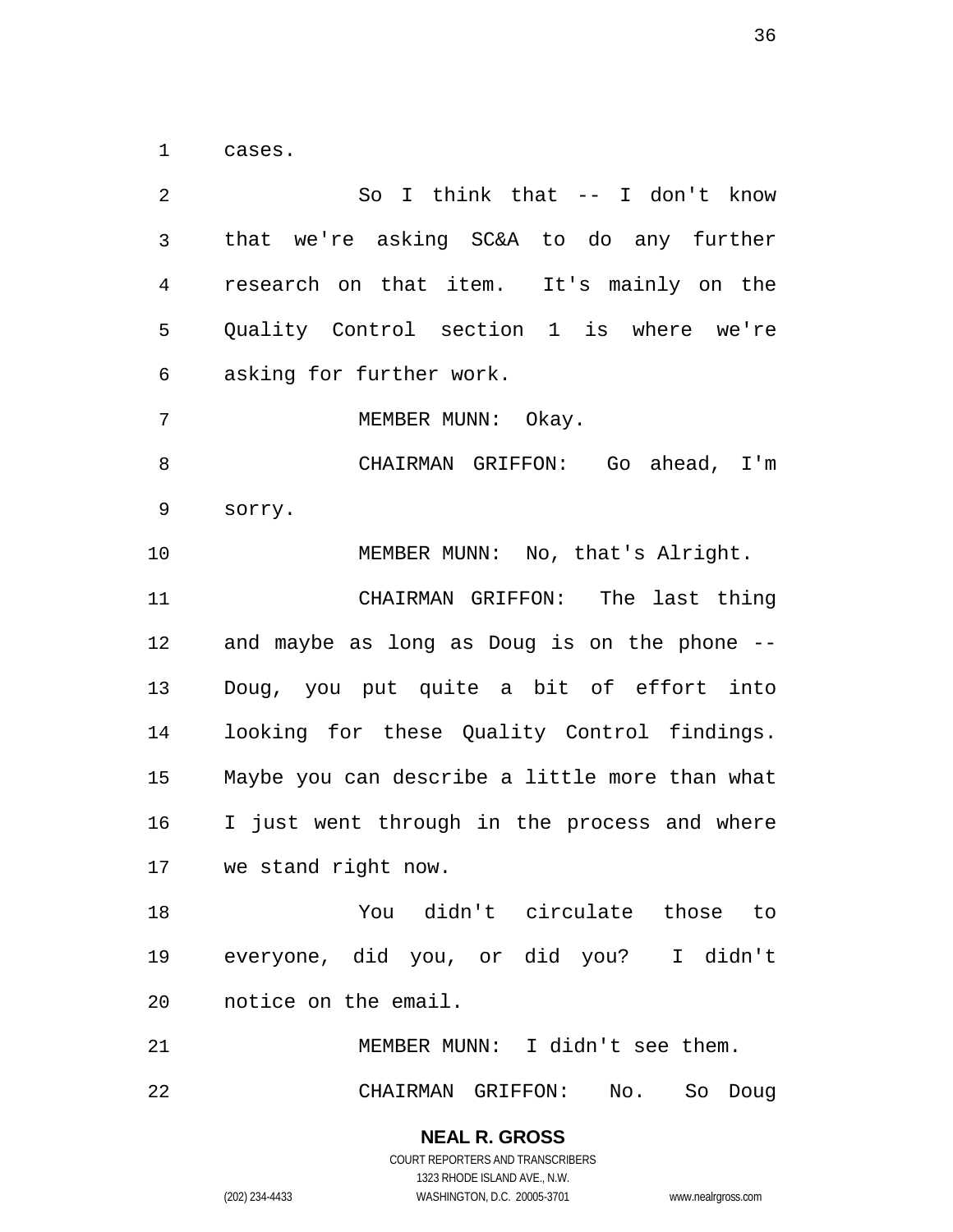1 can go over those, and then we'll get those 2 3 4 around for discussion with the Subcommittee. But at least Doug can discuss the process that he went through.

5 6 7 8 9 0 1 MR. FARVER: Okay. Basically, we were tasked to look at the first eight cases or eight sets of cases and the findings involved. There are probably a little over 700 findings for the first eight sets of cases.

 $11$ 2 1 3 1 4 1 5 1 6 1 7 1 8 1 What I did is I -- we pulled out the ones that we thought were quality-related, which is subjective. There were probably 208 of those findings. Then I sorted those findings according to our Table 2 that we put in our audit reports, in that element of technical review. It has to do with photon doses or neutron doses.

9 1 20 21 2 2 So I sorted that and got a distribution to see how the findings that we describe as quality findings relate to these technical elements. I came up with a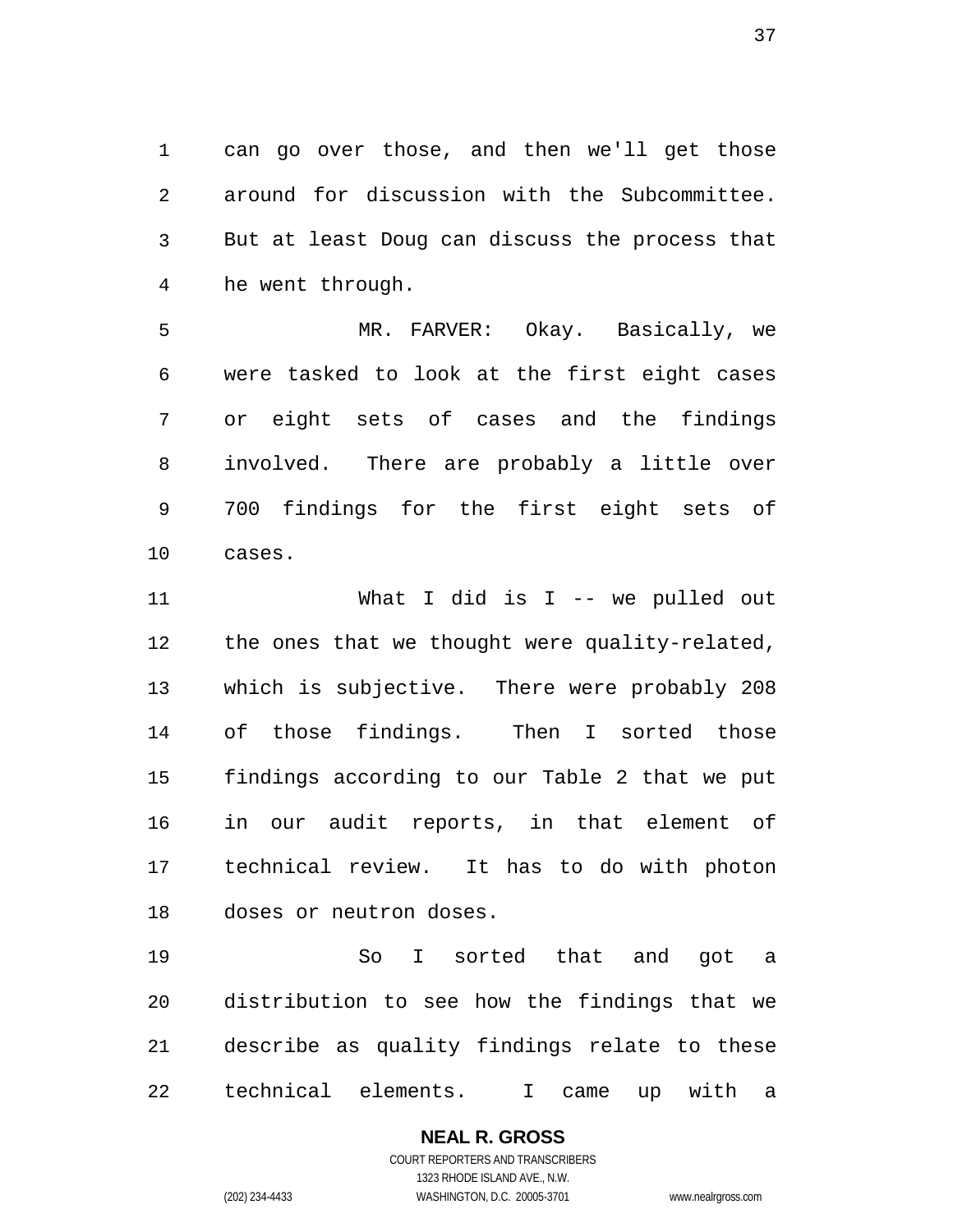1 distribution, looked at those 208 findings and 2 3 4 5 6 7 tried to pull out ones that I thought were, I'll call them obvious. Things like where the dose was missing for a year, a certain year. It was omitted for some reason. Because I thought those would probably be the easiest ones to track down.

8 9 10 11 12 13 14 15 Out of those 208 findings, I pulled out 30 findings. I looked at those for ones that were kind of split along the distribution of the technical elements, and I came out with 10 cases. Some of those cases had more than one finding, quality-related finding. It worked out for about 23 findings out of those 10 cases.

16 17 18 19 20 21 22 So that was kind of the process. Then Mark had some questions about what sites and if it was an overestimate or underestimate and so forth. I do have that information, so I'll go back and I'll modify that table and get it back to you, Mark. That's kind of the process.

#### **NEAL R. GROSS** COURT REPORTERS AND TRANSCRIBERS

1323 RHODE ISLAND AVE., N.W. (202) 234-4433 WASHINGTON, D.C. 20005-3701 www.nealrgross.com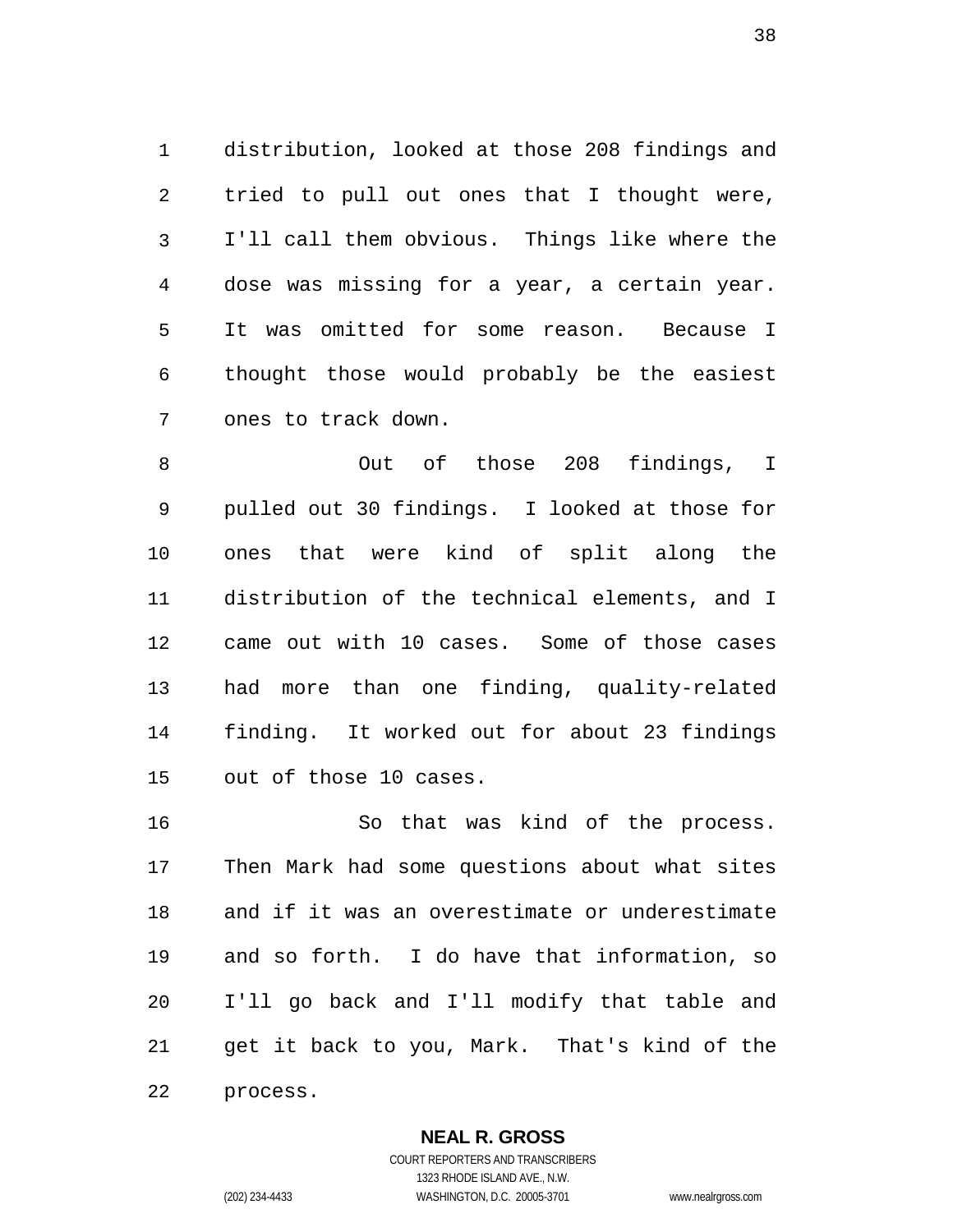1 CHAIRMAN GRIFFON: Okay, maybe 2 3 when you modify it, you can send -- you had two spreadsheets.

4 5 6 7 8 9 10 MR. FARVER: I did. CHAIRMAN GRIFFON: One with all 208, and the next one had the ten final selected cases. If you can add in, like the site or the case -- only for the selected ones. I'm not asking for all of them, but for the selected ones, add in the site and whether

11 12 13 it was an over, under or best estimate. Then circulate it to everyone, I think, would be a good process.

14 15 16 17 18 19 20 MR. FARVER: Yes. One question that I'll ask you is in one case -- I think it was Tab 155. We had talked -- I suggested we might want to add that as an 11th case because it has some -- it has a finding about a neutron dose, which was kind of wacky from our other findings.

21 22 If you'd like, I'd add that 11th case, or we can just keep it at ten cases.

## **NEAL R. GROSS**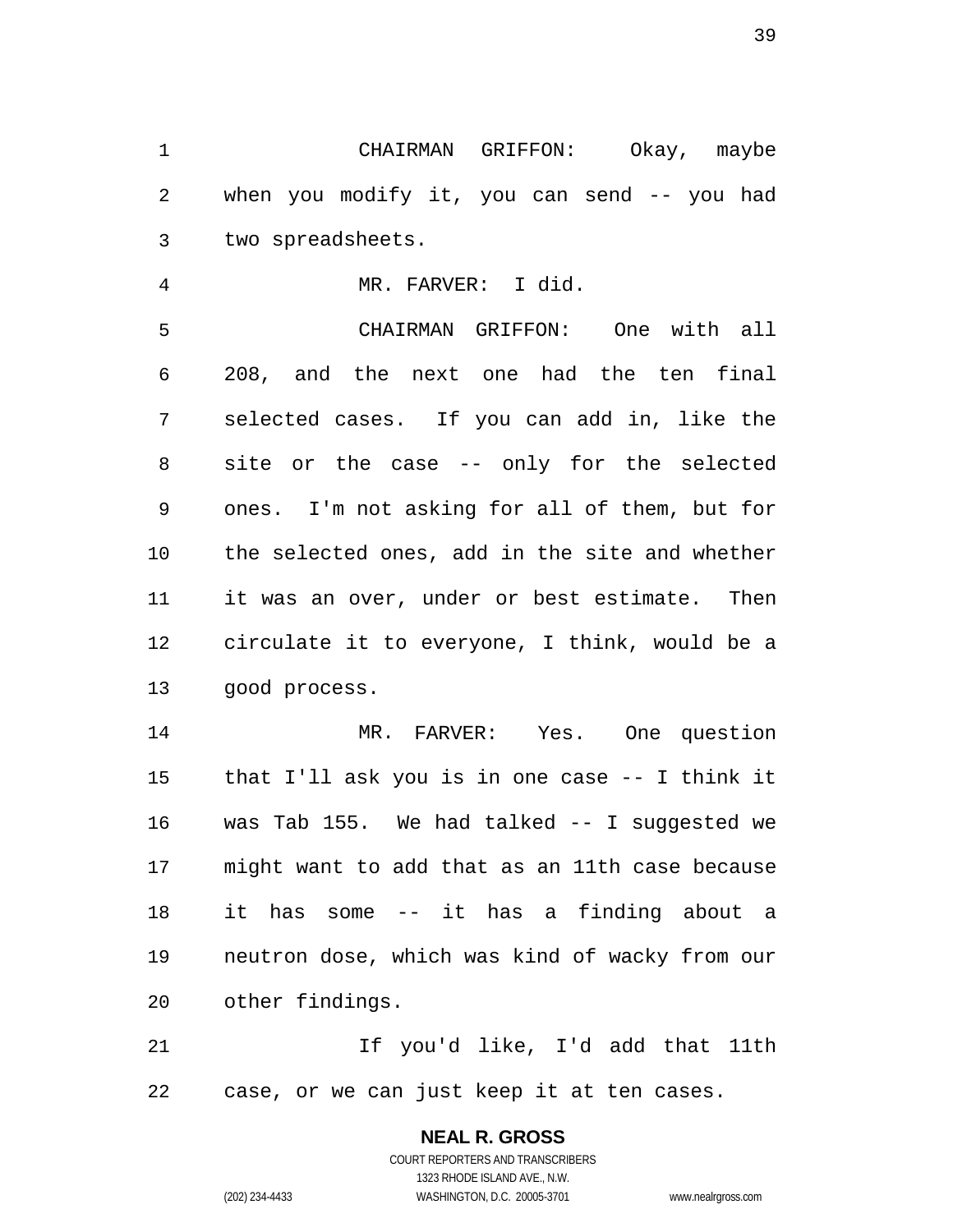1 CHAIRMAN GRIFFON: Well, maybe put 2 3 4 5 6 it in your table and then we can discuss it with the full Subcommittee once everybody sees all these. I think that would be -- so add it for now, and then we can pull it down if we decide to.

7 MR. FARVER: I'll do so.

8 9 10 11 MEMBER MUNN: Gentlemen, I have another question here. Doug indicated that he was looking at 208 findings from the first eight sets.

12 13 14 15 16 17 My concern is that the document we have before us is specifically a follow-up on the first 100 cases, which clearly, once we get past, what, the first three -- certainly past the fourth set -- we're well out of the first-100-case range.

18 19 20 21 22 I guess my question is whether what we're doing with these identified cases is really topical or -- should be topical for this specific report that we're working on or whether we should change the categorization of

#### **NEAL R. GROSS**

COURT REPORTERS AND TRANSCRIBERS 1323 RHODE ISLAND AVE., N.W. (202) 234-4433 WASHINGTON, D.C. 20005-3701 www.nealrgross.com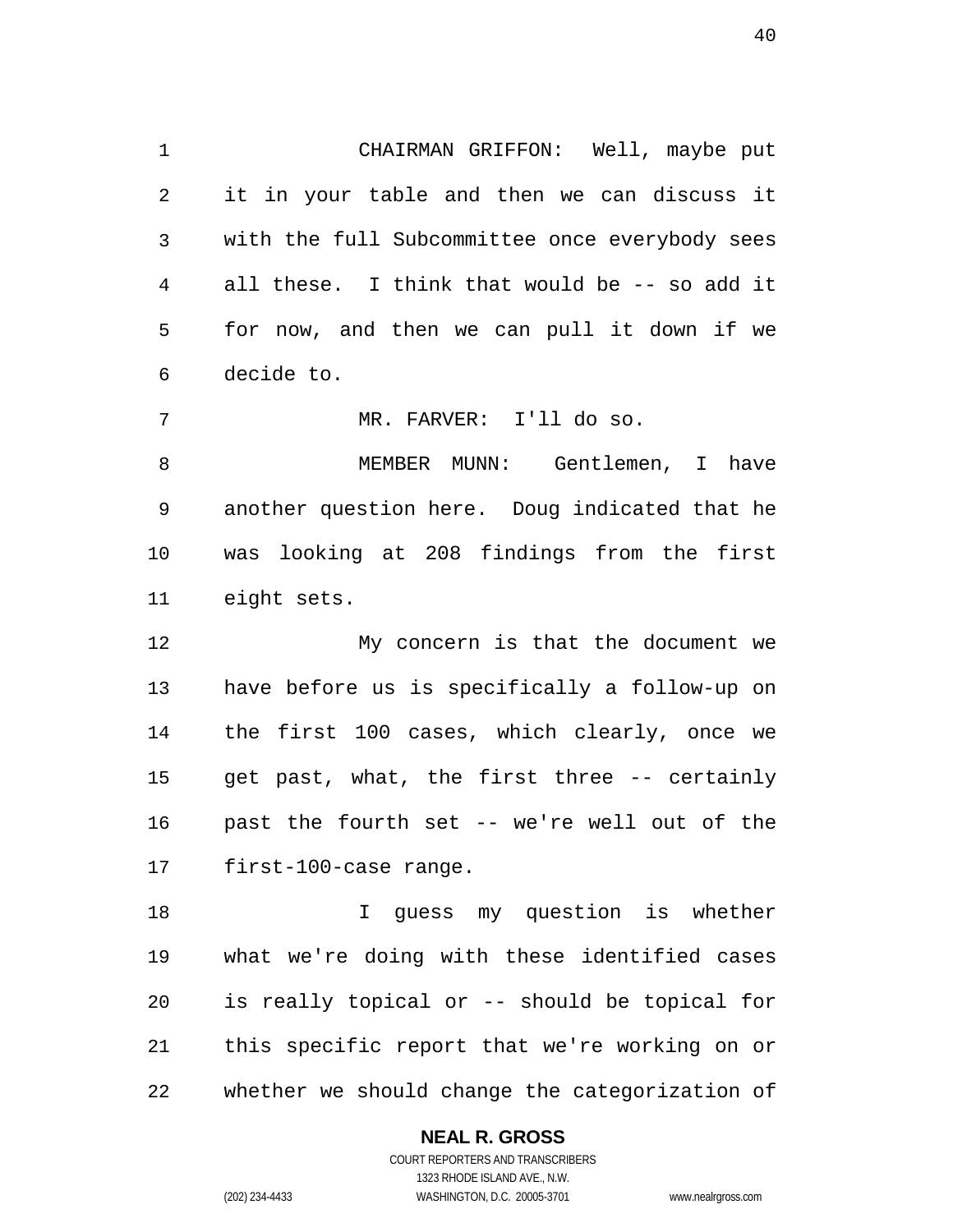1 this report.

| 2  | Did that question make sense?                  |
|----|------------------------------------------------|
| 3  | CHAIRMAN GRIFFON: Yes. Well, I                 |
| 4  | guess it doesn't strictly fall under the       |
| 5  | title. We had this discussion at the last      |
| 6  | meeting.                                       |
| 7  | Actually, it was, I believe -- I               |
| 8  | don't want to put words in Stu's mouth, but I  |
| 9  | think part of the reasoning was it came from   |
| 10 | NIOSH to say that, well, if we don't have many |
| 11 | best-estimate cases in that early, the first   |
| 12 | five sets of cases, which were the 100 cases.  |
| 13 | MEMBER MUNN: Right.                            |
| 14 | CHAIRMAN GRIFFON: But if we're                 |
| 15 | going to get useful recommendations for NIOSH, |
| 16 | Stu said maybe we should expand up to where    |
| 17 | we're currently -- I think Stu said this.      |
| 18 | But anyway, we had it in<br>our                |
| 19 | discussions that maybe we should look further  |
| 20 | up to the ones that we're currently reviewing  |
| 21 | because I guess one thing we want to tease out |
| 22 | of this Quality Control process is do we need  |

### **NEAL R. GROSS**

COURT REPORTERS AND TRANSCRIBERS 1323 RHODE ISLAND AVE., N.W. (202) 234-4433 WASHINGTON, D.C. 20005-3701 www.nealrgross.com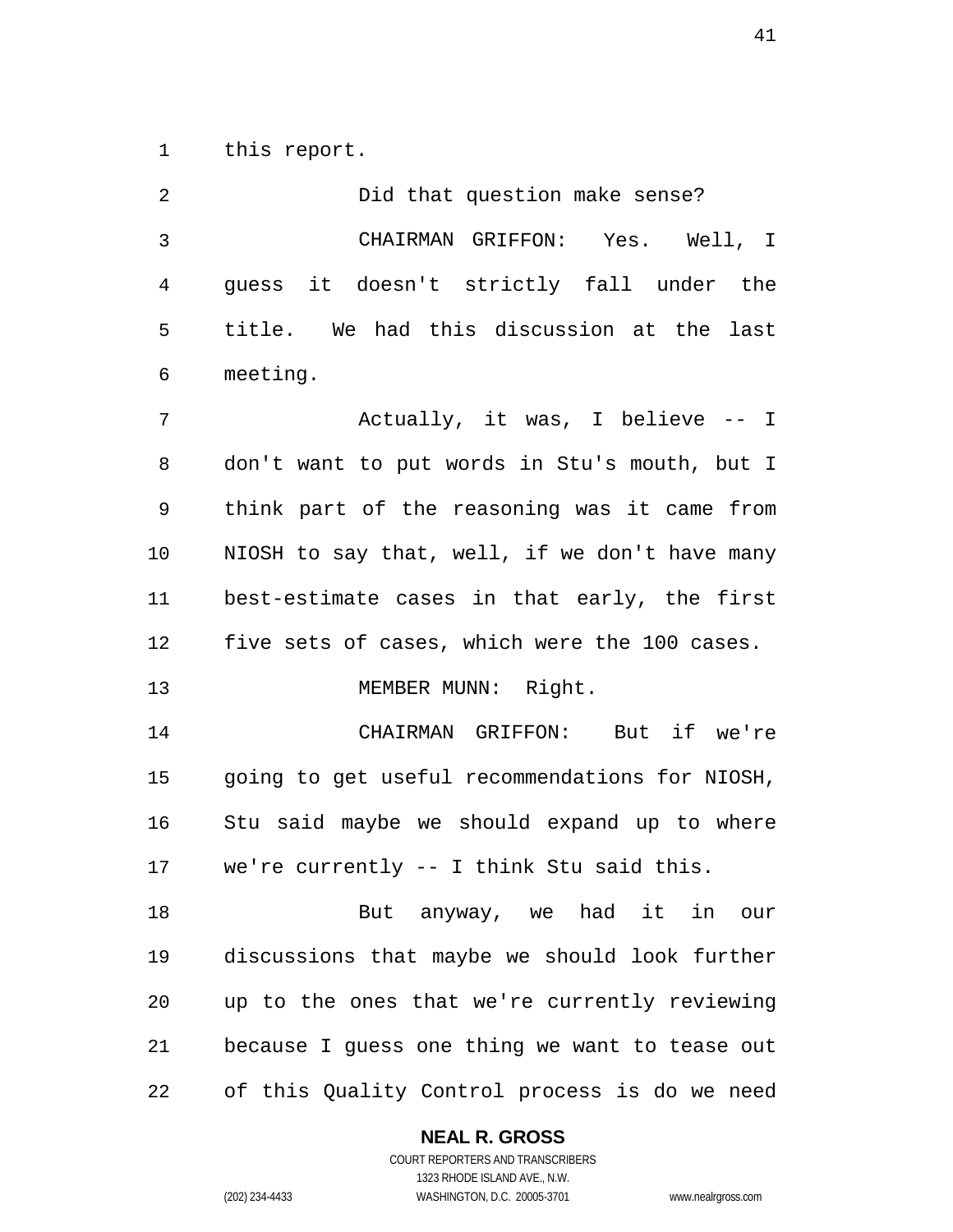1 or does NIOSH need to have sort of a different 2 3 criteria for best-estimate cases versus overand underestimate cases.

4 5 6 7 8 9 0 1  $11$  It seems like the threshold might be set a little higher when your best estimates -- because by definition, you're close to the 50th percentile or closer to the 50th percentile so you want to, as Jim Neton often says, sharpen the pencil. So therefore, would we, by definition -- so that's sort of how it evolved, Wanda, into --

2 1 3 1 4 1 5 1 6 1 MEMBER MUNN: Yes. I understand that. But of course, that's what is covered in your comment after the first little table there, where it should be noted there were no best estimates cases in the first three sets.

#### 7 1 CHAIRMAN GRIFFON: Right.

8 1 9 1 20 21 2 2 MEMBER MUNN: It would appear to me that it would be a simple enough thing to complete that thought and say that we anticipate additional specific information to evolve from current activities reviewing the

#### **NEAL R. GROSS**

COURT REPORTERS AND TRANSCRIBERS 1323 RHODE ISLAND AVE., N.W. (202) 234-4433 WASHINGTON, D.C. 20005-3701 www.nealrgross.com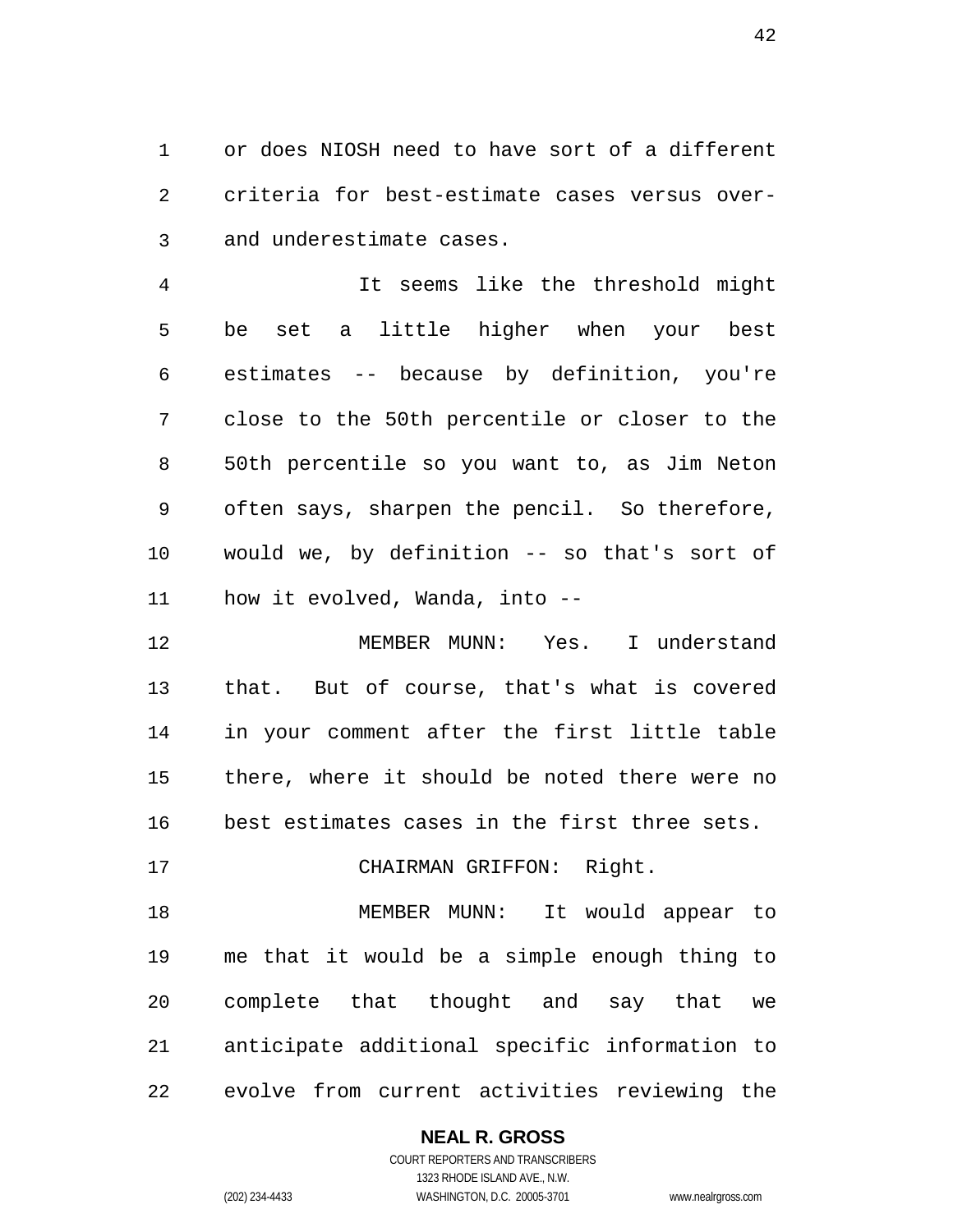1 QA/QC activities in later cases reviewed 2 3 4 5 because either we're reporting on the first 100 cases the way we did before or we're not. CHAIRMAN GRIFFON: Yes. That's a good point.

6 7 8 9 10 11 MEMBER MUNN: It doesn't make much difference, but if we're going to call this a Second Status Report on the First 100 Cases, then we need to report on the first 100 cases. CHAIRMAN GRIFFON: Yes, that's a good point. That's a good point.

12 13 14 MEMBER MUNN: There's no shame in postponing further findings with respect to QA/QC to our next report.

15 16 17 18 19 20 21 22 CHAIRMAN GRIFFON: Right, right. That may call for -- that may add to your reasoning of submitting this report and then having another report to follow up on those because we -- yes, we can make a note of that, that we would have to hold off on specific recommendations for Quality Control because we wanted an opportunity to review cases that are

#### **NEAL R. GROSS**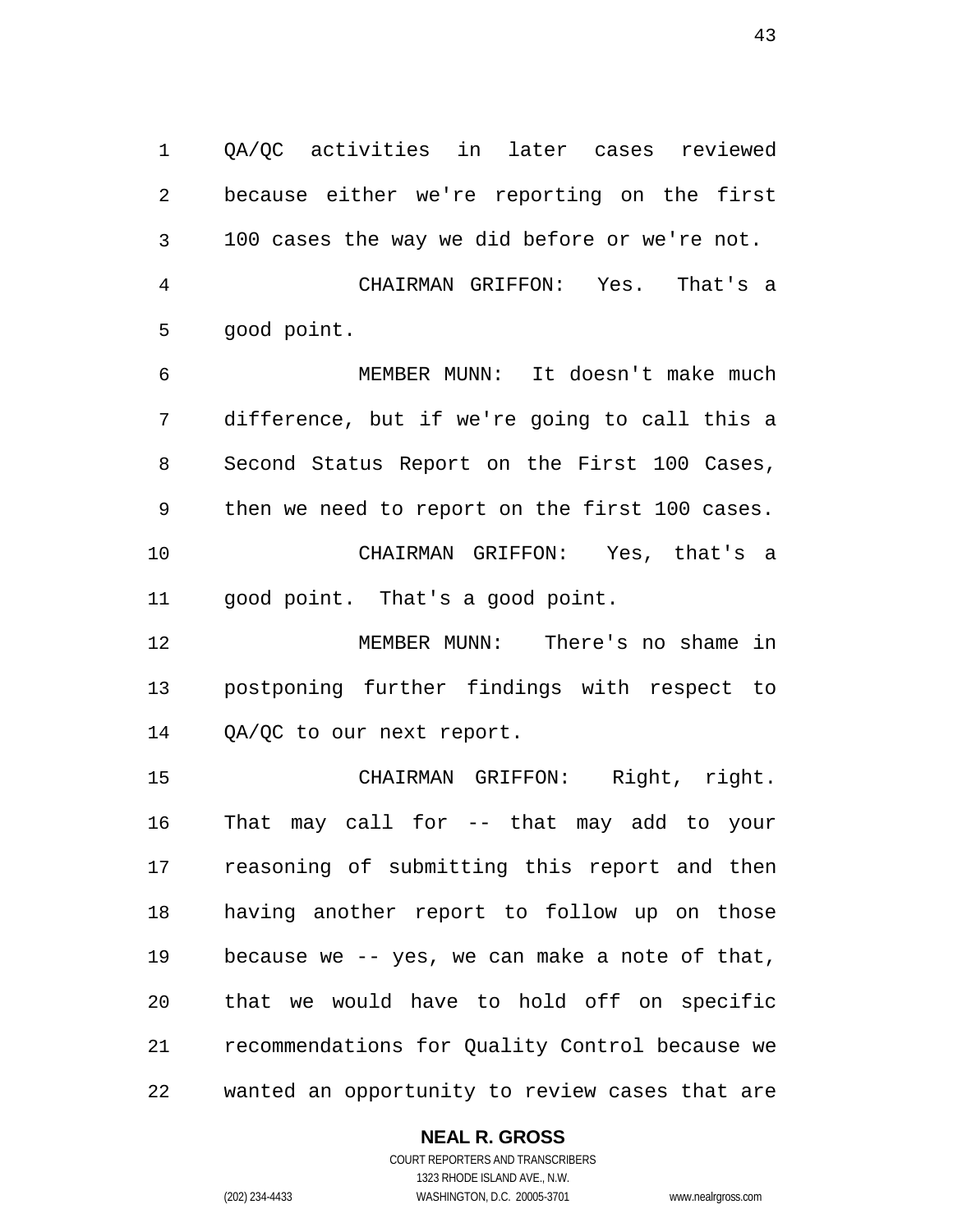1 still under review.

2 3 4 5 MEMBER MUNN: Yes, that would seem the logical thing to do to me, since our first report was specifically on the first 100 cases.

6 7 8 9 10 11 CHAIRMAN GRIFFON: Yes, that is right. I was looking at our transcripts and that's how I came up with these first eight cases which we all kind of decided that that would make sense to do. But in terms of the report, you might be correct.

12 13 MEMBER MUNN: Yes. I'm not speaking against doing it.

14 CHAIRMAN GRIFFON: Yes.

15 16 MEMBER MUNN: I think our action there was appropriate.

17 18 19 20 21 MEMBER CLAWSON: Mark, this is Brad. I agree because I'm looking through this whole thing and it calls out the first 100 cases in a spot there. It's kind of a little bit misleading, I think.

22 CHAIRMAN GRIFFON: Yes, no, that's

> **NEAL R. GROSS** COURT REPORTERS AND TRANSCRIBERS

1323 RHODE ISLAND AVE., N.W. (202) 234-4433 WASHINGTON, D.C. 20005-3701 www.nealrgross.com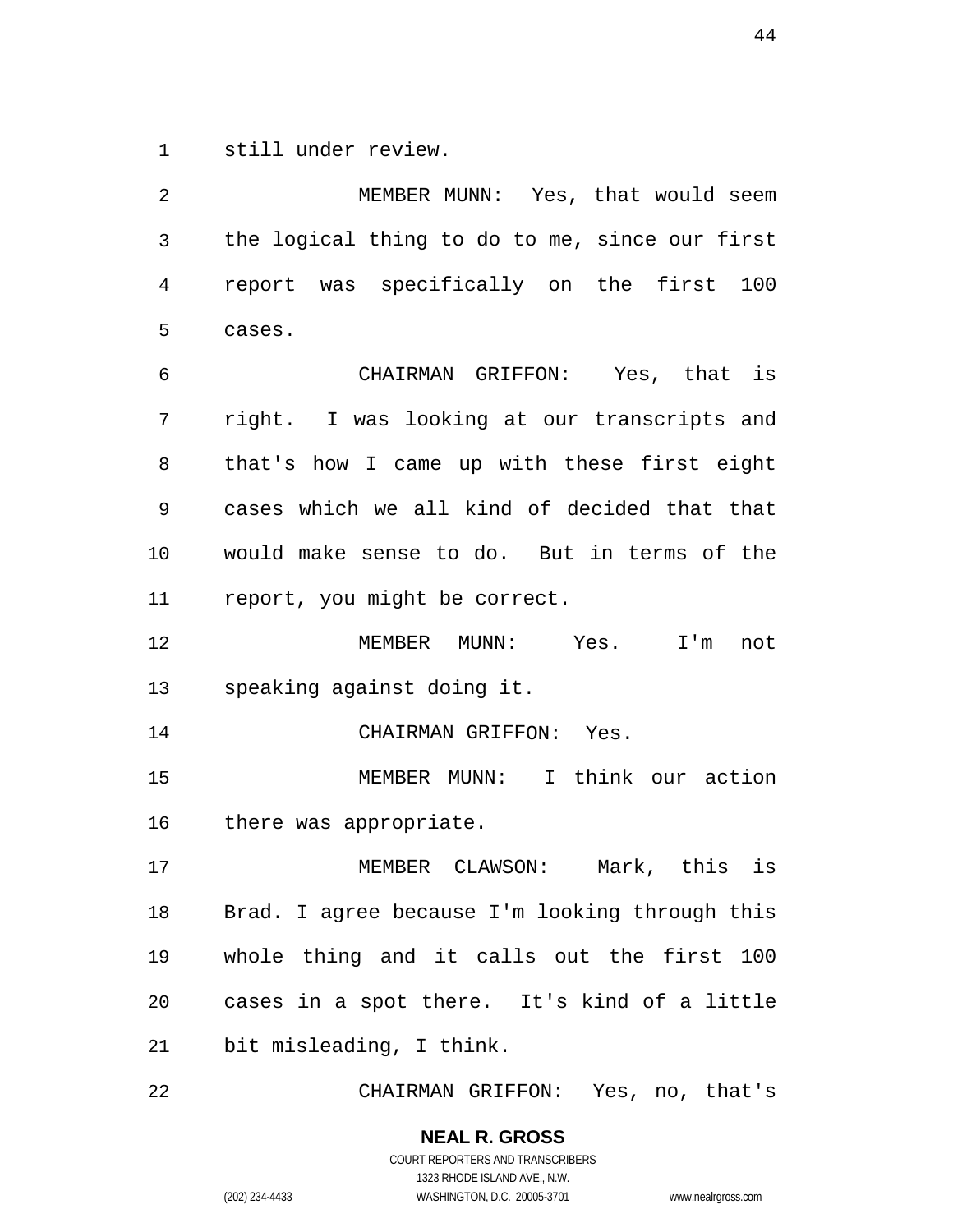1 fine. We can -- that might make sense then. 2 3 4 5 6 7 8 9 10 I was trying to make -- I was trying to just end up with one report, but we might have to submit this and then, within the body of this report, offer that we would do a follow-up on the -- recommend to do a follow-up on the Quality Control that would go beyond the first 100 cases and therefore, we will report back to the Board on the findings of that investigation in a separate report.

11 12 13 14 15 16 17 MEMBER CLAWSON: This is Brad again. I think in that statement, if you did that, just kind of putting a little bit of an explanation about the overestimates and underestimates and why we're doing it, I think it would make it a little bit clearer and easier to follow.

18 19 20 CHAIRMAN GRIFFON: Yes, okay. I think you're right. That's fine. We can do that, yes.

21 22 MEMBER GIBSON: Mark, this is Mike. Didn't we have this conversation in one

> **NEAL R. GROSS** COURT REPORTERS AND TRANSCRIBERS 1323 RHODE ISLAND AVE., N.W. (202) 234-4433 WASHINGTON, D.C. 20005-3701 www.nealrgross.com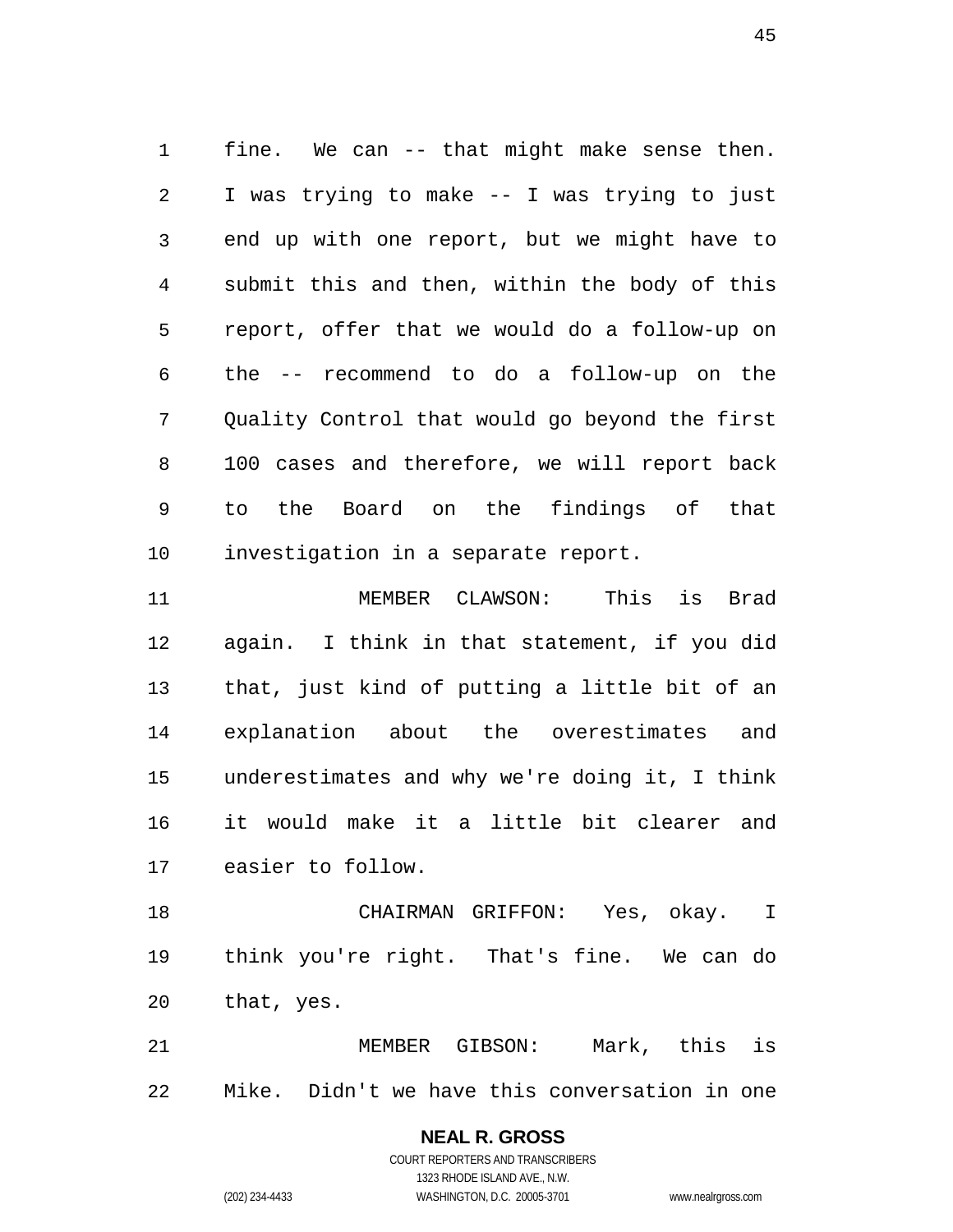1 of our Subcommittee meetings that we didn't 2 3 4 5 6 want the report to look too critical of OCAS on the first 100 because things have been changed since then? I think we were trying to incorporate all that into this letter to the Secretary, or am I wrong?

7 8 9 10 11 MEMBER MUNN: I think your memory is correct in that regard, Mike. That's one of the things that I had in mind at the time that I was reviewing this and making my comments.

12 13 14 15 16 17 18 19 CHAIRMAN GRIFFON: I mean, my feeling is that it should be fair. I don't care if it's critical or not. I think it should reflect what's happened. I think there is a fair amount of positive changes that have resulted, so we certainly need to have those in the letter. I think you're right, Mike and Wanda.

20 21 22 I think this is where we can -- we can certainly work on this letter. Is it the consensus, then, that we should -- I'll add

#### **NEAL R. GROSS**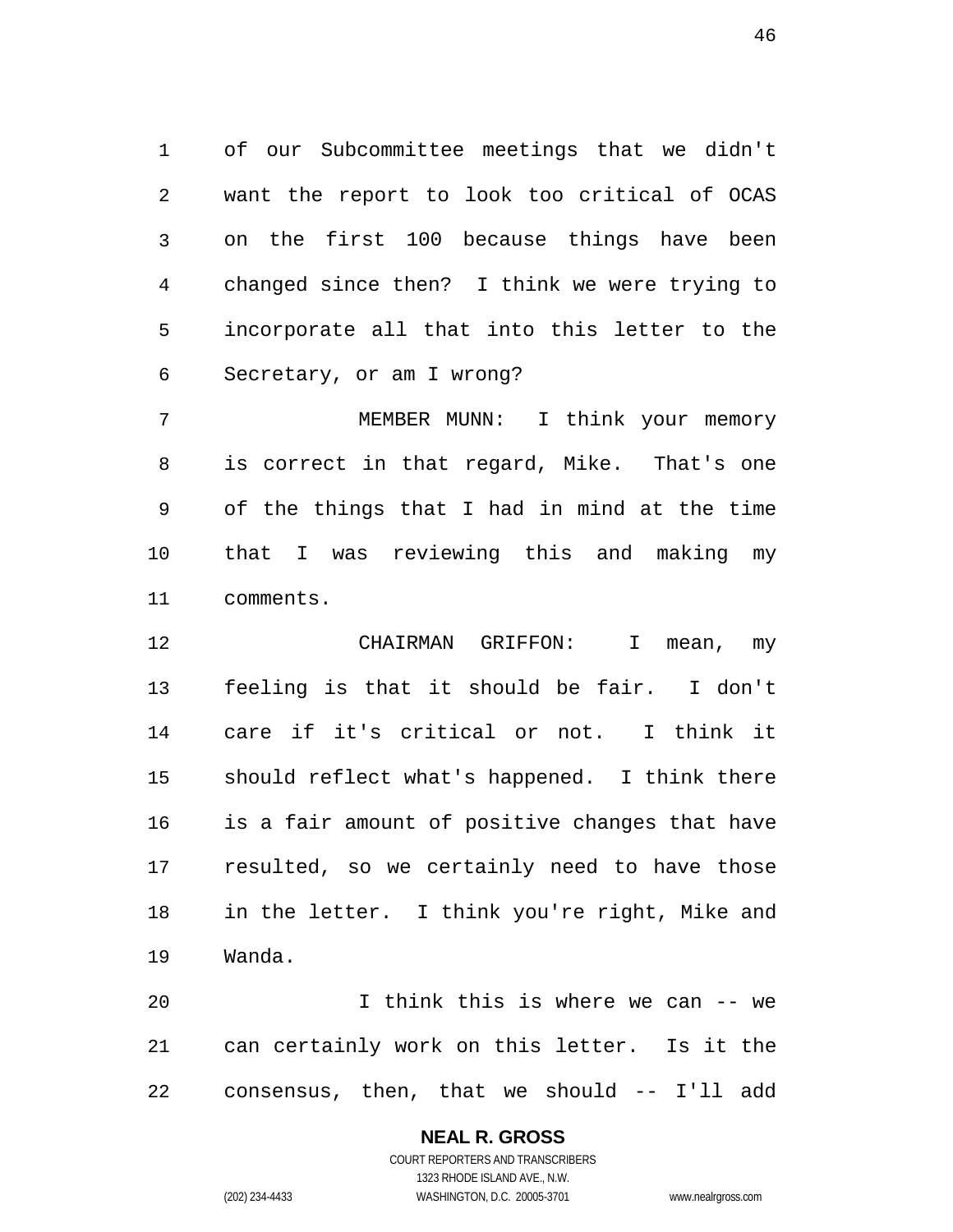1 language to that first section to indicate 2 3 4 5 6 7 8 9 10 11 that we propose a further review of Quality Control but we recommend that it needs to go beyond the first 100 cases and here's why - because we want to look at best-estimate as well as under- and overestimate-type cases. That will be reported on in a separate report if the Board wishes, you know, if the Board so directs. Then we can leave -- we can sort of defer that part of the follow-up to a separate report, a follow-up report.

12 13 MEMBER MUNN: You can probably do that in a single sentence.

14 CHAIRMAN GRIFFON: Yes.

15 16 17 18 19 20 21 MEMBER MUNN: The question is, I think, whether it's a follow-up report or whether it is a report on subsequent sets of cases. Certainly, we're not going to always limit our reports to the first 100 cases. We surely are going to go beyond that in future reports.

22 So it would follow that reports on

> **NEAL R. GROSS** COURT REPORTERS AND TRANSCRIBERS

> > 1323 RHODE ISLAND AVE., N.W.

(202) 234-4433 WASHINGTON, D.C. 20005-3701 www.nealrgross.com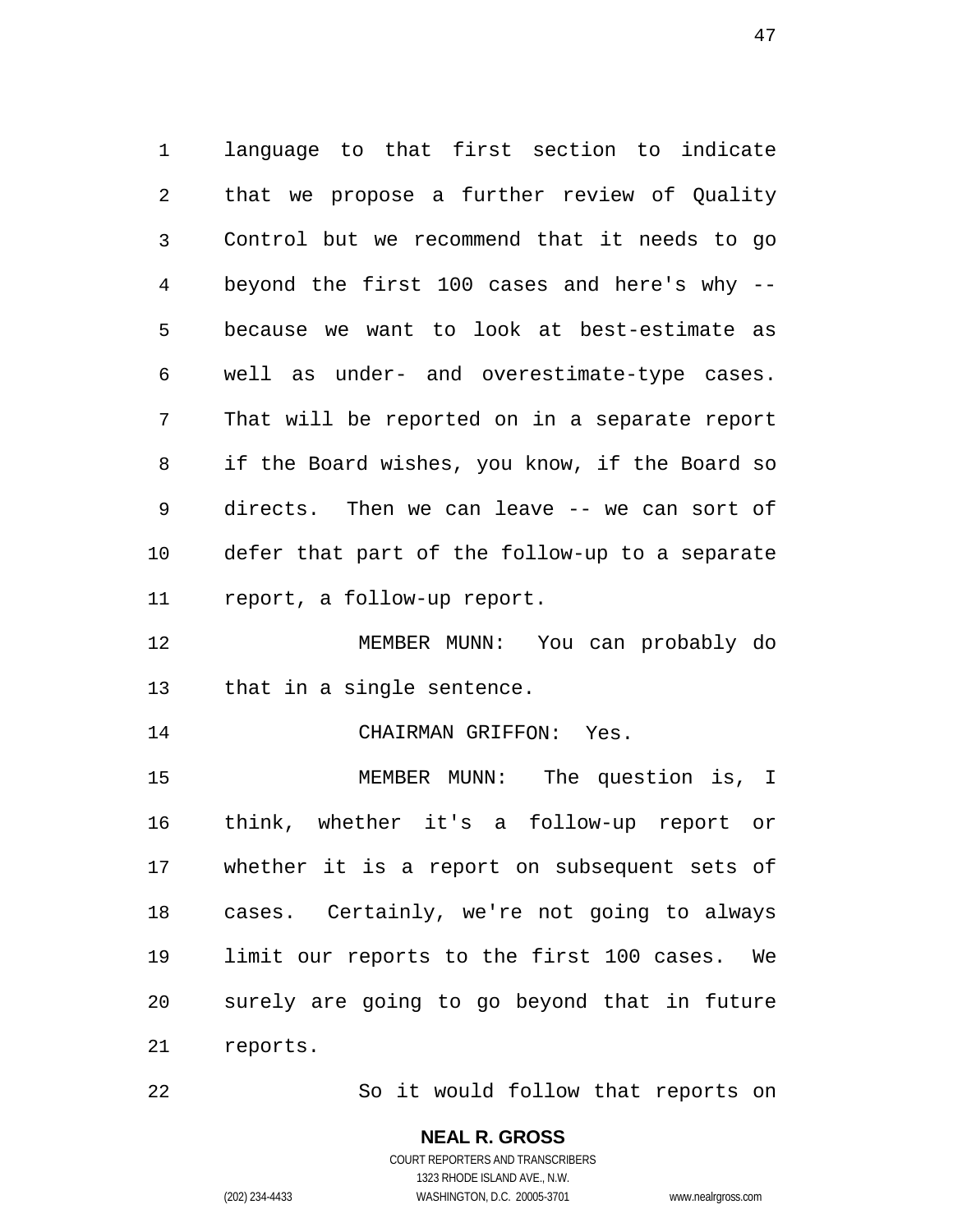1 later findings would be expected to have a 2 different set of recommendations.

3 4 5 6 7 8 9 CHAIRMAN GRIFFON: Right, right. Okay, I was just thinking if we -- okay, I think we can do that. I was thinking if we deferred that section completely, we might be able to wrap this report up because most other items we can, at least at some level, close them out.

10 11 12 13 MEMBER CLAWSON: Mark, this is Brad. My personal opinion is that I would just put a statement in there that we're doing more than the first 100.

14 15 16 17 18 With this Quality, we've got to get a better basis for this. I'd just as soon leave this out right now. I'd get this letter to the Board and head out, you know, look at all of them.

19 20 21 22 CHAIRMAN GRIFFON: Yes, well, I don't know that we have to -- I think that's something to think about. I'm not sure we have to come to a conclusion today. We can

> **NEAL R. GROSS** COURT REPORTERS AND TRANSCRIBERS 1323 RHODE ISLAND AVE., N.W. (202) 234-4433 WASHINGTON, D.C. 20005-3701 www.nealrgross.com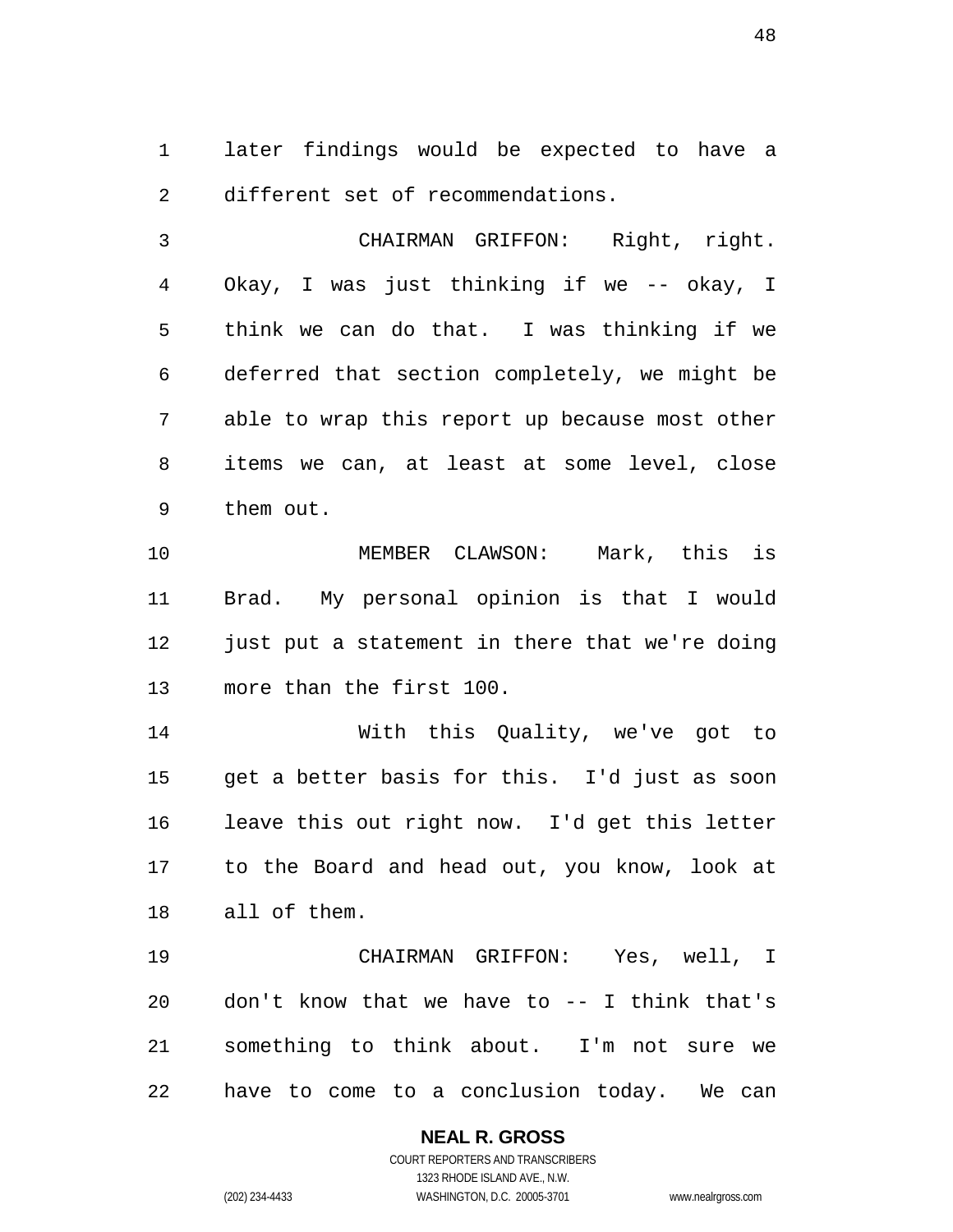1 present it and maybe -- I mean, one thing I 2 3 4 want to ask the Board is that, you know, you've tasked us with this and we're recommending that SC&A do this follow-up.

5 6 7 8 9 10 11 How we split the follow up - whether we ask them to look at the first 100 cases for Quality Control and then go beyond for subsequent reports or whether we defer the whole item, we can -- I guess the first question is, is the Board still comfortable with going, you know.

12 13 14 15 16 17 I think we need to go back to the Board and make sure we're going in the right direction and ask if this is okay and we'll extend this out if that's appropriate, if the Board feels it's appropriate and then go from there.

18 19 20 21 22 But how to break it up, I'm not sure we have to -- I can see the merits of both, actually, so that's why I'm sort of hedging on this. I can see the utility of waiting and doing it all as one follow-up

### **NEAL R. GROSS**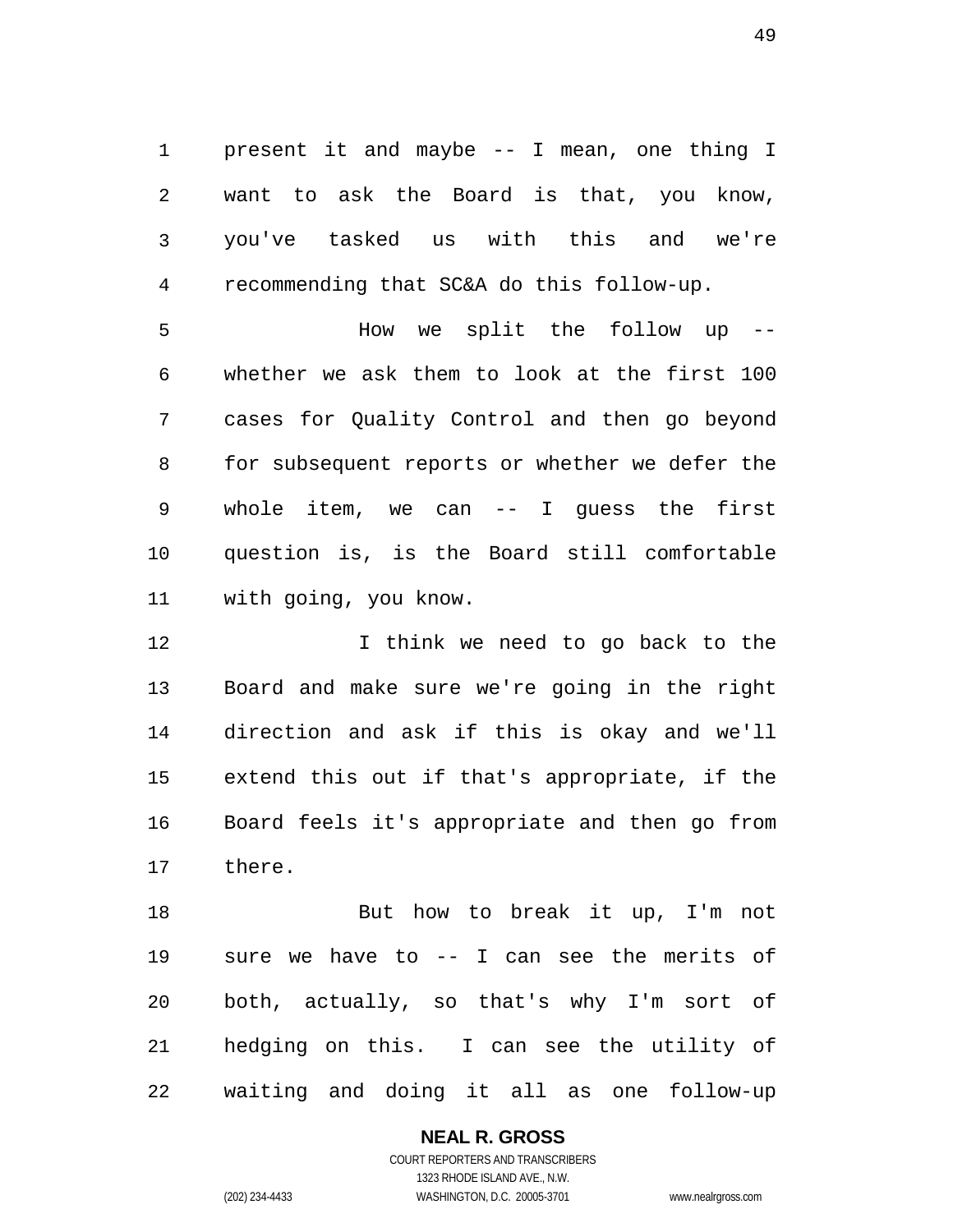1 investigation as well as having it split into 2 the first 100 cases.

3 4 Do other people have thoughts on that?

5 6 7 8 9 10 MEMBER MUNN: It would seem to me that the next report that we file should probably incorporate, probably, the first 200 cases. At that time, anything that we had to say about the first 100 could be folded in very nicely.

11 12 13 14 15 16 17 CHAIRMAN GRIFFON: Yes, that's true. I was also thinking about the impact on this kind of -- the drill-down that we're proposing is to sort of go back to the dose reconstructors and investigate sort of why some of these Quality Control findings happened or what happened.

18 19 20 21 Stu, do you have a sense of which sort of format would impact or from a time standpoint, from a cost standpoint, would impact the ORAU staff, the OCAS staff?

22 MR. HINNEFELD: Between which two

### **NEAL R. GROSS**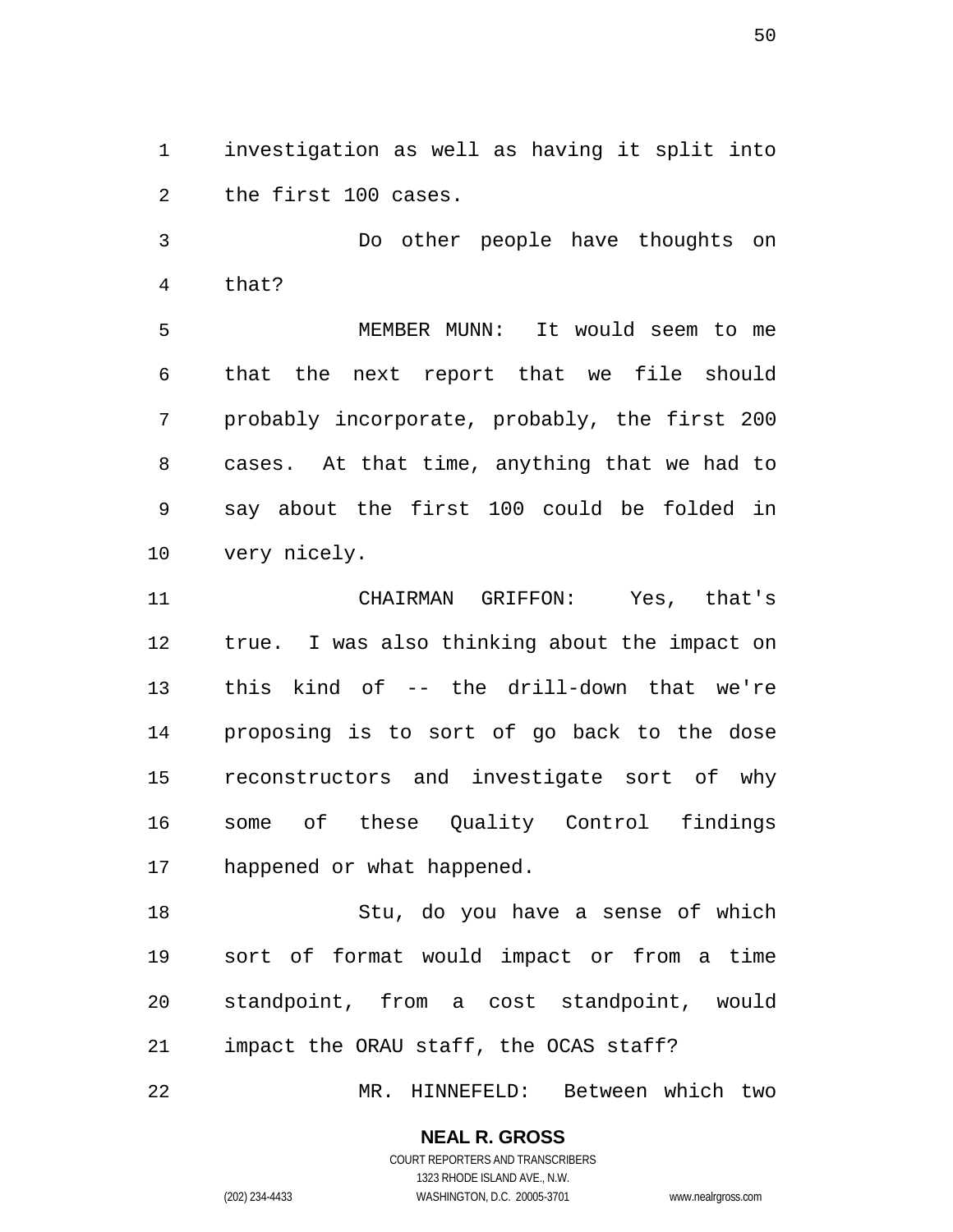1 formats?

| 2              | CHAIRMAN GRIFFON: Yes.                         |
|----------------|------------------------------------------------|
| 3              | MR. HINNEFELD: I mean, which are               |
| $\overline{4}$ | we talking about?                              |
| 5              | CHAIRMAN GRIFFON: If we did the                |
| 6              | first -- if we just took the first five sets   |
| 7              | and looked at Quality Control cases for those  |
| 8              | and drilled down. See, I wasn't thinking of    |
| 9              | this as a -- I was thinking of this as a one-  |
| 10             | time exercise. That's why I was saying the     |
| 11             | first eight sets and then we can go back, as   |
| 12             | opposed to doing the first five sets and then, |
| 13             | as Wanda said, if we do the next report on the |
| 14             | first 200 cases, we'd want to go back and look |
| 15             | again.                                         |
| 16             | MR. HINNEFELD: I think that, from              |
| 17             | our standpoint, if we go with the cases that   |
| 18             | Doug selected from which I think Ted shared    |
| 19             | with me. I think Ted got them and shared them  |
| 20             | with me, but I just opened them this morning.  |
| 21             | If we go with the ones that Doug               |
| 22             | selected and then maybe add a few more to go   |

### **NEAL R. GROSS** COURT REPORTERS AND TRANSCRIBERS

1323 RHODE ISLAND AVE., N.W. (202) 234-4433 WASHINGTON, D.C. 20005-3701 www.nealrgross.com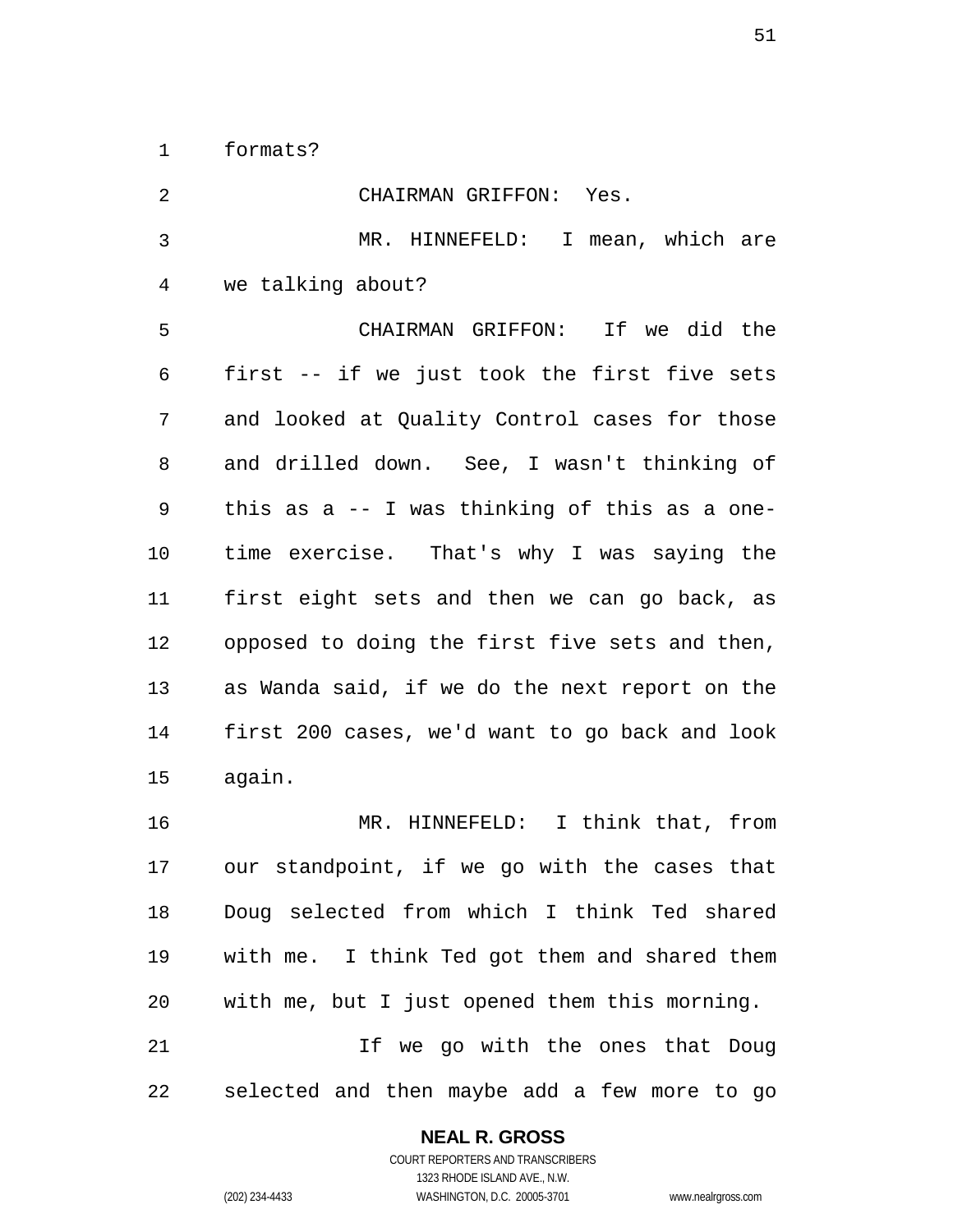1 on out through Case 200 at some point later, 2 3 4 5 6 7 8 9 10 11 what we would propose to do is we'll start on our tasks associated with all of them, and then we can, in summary, later on  $-$  we can provide a product about what we conclude about the Cases 1 through 100 and what kind of causes we can find there, and then we could make that sort of a section of the report or an interim report, that we would probably just do all of the analysis so we would have the analysis in these claims also.

12 13 14 15 16 17 18 19 20 21 If you are thinking about maybe adding -- I think there are, by my count, there are five cases and 11 findings on what Doug selected from the first 100 cases. So if you decide that's not enough and we want to do more for the first 100, well, clearly that's going to have more impact and have more costs on it so then we would have to do more for the first 100 than we would if we had stuck with this list.

It's really, from my standpoint, I

**NEAL R. GROSS** COURT REPORTERS AND TRANSCRIBERS 1323 RHODE ISLAND AVE., N.W.

22

(202) 234-4433 WASHINGTON, D.C. 20005-3701 www.nealrgross.com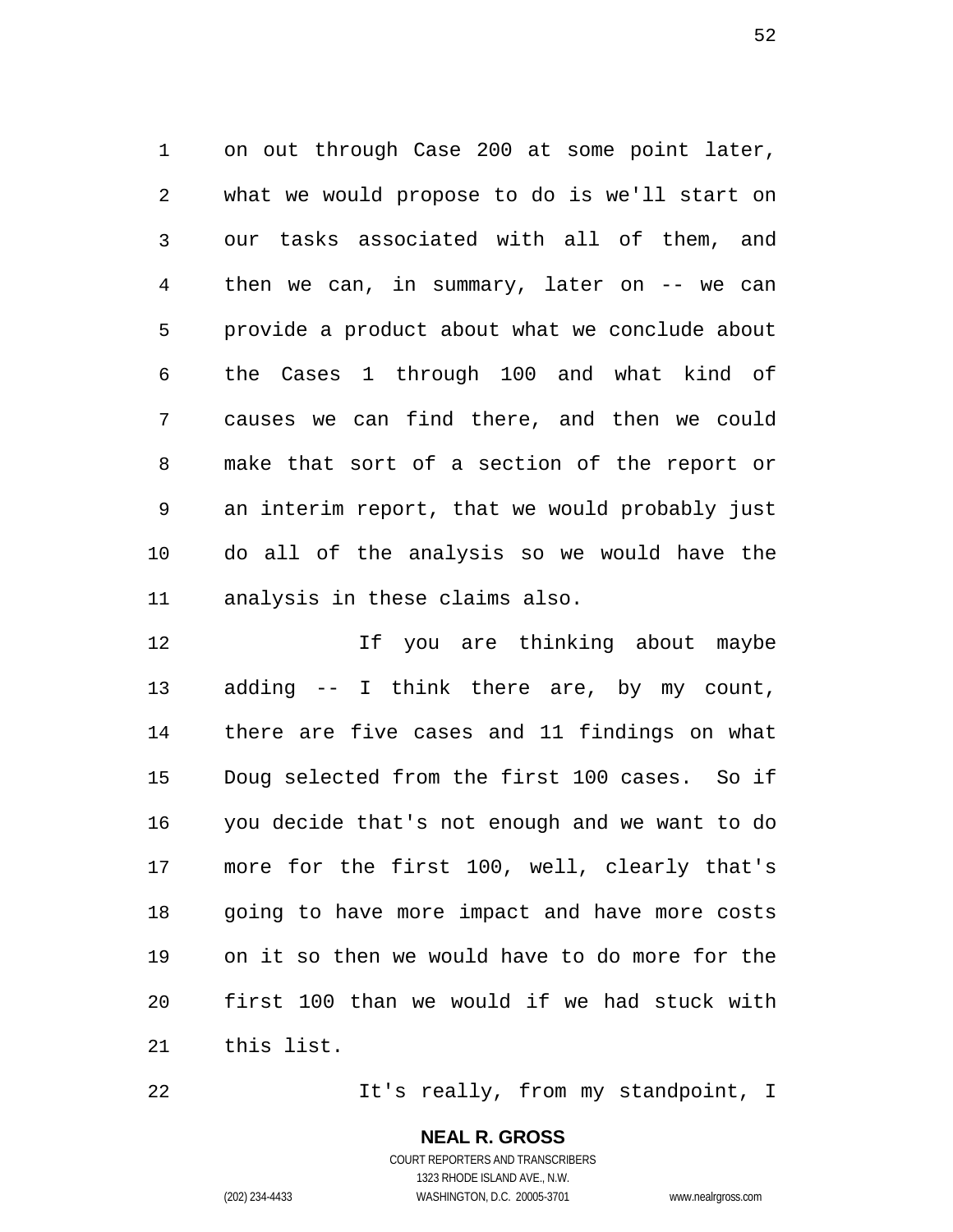1 would like to sort of embark on our work on 2 3 4 5 6 the cases that we know are going to be selected and pretty much right when they're selected -- if they're selected beyond the number that you're going to report on this, we'll focus our efforts on that.

7 8 9 10 11 But I suspect this work is going to be sort of broken up in a way that will just be convenient for us to just go through all the cases selected at a particular time and do those.

12 13 14 15 16 17 If it's done later on, maybe if it's a recurring event, I wouldn't necessarily be terribly to that either -- you know, with selection now and then selection later. I wouldn't necessarily be opposed to that either.

18 19 20 21 22 But I think that we may want to have some discussions with Doug and whoever else from SC&A about certain of these cases that are considered QCs, but before I do that, I really need to look at both the history and

#### **NEAL R. GROSS**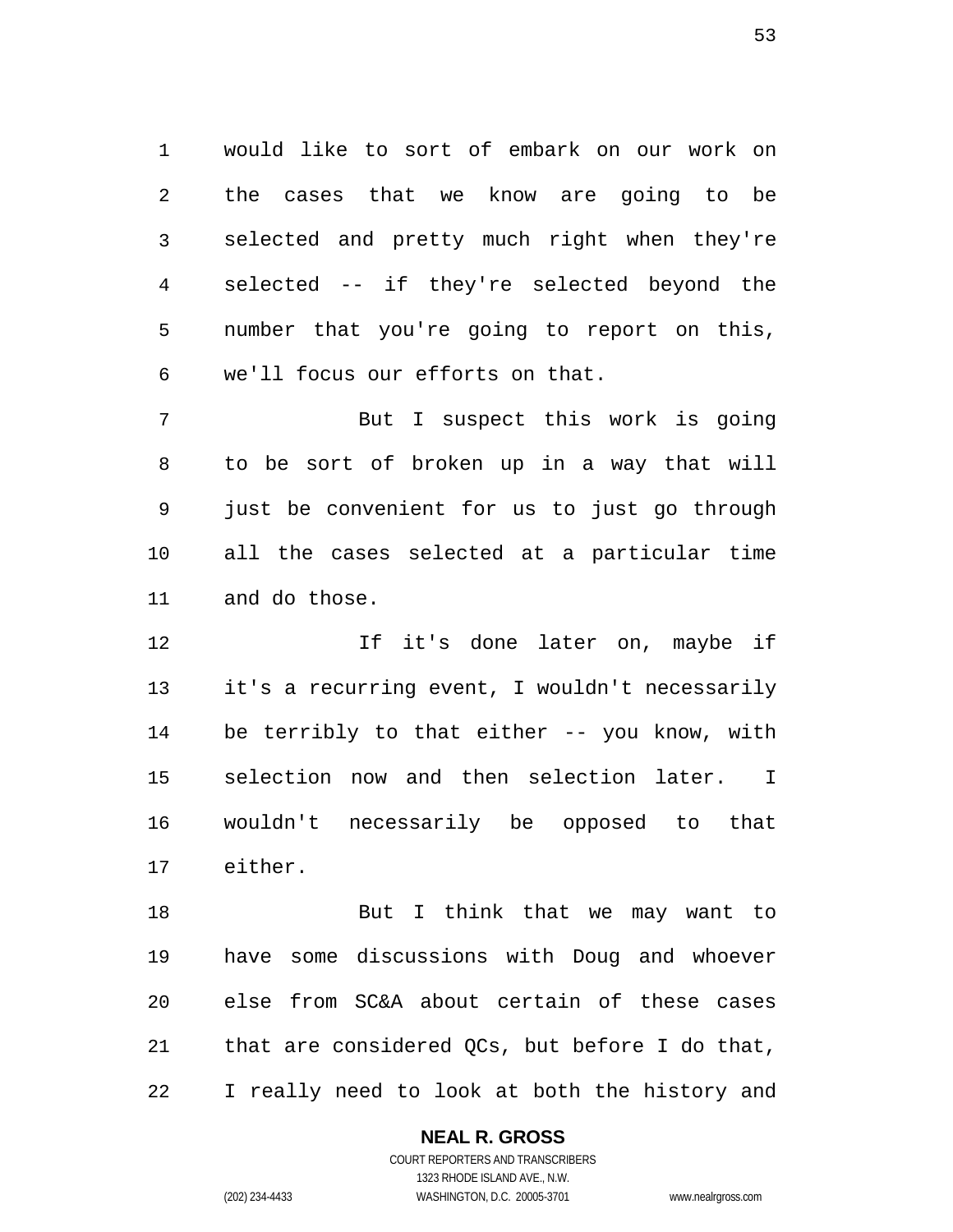1 the findings and all of the -- or some of the 2 findings before I get into that.

3 4 CHAIRMAN GRIFFON: We can do that at the next meeting, yes.

5 6 7 MR. HINNEFELD: Yes. Some of these, I'm not so sure I would categorize as a QC failure.

8 9 10 11 12 13 14 CHAIRMAN GRIFFON: Okay, okay. So it doesn't seem that it would impact you, as long as we assign -- the selection would be the key. It doesn't seem that we -- we could report it out as the first five sets and break out our reporting mechanism and it wouldn't impact you from a work standpoint.

15 16 MR. HINNEFELD: I don't think that would impact it.

17 18 19 20 21 22 CHAIRMAN GRIFFON: Okay, that's fine. We can probably do it that way, then, Wanda and Brad. I think you're both recommending that. We can format it that way. Okay, so are there other items -- I mean, Wanda sent comments and I think

> **NEAL R. GROSS** COURT REPORTERS AND TRANSCRIBERS

1323 RHODE ISLAND AVE., N.W. (202) 234-4433 WASHINGTON, D.C. 20005-3701 www.nealrgross.com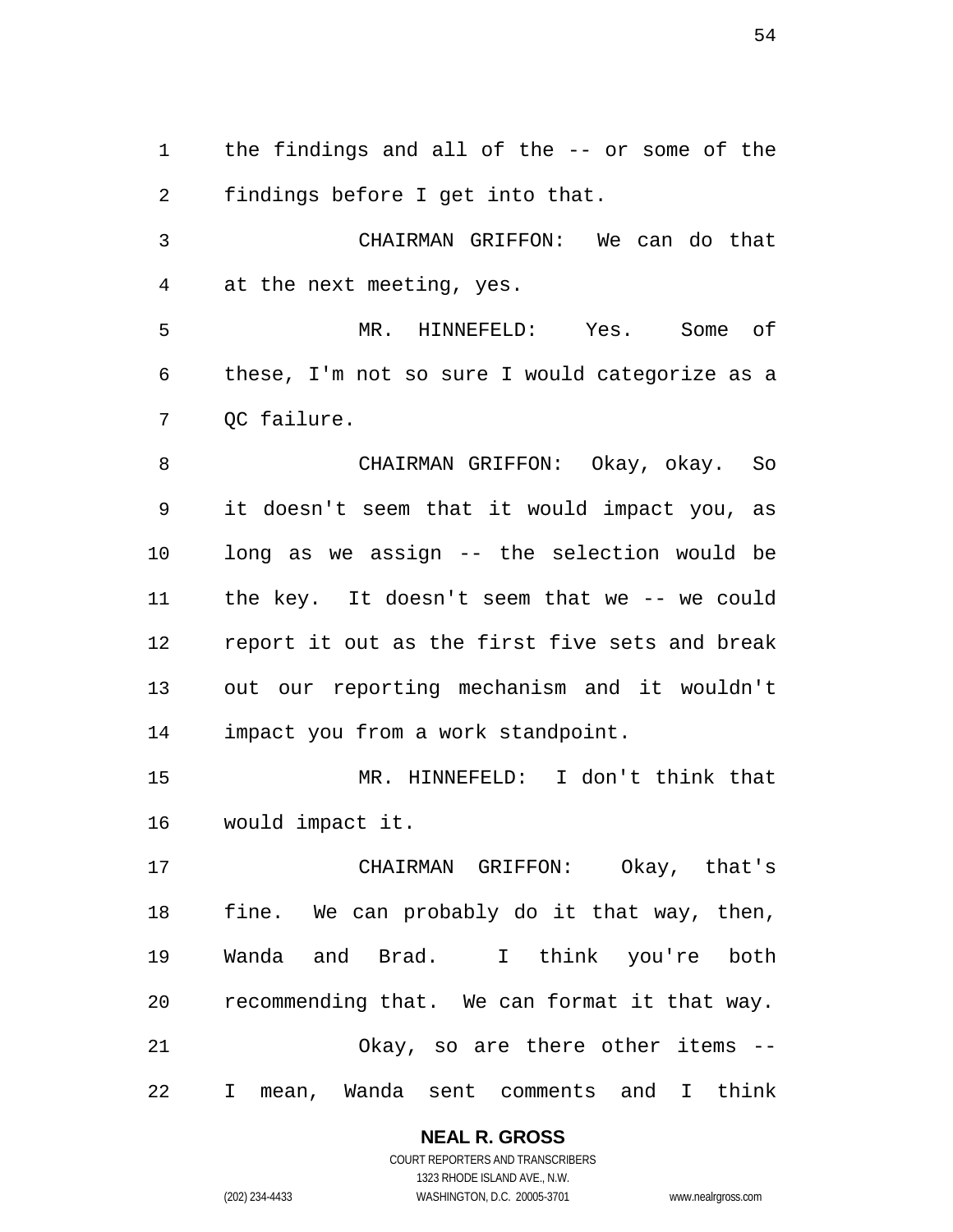1 they're mostly editorial, though -- Wanda, 2 3 right? -- and I'll certainly have those for when we do finalize the report.

4 5 6 7 8 9 But are there other items that you think need to be added to this report that we missed overall? That's the main thrust I want to get across at the next Board meeting and the verbal report back is the general field that we are

10 11 including in this report and the sort of preliminary recommendation.

12 13 MEMBER MUNN: I personally think your scope is pretty accurate.

14 15 16 17 18 19 20 CHAIRMAN GRIFFON: Okay. That's good, and we'll work on the actual wording. I think that does make more sense to keep -- for people that are following this, it does make sense to word it as the follow-up report on the first 100 cases -- that we keep that section one to the first five sets, then.

21 22 We'll work with SC&A and NIOSH at the next meeting on those tables that Doug

#### **NEAL R. GROSS**

COURT REPORTERS AND TRANSCRIBERS 1323 RHODE ISLAND AVE., N.W. (202) 234-4433 WASHINGTON, D.C. 20005-3701 www.nealrgross.com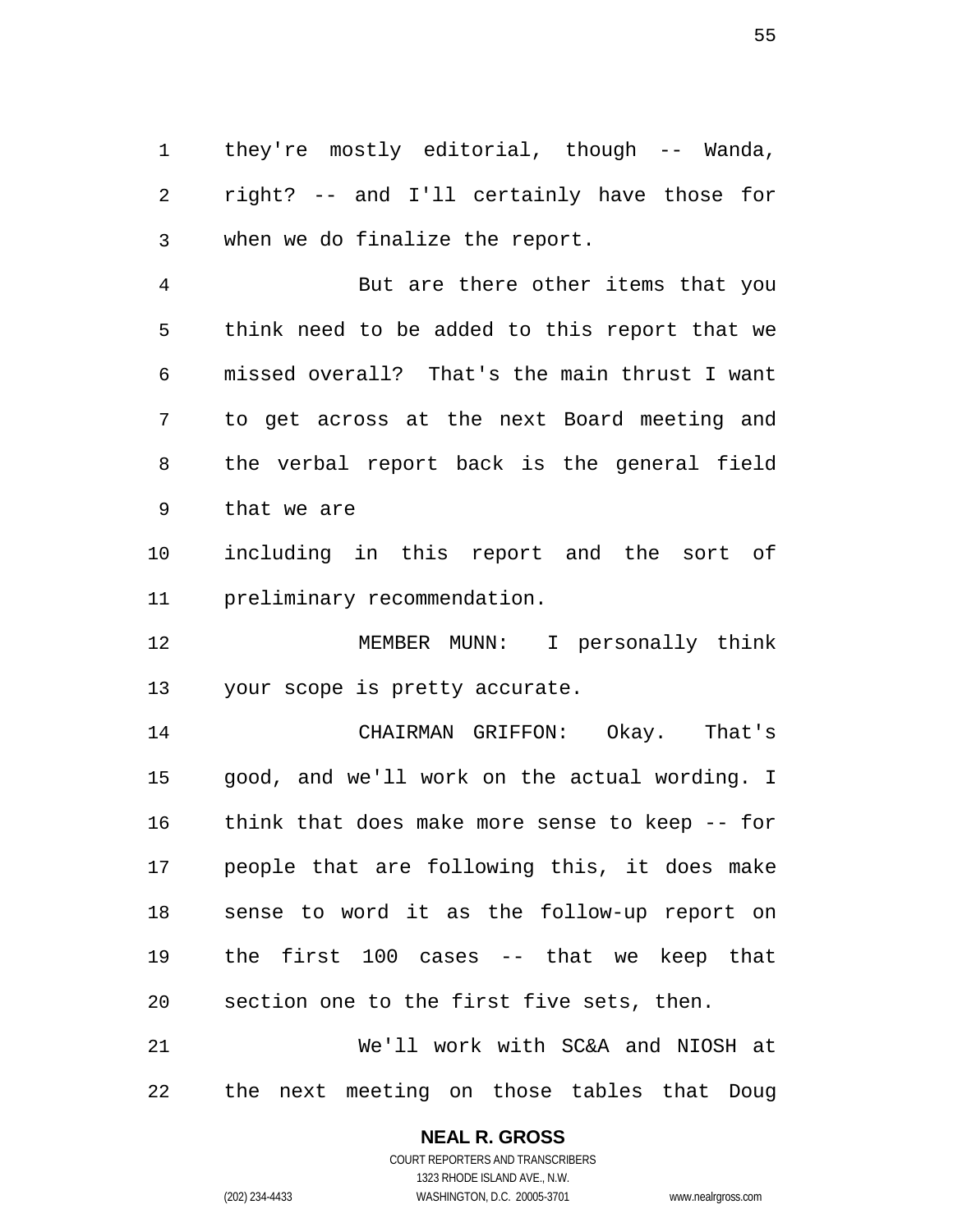1 created and the selection and go into more 2 3 4 5 6 7 8 9 10 11 12 13 14 15 16 17 18 19 20 21 22 detail at the next meeting, next Subcommittee meeting on that. I believe that will be fine. Anything else on this? This is the only item on the agenda. MEMBER POSTON: Mark, if you have a copy, I've got two quick comments that Wanda missed. MEMBER MUNN: Impossible, impossible. MEMBER POSTON: It's possible. On the first page, it should be scientific, not scientifically. CHAIRMAN GRIFFON: Where is that? What line is that? Factors in assuring the scientific. Yes. MEMBER POSTON: Yes. CHAIRMAN GRIFFON: Yes, scientifically validity. That's good. MEMBER POSTON: And then in your table, we were talking about the best estimates.

**NEAL R. GROSS**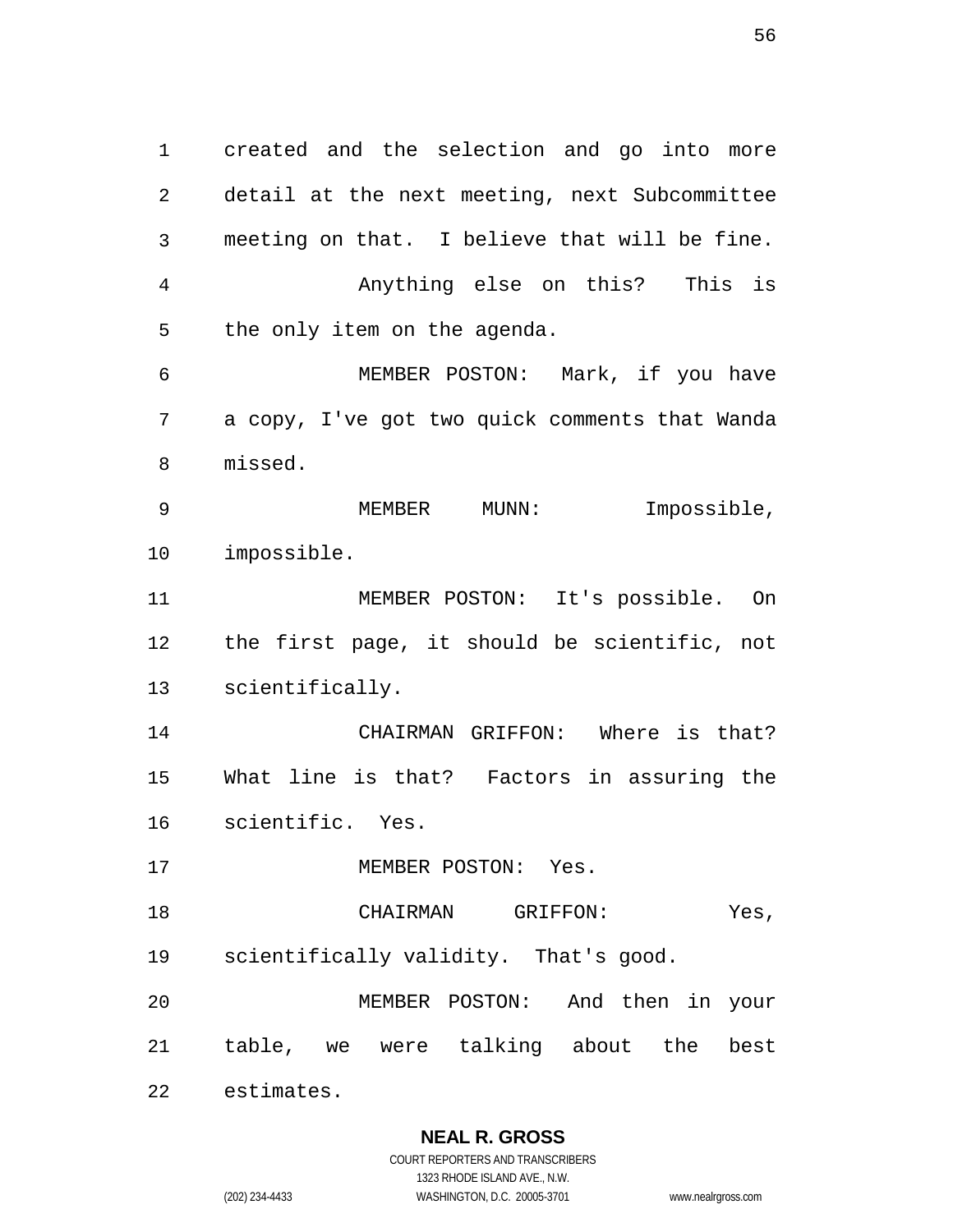| $\mathbf 1$    | CHAIRMAN GRIFFON: Yes.                        |
|----------------|-----------------------------------------------|
| 2              | MEMBER POSTON: So when I went to              |
| 3              | school nine plus nine was 18, not 17.         |
| $\overline{4}$ | CHAIRMAN GRIFFON: Good point.                 |
| 5              | That's SC&A's table, I should make a note on  |
| 6              | that, John. That wasn't my math there, was    |
| 7              | it, Kathy? No, I'm just teasing.              |
| 8              | MS. BEHLING: No. I noticed that               |
| 9              | also. No, 17 is correct. The fifth set        |
| 10             | should have eight best-estimate QAs.          |
| 11             | CHAIRMAN GRIFFON: Okay, so 17.                |
| 12             | The math was right but the number was --      |
| 13             | Alright. We'll take that.                     |
| 14             | MR. HINNEFELD: I might note that              |
| 15             | Brant has noted that that is a QC problem.    |
| 16             | MEMBER POSTON: That's all I had.              |
| 17             | I looked at Wanda's comments. I think she got |
| 18             | them all.                                     |
| 19             | CHAIRMAN GRIFFON: We'll make a                |
| 20             | note of that as a QC follow-up, too.          |
| 21             | That's really it. I just wanted               |
| 22             | to have this just so we don't lose track of   |

**NEAL R. GROSS** COURT REPORTERS AND TRANSCRIBERS

1323 RHODE ISLAND AVE., N.W. (202) 234-4433 WASHINGTON, D.C. 20005-3701 www.nealrgross.com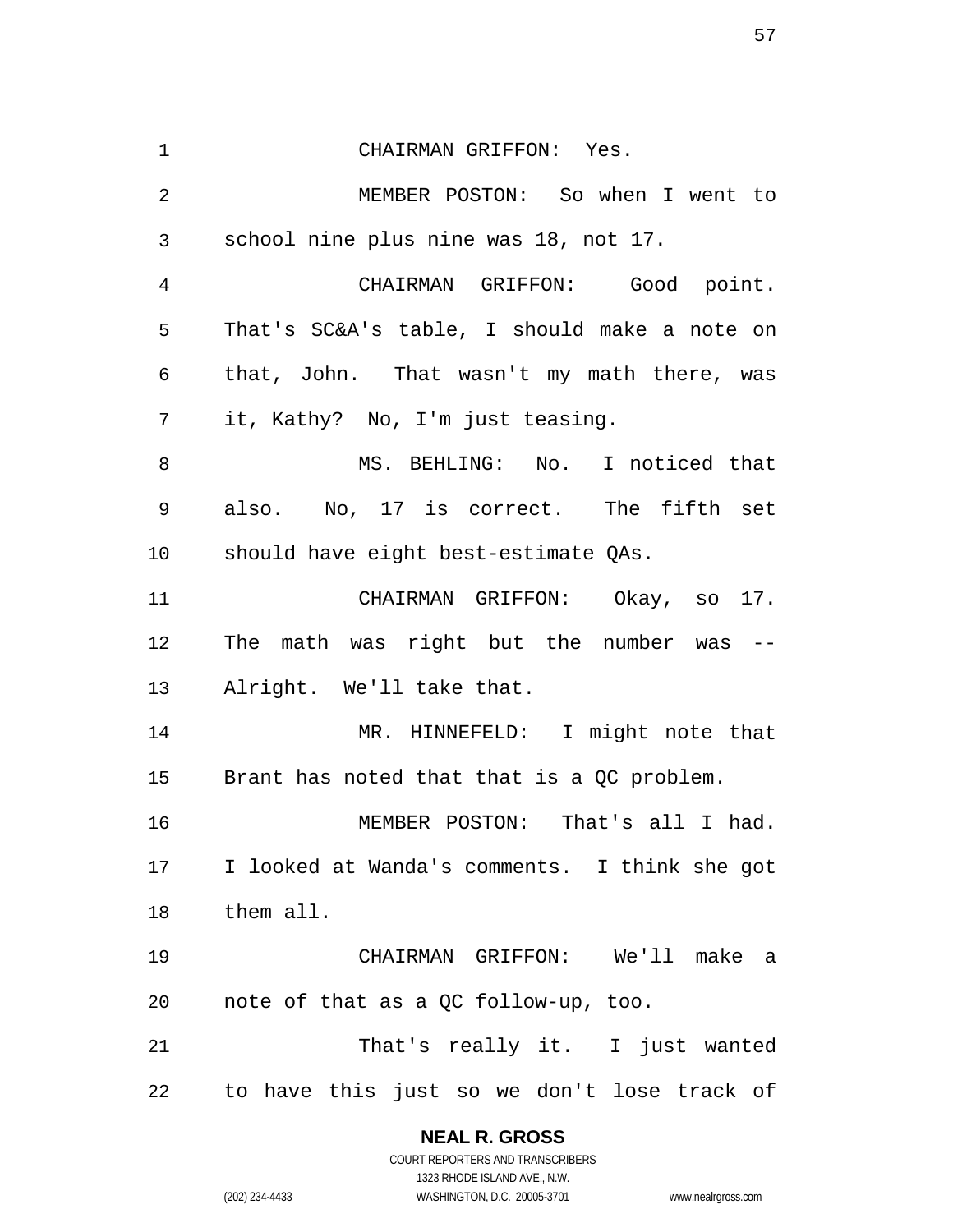1 where we're at on this report, too. That was 2 3 4 5 6 7 8 9 10 11 12 13 14 15 16 17 18 19 20 21 22 the main reason for this phone call. I'll do a verbal report on our status, kind of, and I guess that's it. MR. KATZ: Mark? CHAIRMAN GRIFFON: Yes? MR. KATZ: Hi. It's Ted. But why don't we try to book the next DRR Subcommittee meeting while we're all on the phone. CHAIRMAN GRIFFON: Okay, I knew you were going to do that, Ted. People have their calendars. MR. HINNEFELD: Mark, before we do that, there's one thing not related to this, but I did this morning. We had one action on the sixth set finding, 107.4, from the last Subcommittee meeting, which I sent to the Subcommittee members just this morning. CHAIRMAN GRIFFON: I saw. I didn't even open your email yet, but I did see the email. MR. HINNEFELD: I think that

> **NEAL R. GROSS** COURT REPORTERS AND TRANSCRIBERS 1323 RHODE ISLAND AVE., N.W. (202) 234-4433 WASHINGTON, D.C. 20005-3701 www.nealrgross.com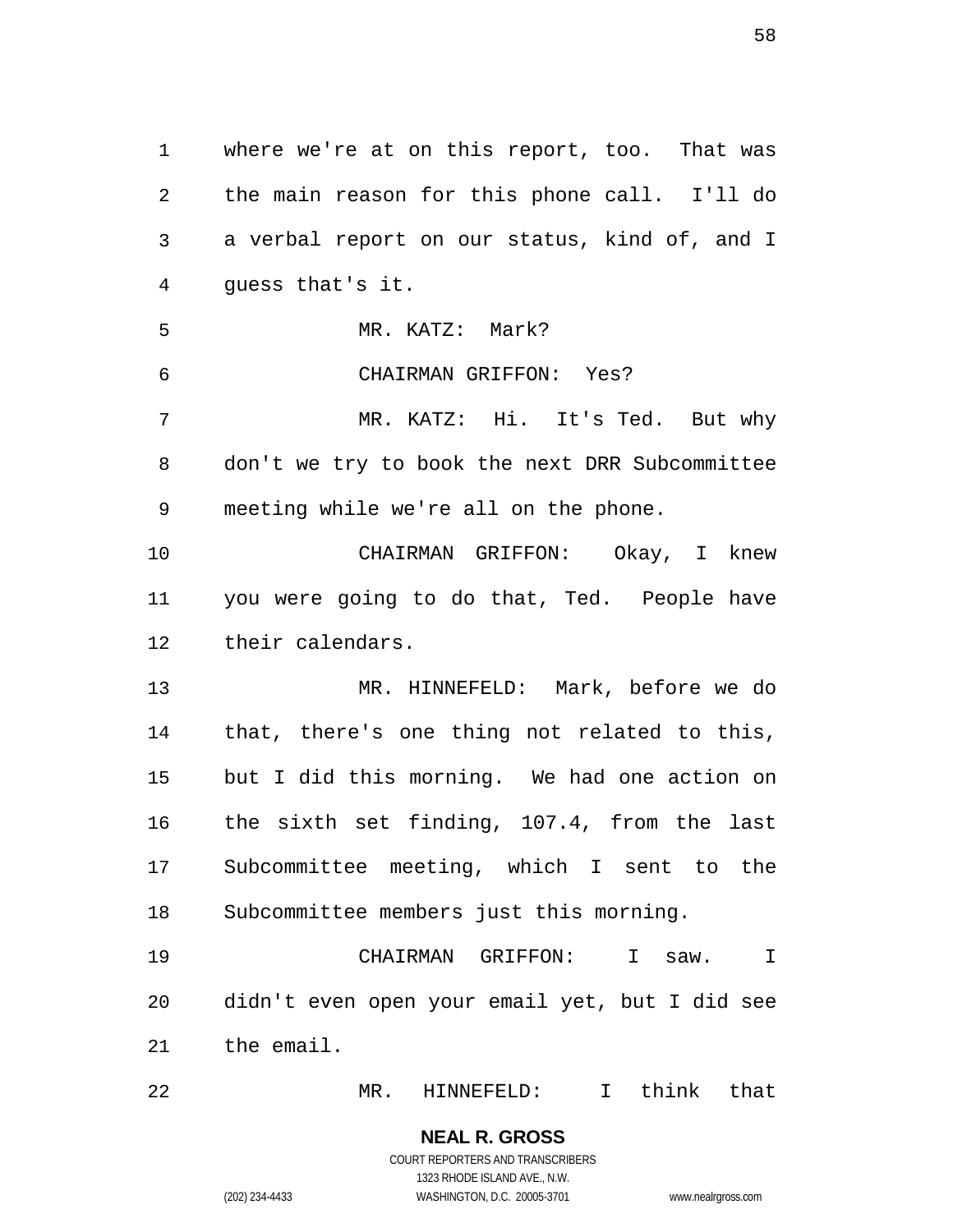1 closes finally, for sure, the sixth set, I 2 think.

3 4 5 6 CHAIRMAN GRIFFON: Okay. I haven't had a chance to look at it. I don't know if you're proposing that we discuss it now?

7 8 9 10 11 MR. HINNEFELD: No, no. I just want to make sure everybody knows that they got it. I don't think that it's going to warrant a lot of discussion, to be completely honest with you.

12 CHAIRMAN GRIFFON: Okay.

13 14 15 MEMBER POSTON: Stu, I've got my email open. I haven't received anything from you today.

16 17 MR. HINNEFELD: You did not get it in your CDC account.

18 19 20 MEMBER POSTON: I don't ever go to -- MR. HINNEFELD: If Ted tells me

21 22 to, I'll re-send it. He always tells me we should send things to the CDC account.

## **NEAL R. GROSS**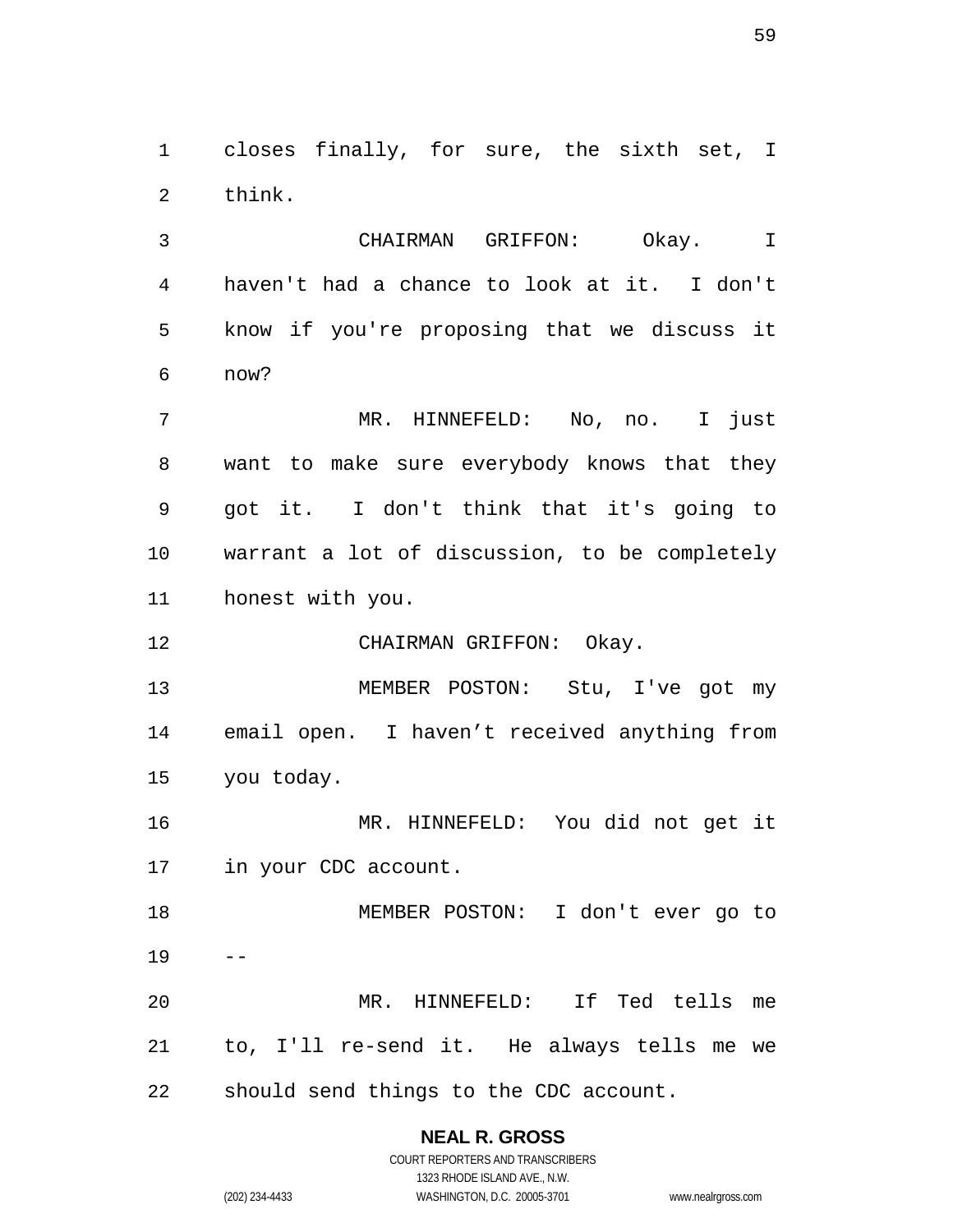1 MR. KATZ: You're doing well, Stu. 2 That's fine.

3 4 MEMBER POSTON: It doesn't clutter up my box that way. That's fine.

5 6 7 8 9 10 11 CHAIRMAN GRIFFON: Okay, yes, that's great, Stu. I'm glad you did that, though, because we do want to close the sixth set. That would be nice. Hopefully, that will be first item on the next meeting that we'll look at that and close out the sixth set.

12 13 Anything else? Any other business for today other than the calendar?

14 15 16 Alright, I guess we can turn to the calendar. Ted, you have a better sense of the overall schedule.

17 18 19 20 MR. KATZ: I wouldn't suggest trying to meet before the Board meeting because that's cutting it close and there's a lot of other stuff going on.

21 CHAIRMAN GRIFFON: No.

22 MR. KATZ: But we're already --

> **NEAL R. GROSS** COURT REPORTERS AND TRANSCRIBERS

1323 RHODE ISLAND AVE., N.W. (202) 234-4433 WASHINGTON, D.C. 20005-3701 www.nealrgross.com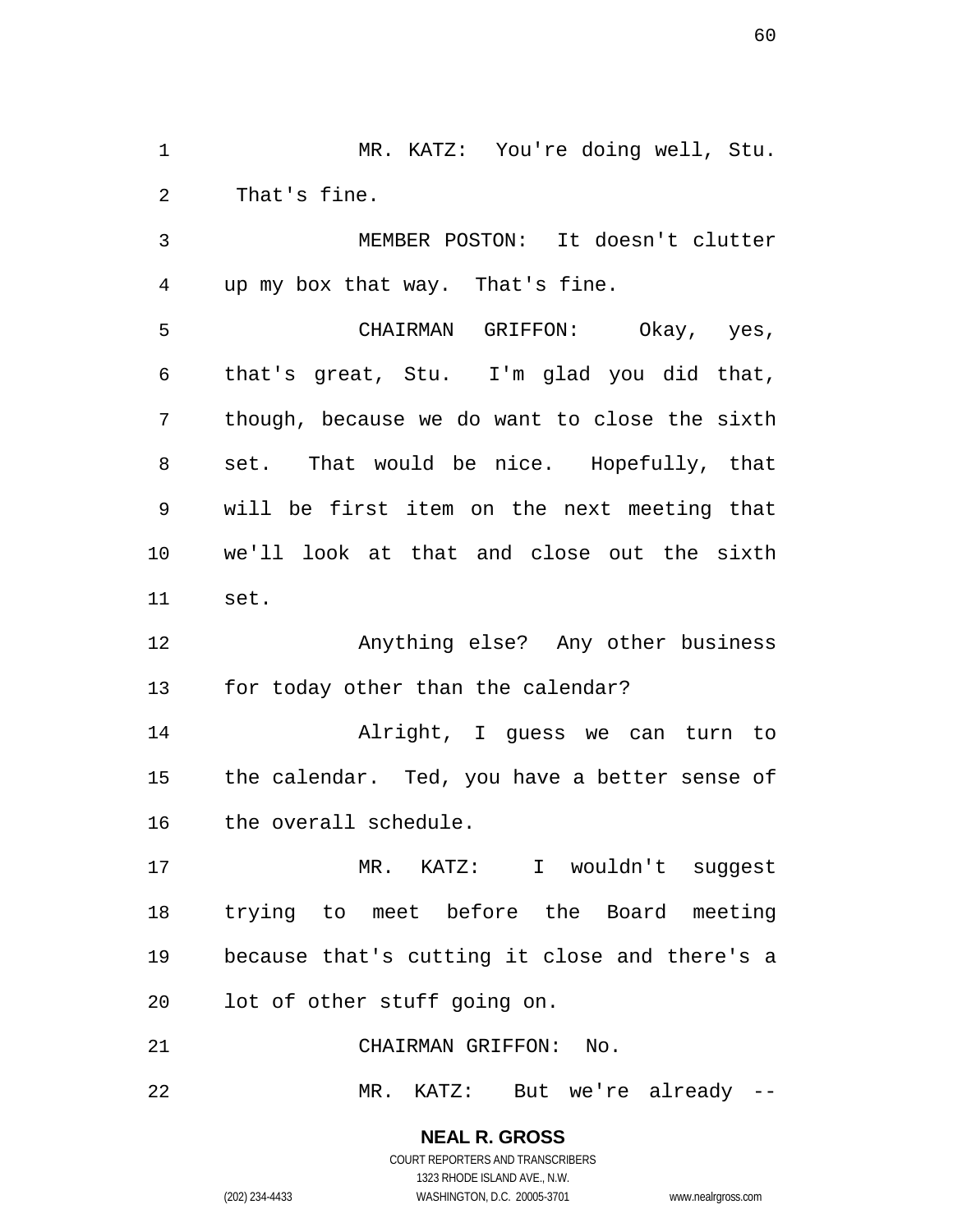1 we're pretty clear at this time. We don't 2 3 4 5 6 7 8 have any other work group meetings scheduled following the Board meeting. My schedule is pretty open. Beginning, in other words, the week of Presidents Day, which is the week of the 15th of February, those few weeks after the Board meeting, to me, are wide open. It's just up to the rest of you.

9 10 11 12 13 14 15 CHAIRMAN GRIFFON: I think a lot of it is up to Stu as far as the seventh and eighth set. I don't want to schedule something too soon after the Board meeting. I assume that you have quite a lot of work leading up to the Board meeting in the next couple weeks.

16 17 18 19 20 21 MR. HINNEFELD: Yes, we have a lot leading to the Board meeting. It would be hard for us to show much additional progress by any date in February. The week of February 20, I'm on vacation. February 22, I'm on vacation.

22 MR. KATZ: Okay.

#### **NEAL R. GROSS**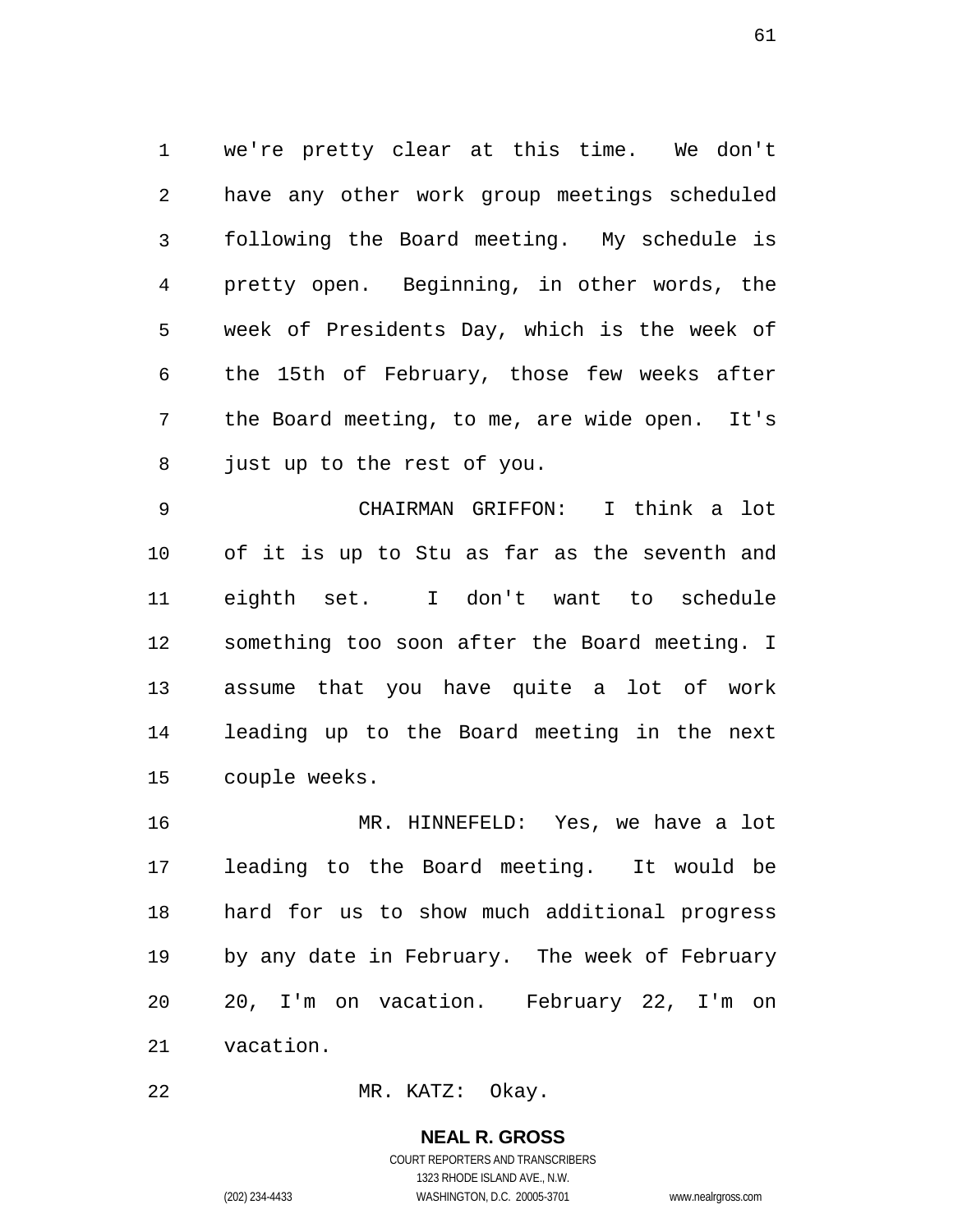1 MR. HINNEFELD: I would rather go 2 3 4 5 6 at least mid-March and maybe even later in March and then we can try to direct ORAU to get some resources on this. Like this time, we can then notify everybody if there's too much else going on.

7 8 9 10 11 12 13 14 15 16 17 I think they're all aware that we're trying to make sure that we finish all the claims that are a year old by June 1. That takes a lot of effort because a lot of sites need to be researched in addition to doing the claims that we already know how to do. That's taking a lot of effort, and there's not a lot of manpower to spare, but we might be able to have something by mid- to late March that we might be able to talk about.

18 19 20 21 22 CHAIRMAN GRIFFON: How about March 23rd or March 25th? That's two possibilities. MEMBER POSTON: Twenty what? CHAIRMAN GRIFFON: March 23rd or March 25th.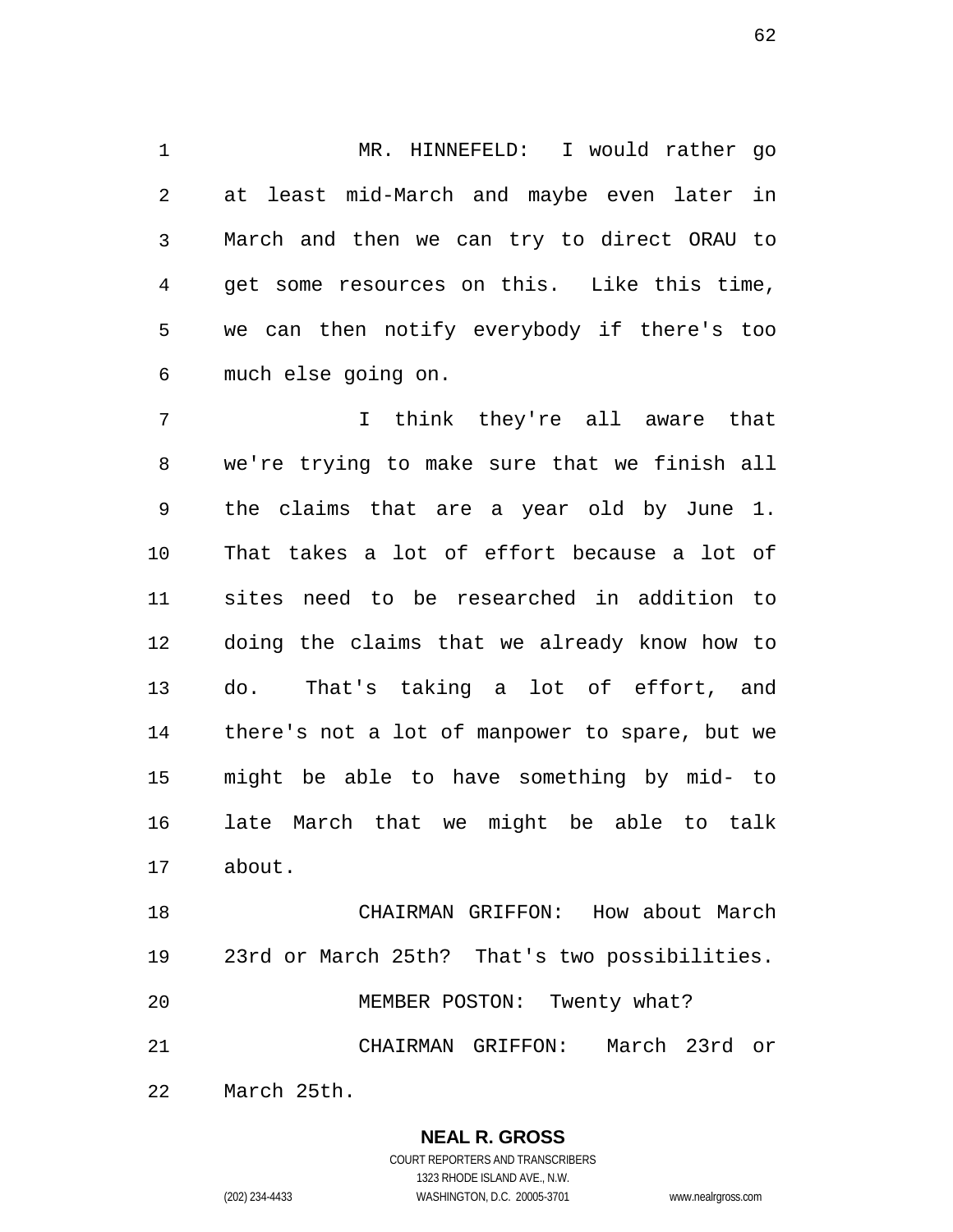1 MEMBER POSTON: I can do it on the 2 3 4 5 6 7 8 9 10 11 12 13 14 15 16 17 18 19 20 21 22 25th in the afternoon. CHAIRMAN GRIFFON: 25th. Well, it would probably be an all-day in Cincinnati, John. MEMBER POSTON: Okay. I have class on that day, and on the 23rd, I'm in Washington. CHAIRMAN GRIFFON: How about the - - you have classes every Thursday? MEMBER POSTON: Yes, Thursday. CHAIRMAN GRIFFON: Alright. MR. KATZ: What about the 22nd, that Monday? It doesn't work? MEMBER POSTON: I haven't made my travel arrangements, but I'm going to Washington that afternoon. MEMBER MUNN: It's easier to get there from Cincinnati. MR. KATZ: I was just thinking that maybe John could travel out to Cincinnati for Monday and then travel Monday night out to

#### **NEAL R. GROSS**

COURT REPORTERS AND TRANSCRIBERS 1323 RHODE ISLAND AVE., N.W. (202) 234-4433 WASHINGTON, D.C. 20005-3701 www.nealrgross.com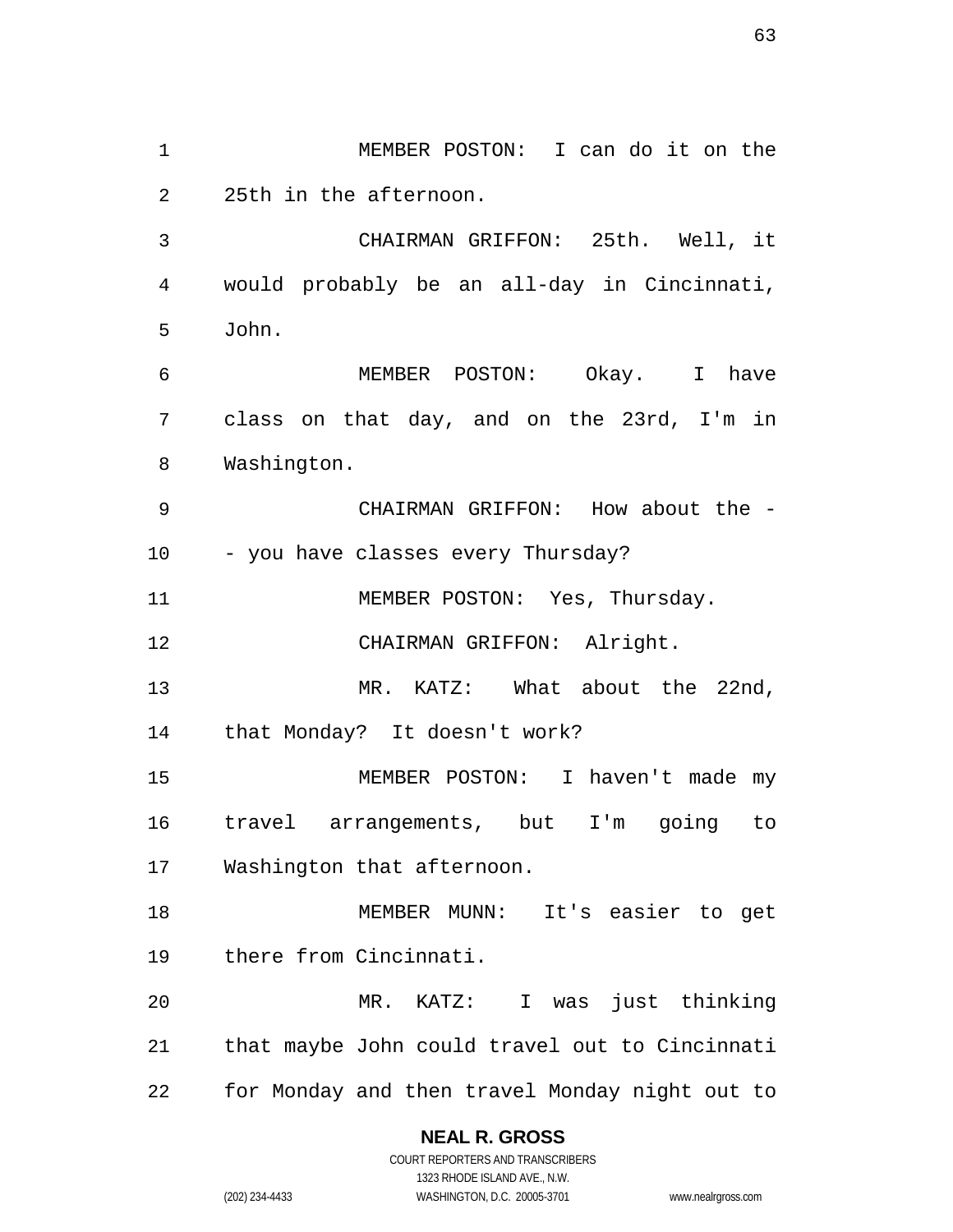1 Washington.

2 3 4 5 6 7 8 9 10 11 12 13 14 15 16 17 18 19 20 21 22 MEMBER POSTON: I'll look into that. MR. KATZ: I don't know if that works for the rest of the Work Group and Stu and everyone else. MEMBER MUNN: Is there any problem with the 24th? Why did you leave that one out, Mark? CHAIRMAN GRIFFON: Because that's a conflict for me. MEMBER MUNN: Okay. That's a good reason to leave it out. CHAIRMAN GRIFFON: I mean, the 26th is okay with me, too, but I don't know about -- some people travel farther than I do, so I was trying to avoid the Friday. MEMBER MUNN: Any time that week, currently, is open for me. MEMBER GIBSON: That week seems to work for me. CHAIRMAN GRIFFON: Why don't we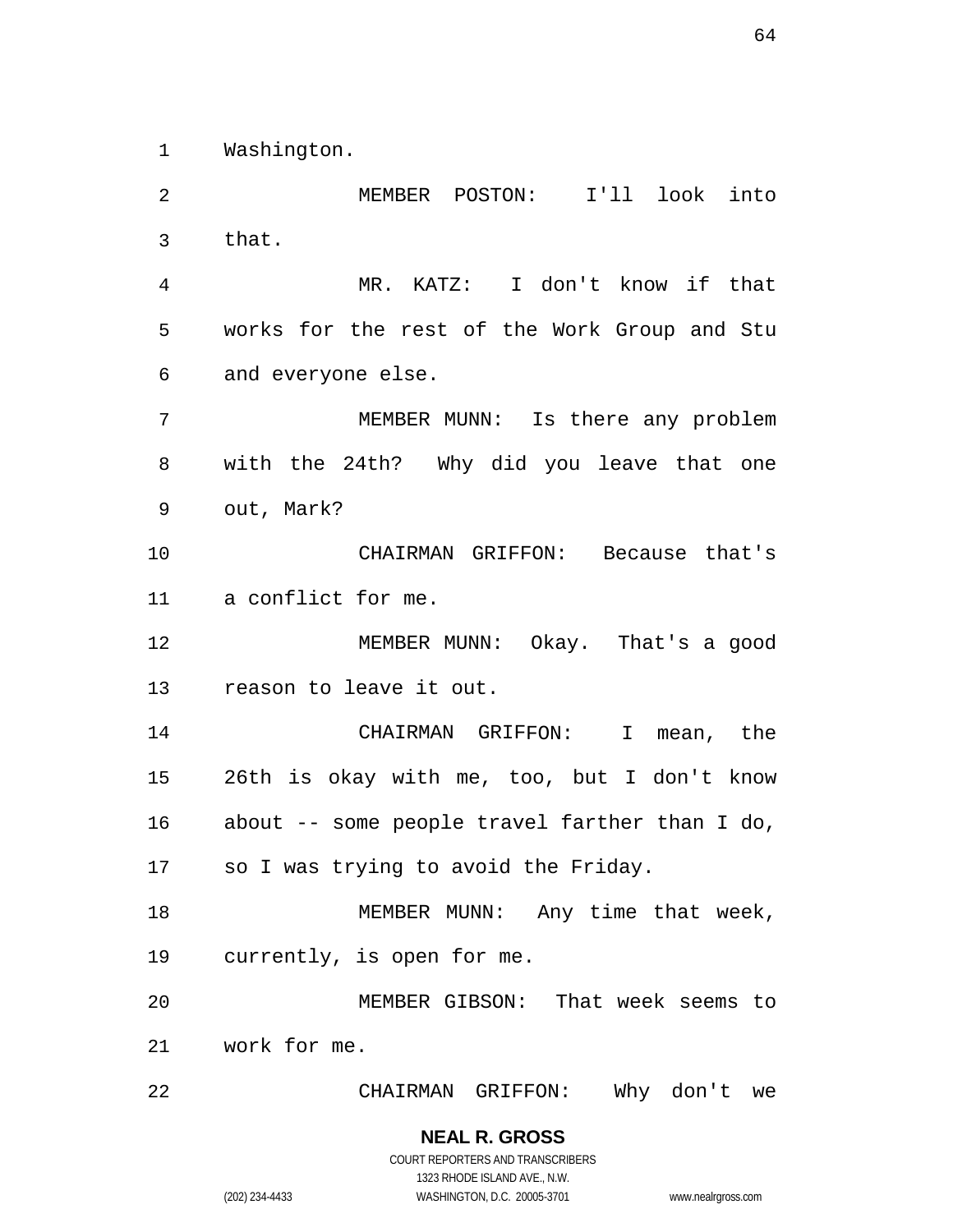1 say the 22nd, then? Why don't we book the 2 3 4 5 6 7 8 9 10 11 12 13 14 15 16 17 18 19 20 21 22 22nd for now and if something drastic comes up, we still have a little time to move it. MEMBER MUNN: Okay. MR. KATZ: Okay, I'll do it, then, March 22nd. You want a 9:30 a.m. start time? CHAIRMAN GRIFFON: Yes, that would be great. In Cincy. MR. KATZ: In Cincy. Will do. CHAIRMAN GRIFFON: Alright. MEMBER POSTON: We're going to do this in Cincinnati? MR. KATZ: Yes. MEMBER POSTON: Okay. MR. KATZ: John, if that's really a problem, you can also call in. CHAIRMAN GRIFFON: You can call in, yes. MEMBER POSTON: I think I can make that, the 22nd. I'll just come up on Sunday. MR. KATZ: Right, that's what I'll be doing, too.

#### **NEAL R. GROSS**